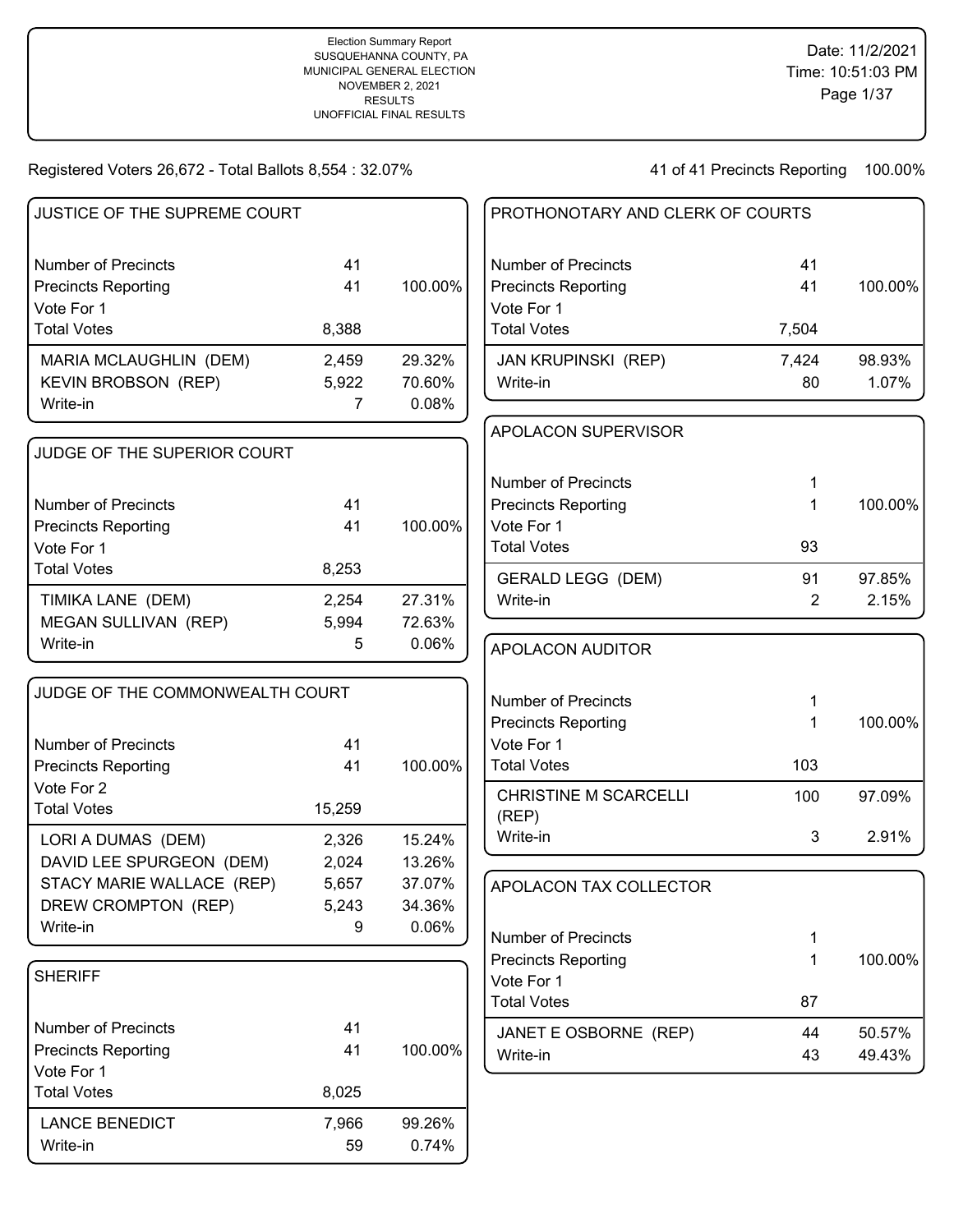Write-in 8 6.72%

| APOLACON CONSTABLE             |     |         | <b>ARARAT AUDITOR</b>      |     |         |
|--------------------------------|-----|---------|----------------------------|-----|---------|
|                                |     |         |                            |     |         |
| <b>Number of Precincts</b>     | 1   |         | <b>Number of Precincts</b> | 1   |         |
| <b>Precincts Reporting</b>     | 1   | 100.00% | <b>Precincts Reporting</b> | 1   | 100.00% |
| Vote For 1                     |     |         | Vote For 1                 |     |         |
| <b>Total Votes</b>             | 10  |         | <b>Total Votes</b>         | 23  |         |
| Write-in                       | 10  | 100.00% | Write-in                   | 23  | 100.00% |
| APOLACON JUDGE OF ELECTION     |     |         | ARARAT TAX COLLECTOR       |     |         |
| <b>Number of Precincts</b>     | 1   |         | <b>Number of Precincts</b> | 1   |         |
| <b>Precincts Reporting</b>     | 1   | 100.00% | <b>Precincts Reporting</b> | 1   | 100.00% |
| Vote For 1                     |     |         | Vote For 1                 |     |         |
| <b>Total Votes</b>             | 96  |         | <b>Total Votes</b>         | 121 |         |
| NICOLE S FEARNLEY (REP)        | 96  | 100.00% | NICOLE E STONE (REP)       | 118 | 97.52%  |
| Write-in                       | 0   | $0\%$   | Write-in                   | 3   | 2.48%   |
| APOLACON INSPECTOR OF ELECTION |     |         | <b>ARARAT CONSTABLE</b>    |     |         |
|                                |     |         |                            |     |         |
| <b>Number of Precincts</b>     |     |         | <b>Number of Precincts</b> |     |         |
| <b>Precincts Reporting</b>     | 1   | 100.00% | <b>Precincts Reporting</b> |     | 100.00% |
| Vote For 1                     |     |         | Vote For 1                 |     |         |
| <b>Total Votes</b>             | 106 |         | <b>Total Votes</b>         | 28  |         |
| KIRSTEN A GRIFFIN (DEM)        | 27  | 25.47%  | Write-in                   | 28  | 100.00% |
| TOMMY R JACKSON (REP)          | 79  | 74.53%  |                            |     |         |
| Write-in                       | 0   | $0\%$   | ARARAT JUDGE OF ELECTION   |     |         |
|                                |     |         |                            |     |         |
| <b>ARARAT SUPERVISOR</b>       |     |         | <b>Number of Precincts</b> |     |         |
|                                |     |         | <b>Precincts Reporting</b> | 1   | 100.00% |
| <b>Number of Precincts</b>     | 1   |         | Vote For 1                 |     |         |
| <b>Precincts Reporting</b>     | 1   | 100.00% | <b>Total Votes</b>         | 20  |         |
| Vote For 1                     |     |         |                            |     |         |
| <b>Total Votes</b>             | 119 |         | Write-in                   | 20  | 100.00% |
| DAVID G COTTRELL (REP)         | 111 | 93.28%  |                            |     |         |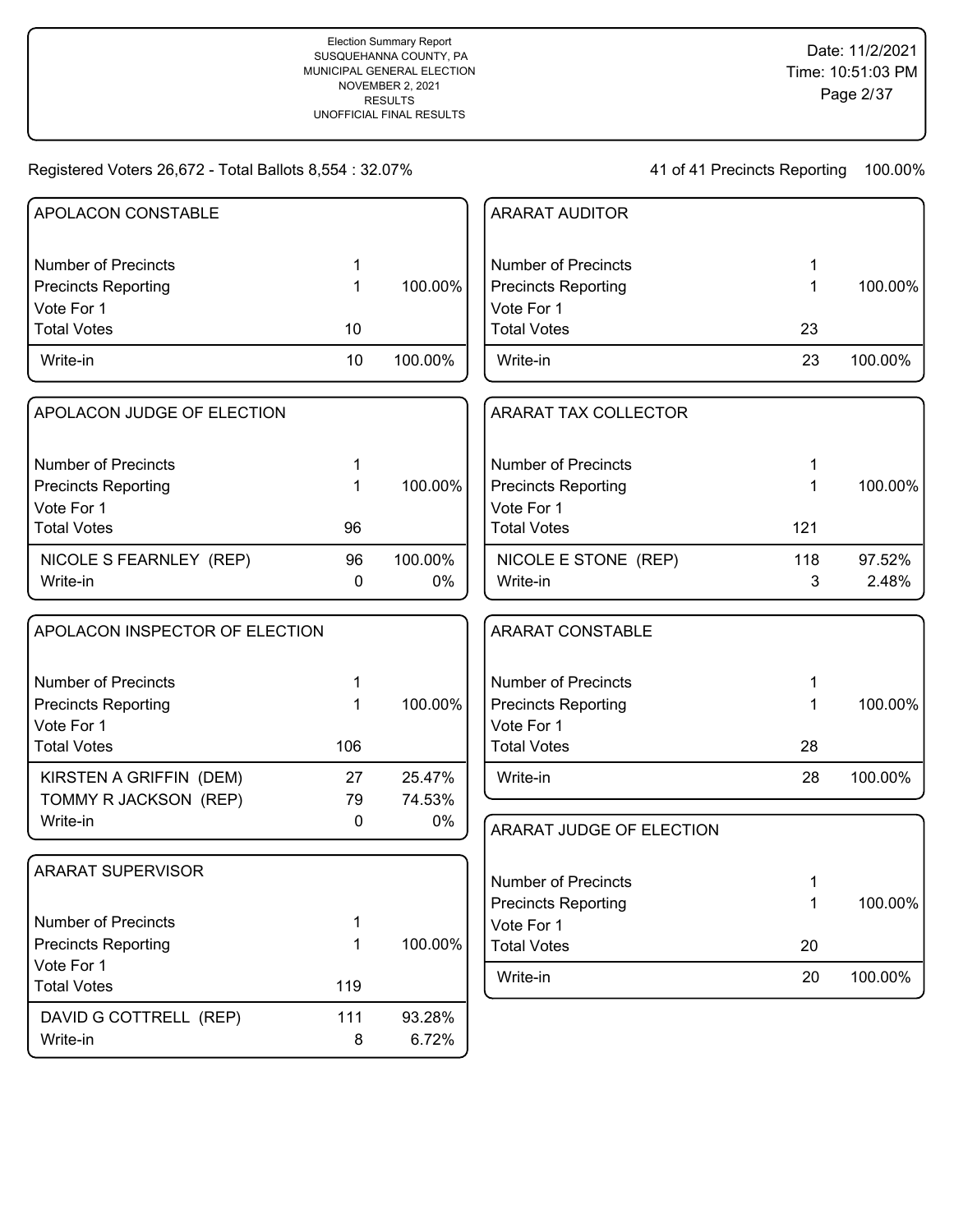| ARARAT INSPECTOR OF ELECTION |     |         | AUBURN JUDGE OF ELECTION                 |                |         |
|------------------------------|-----|---------|------------------------------------------|----------------|---------|
| <b>Number of Precincts</b>   | 1   |         | <b>Number of Precincts</b>               | 1              |         |
| <b>Precincts Reporting</b>   | 1   | 100.00% | <b>Precincts Reporting</b>               | 1              | 100.00% |
| Vote For 1                   |     |         | Vote For 1                               |                |         |
| <b>Total Votes</b>           | 17  |         | <b>Total Votes</b>                       | 350            |         |
| Write-in                     | 17  | 100.00% | CINDY BONAVITA (REP)                     | 347            | 99.14%  |
|                              |     |         | Write-in                                 | 3              | 0.86%   |
| <b>AUBURN SUPERVISOR</b>     |     |         | AUBURN INSPECTOR OF ELECTION             |                |         |
|                              |     |         |                                          |                |         |
| <b>Number of Precincts</b>   | 1   |         | <b>Number of Precincts</b>               |                |         |
| <b>Precincts Reporting</b>   | 1   | 100.00% |                                          | 1              |         |
| Vote For 1                   |     |         | <b>Precincts Reporting</b><br>Vote For 1 | 1              | 100.00% |
| <b>Total Votes</b>           | 334 |         | <b>Total Votes</b>                       | 347            |         |
| DANIEL STROHL (REP)          | 320 | 95.81%  |                                          |                |         |
| Write-in                     | 14  | 4.19%   | CHERIE BONAVITA (REP)                    | 342            | 98.56%  |
|                              |     |         | Write-in                                 | 5              | 1.44%   |
| <b>AUBURN AUDITOR</b>        |     |         |                                          |                |         |
|                              |     |         | <b>BRIDGEWATER SUPERVISOR</b>            |                |         |
| <b>Number of Precincts</b>   | 1   |         |                                          |                |         |
| <b>Precincts Reporting</b>   | 1   | 100.00% | <b>Number of Precincts</b>               | 1              |         |
| Vote For 1                   |     |         | <b>Precincts Reporting</b>               | 1              | 100.00% |
| <b>Total Votes</b>           | 348 |         | Vote For 1                               |                |         |
| LARRY R MOWRY (REP)          | 345 | 99.14%  | <b>Total Votes</b>                       | 501            |         |
| Write-in                     | 3   | 0.86%   | KENNETH O MEAD (REP)                     | 499            | 99.60%  |
|                              |     |         | Write-in                                 | $\overline{2}$ | 0.40%   |
| <b>AUBURN TAX COLLECTOR</b>  |     |         |                                          |                |         |
|                              |     |         | <b>BRIDGEWATER AUDITOR</b>               |                |         |
| Number of Precincts          | 1   |         |                                          |                |         |
| <b>Precincts Reporting</b>   | 1   | 100.00% | <b>Number of Precincts</b>               | 1              |         |
| Vote For 1                   |     |         | <b>Precincts Reporting</b>               | 1              | 100.00% |
| <b>Total Votes</b>           | 355 |         | Vote For 1                               |                |         |
| BETTY JEAN WHITE (REP)       | 354 | 99.72%  | <b>Total Votes</b>                       | 28             |         |
| Write-in                     | 1   | 0.28%   | Write-in                                 | 28             | 100.00% |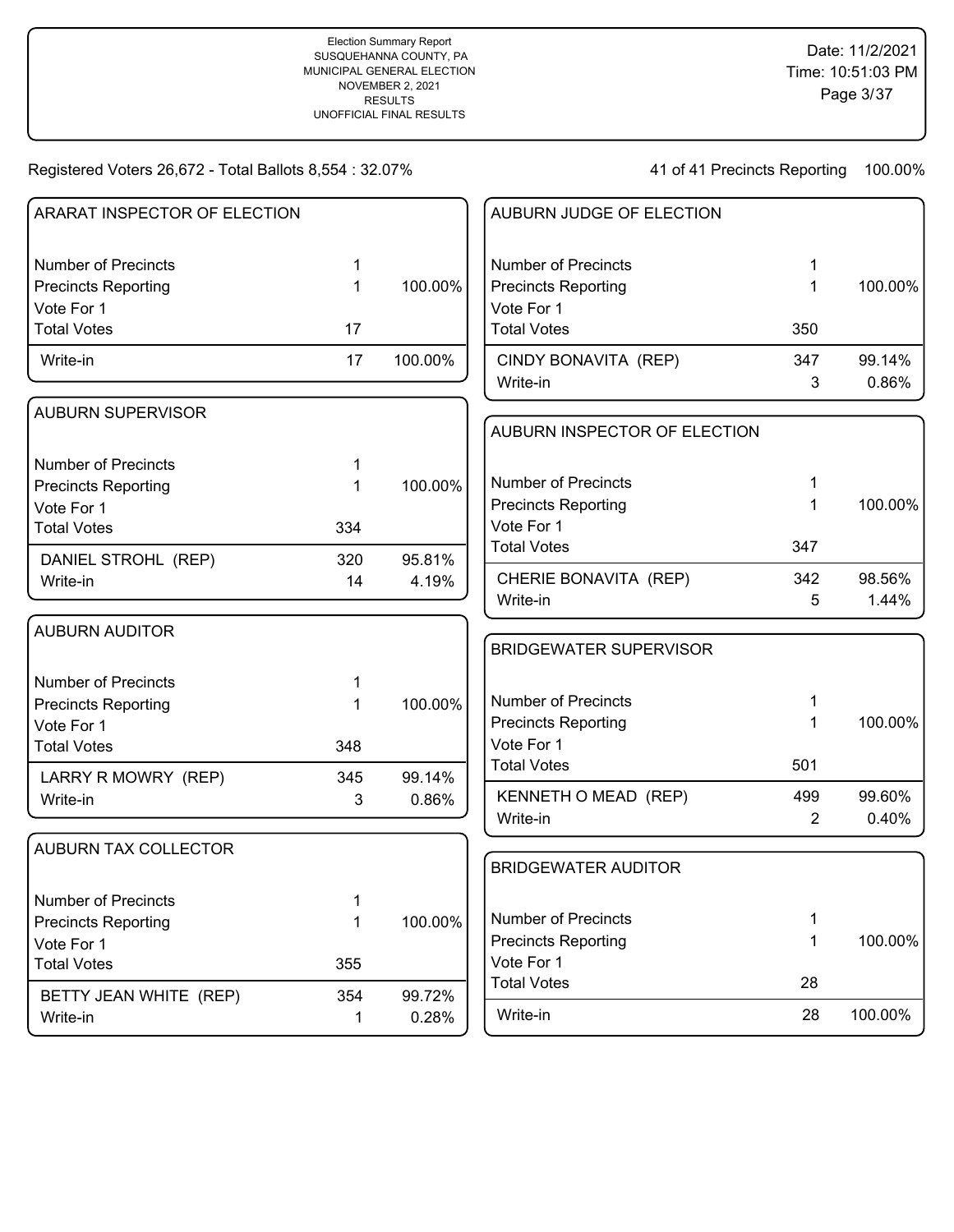| <b>BRIDGEWATER TAX COLLECTOR</b>  |              |         | <b>BROOKLYN AUDITOR</b>           |                |         |
|-----------------------------------|--------------|---------|-----------------------------------|----------------|---------|
| <b>Number of Precincts</b>        | 1            |         | <b>Number of Precincts</b>        | 1              |         |
| <b>Precincts Reporting</b>        | 1            | 100.00% | <b>Precincts Reporting</b>        | 1              | 100.00% |
| Vote For 1                        |              |         | Vote For 1                        |                |         |
| <b>Total Votes</b>                | 522          |         | <b>Total Votes</b>                | 171            |         |
| DAWN D ARNOLD (REP)               | 521          | 99.81%  | BEVERLY A STEPNIAK (REP)          | 169            | 98.83%  |
| Write-in                          | 1            | 0.19%   | Write-in                          | 2              | 1.17%   |
| BRIDGEWATER JUDGE OF ELECTION     |              |         | <b>BROOKLYN TAX COLLECTOR</b>     |                |         |
| <b>Number of Precincts</b>        | 1            |         | <b>Number of Precincts</b>        | 1              |         |
| <b>Precincts Reporting</b>        | 1            | 100.00% | <b>Precincts Reporting</b>        | 1              | 100.00% |
| Vote For 1                        |              |         | Vote For 1                        |                |         |
| <b>Total Votes</b>                | 30           |         | <b>Total Votes</b>                | 174            |         |
| Write-in                          | 30           | 100.00% | SHAUN M HOLTSMASTER<br>(REP)      | 173            | 99.43%  |
| BRIDGEWATER INSPECTOR OF ELECTION |              |         | Write-in                          | 1              | 0.57%   |
|                                   |              |         | <b>BROOKLYN CONSTABLE</b>         |                |         |
| <b>Number of Precincts</b>        | 1            |         |                                   |                |         |
| <b>Precincts Reporting</b>        | 1            | 100.00% | <b>Number of Precincts</b>        | 1              |         |
| Vote For 1<br><b>Total Votes</b>  | 505          |         | <b>Precincts Reporting</b>        | 1              | 100.00% |
|                                   |              |         | Vote For 1                        |                |         |
| BETH WISEMAN-LAWRENCE             | 500          | 99.01%  | <b>Total Votes</b>                | $\overline{7}$ |         |
| (REP)<br>Write-in                 | 5            | 0.99%   | Write-in                          | $\overline{7}$ | 100.00% |
| <b>BROOKLYN SUPERVISOR</b>        |              |         | <b>BROOKLYN JUDGE OF ELECTION</b> |                |         |
| <b>Number of Precincts</b>        | 1            |         | <b>Number of Precincts</b>        | 1              |         |
| <b>Precincts Reporting</b>        | 1            | 100.00% | <b>Precincts Reporting</b>        | 1              | 100.00% |
| Vote For 1                        |              |         | Vote For 1                        |                |         |
| <b>Total Votes</b>                | 168          |         | <b>Total Votes</b>                | 171            |         |
| BRYCE E BEEMAN (REP)              | 165          | 98.21%  | MELANIE S LASHER (REP)            | 170            | 99.42%  |
| Write-in                          | $\mathbf{3}$ | 1.79%   | Write-in                          | 1              | 0.58%   |
|                                   |              |         |                                   |                |         |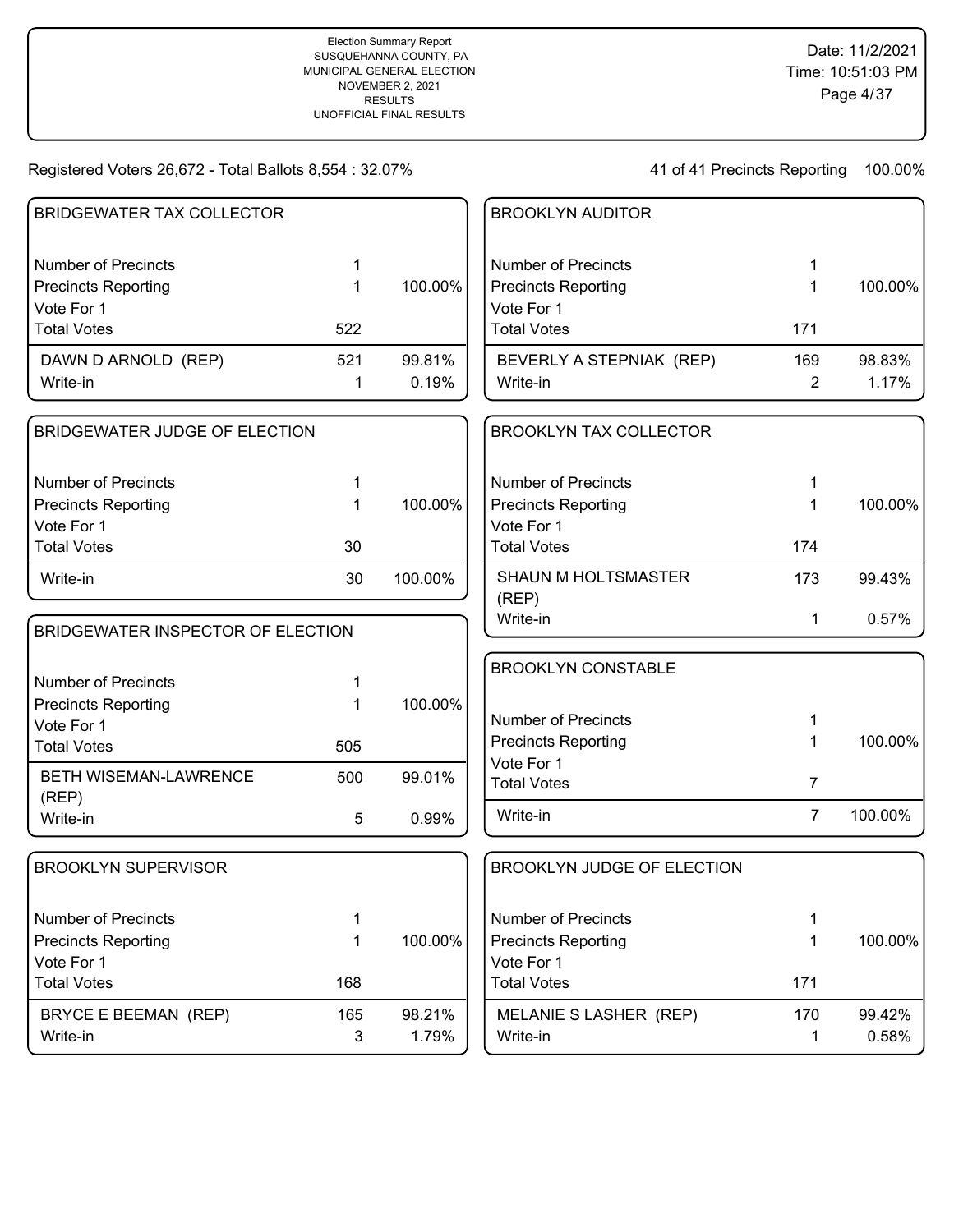| BROOKLYN INSPECTOR OF ELECTION   |           |         | CHOCONUT CONSTABLE               |     |         |
|----------------------------------|-----------|---------|----------------------------------|-----|---------|
| <b>Number of Precincts</b>       | 1         |         | <b>Number of Precincts</b>       | 1   |         |
| <b>Precincts Reporting</b>       | 1         | 100.00% | <b>Precincts Reporting</b>       | 1   | 100.00% |
| Vote For 1                       |           |         | Vote For 1                       |     |         |
| <b>Total Votes</b>               | 189       |         | <b>Total Votes</b>               | 42  |         |
| LUCRECIA D JESSE (DEM)           | 46        | 24.34%  | Write-in                         | 42  | 100.00% |
| DEBORAH L CHIDESTER (REP)        | 143       | 75.66%  |                                  |     |         |
| Write-in                         | 0         | 0%      | CHOCONUT JUDGE OF ELECTION       |     |         |
| CHOCONUT SUPERVISOR              |           |         |                                  |     |         |
|                                  |           |         | <b>Number of Precincts</b>       |     |         |
| <b>Number of Precincts</b>       |           |         | <b>Precincts Reporting</b>       | 1   | 100.00% |
| <b>Precincts Reporting</b>       | 1         | 100.00% | Vote For 1<br><b>Total Votes</b> | 141 |         |
| Vote For 1                       |           |         |                                  |     |         |
| <b>Total Votes</b>               | 144       |         | WILLIAM M DOVIN (REP)            | 140 | 99.29%  |
|                                  |           |         | Write-in                         | 1   | 0.71%   |
| MICHAEL MORDOVANCEY              | 139       | 96.53%  |                                  |     |         |
| (REP)<br>Write-in                | 5         | 3.47%   | CHOCONUT INSPECTOR OF ELECTION   |     |         |
|                                  |           |         | Number of Precincts              | 1   |         |
| <b>CHOCONUT AUDITOR</b>          |           |         | <b>Precincts Reporting</b>       | 1   | 100.00% |
|                                  |           |         | Vote For 1                       |     |         |
| <b>Number of Precincts</b>       |           |         | <b>Total Votes</b>               | 160 |         |
| <b>Precincts Reporting</b>       | 1         | 100.00% | SHIRLEY A STEWART (DEM)          | 70  | 43.75%  |
| Vote For 1                       |           |         | JUDITH I RAMSAY (REP)            | 90  | 56.25%  |
| <b>Total Votes</b>               | 146       |         | Write-in                         | 0   | 0%      |
| JOHN MEEHAN (REP)                | 146       | 100.00% |                                  |     |         |
| Write-in                         | 0         | 0%      | <b>CLIFFORD SUPERVISOR</b>       |     |         |
| CHOCONUT TAX COLLECTOR           |           |         |                                  |     |         |
|                                  |           |         | <b>Number of Precincts</b>       |     |         |
|                                  |           |         | <b>Precincts Reporting</b>       | 1   | 100.00% |
| <b>Number of Precincts</b>       | 1         |         | Vote For 1                       |     |         |
| <b>Precincts Reporting</b>       | 1         | 100.00% | <b>Total Votes</b>               | 344 |         |
| Vote For 1<br><b>Total Votes</b> |           |         | <b>BARRY A SEARLE (REP)</b>      | 331 | 96.22%  |
|                                  | 149       |         | Write-in                         | 13  | 3.78%   |
| LOU ANN CRUZ (REP)               | 149       | 100.00% |                                  |     |         |
| Write-in                         | $\pmb{0}$ | $0\%$   |                                  |     |         |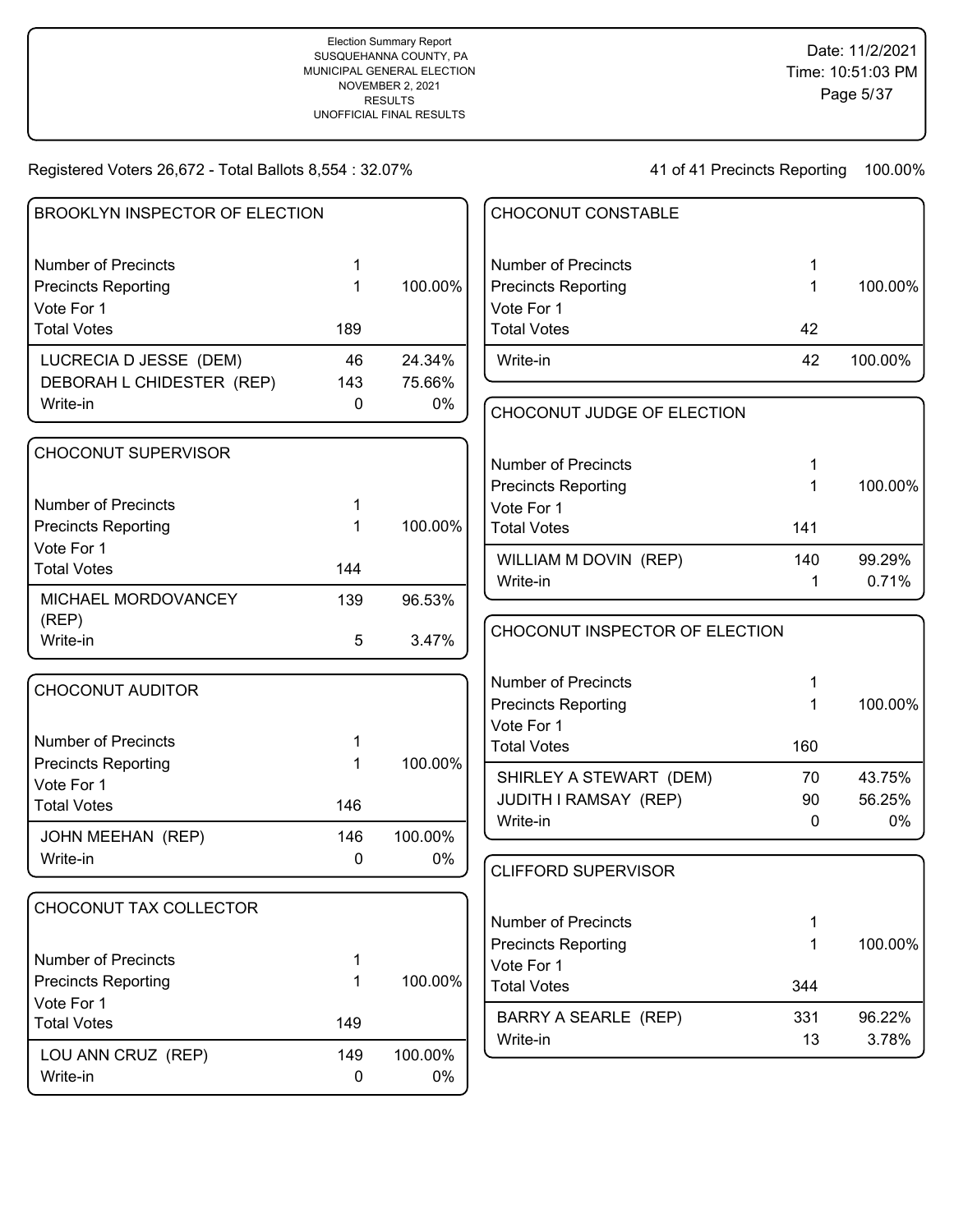| <b>CLIFFORD AUDITOR 6 YEAR</b> |     |         | CLIFFORD JUDGE OF ELECTION       |     |         |
|--------------------------------|-----|---------|----------------------------------|-----|---------|
| <b>Number of Precincts</b>     | 1   |         | <b>Number of Precincts</b>       | 1   |         |
| <b>Precincts Reporting</b>     | 1   | 100.00% | <b>Precincts Reporting</b>       | 1   | 100.00% |
| Vote For 1                     |     |         | Vote For 1                       |     |         |
| <b>Total Votes</b>             | 17  |         | <b>Total Votes</b>               | 353 |         |
| Write-in                       | 17  | 100.00% | PHILLIP PRICE (REP)              | 352 | 99.72%  |
|                                |     |         | Write-in                         | 1   | 0.28%   |
| <b>CLIFFORD AUDITOR 4 YEAR</b> |     |         |                                  |     |         |
|                                |     |         | CLIFFORD INSPECTOR OF ELECTION   |     |         |
| <b>Number of Precincts</b>     | 1   |         |                                  |     |         |
| <b>Precincts Reporting</b>     | 1   | 100.00% | <b>Number of Precincts</b>       | 1   |         |
| Vote For 1                     |     |         | <b>Precincts Reporting</b>       | 1   | 100.00% |
| <b>Total Votes</b>             | 14  |         | Vote For 1                       |     |         |
| Write-in                       | 14  | 100.00% | <b>Total Votes</b>               | 396 |         |
|                                |     |         | LAURIE L GRAHAM (DEM)            | 100 | 25.25%  |
|                                |     |         | ELLIE DEFAZIO (REP)              | 296 | 74.75%  |
| CLIFFORD TAX COLLECTOR         |     |         | Write-in                         | 0   | 0%      |
| <b>Number of Precincts</b>     | 1   |         | <b>DIMOCK SUPERVISOR</b>         |     |         |
| <b>Precincts Reporting</b>     | 1   | 100.00% |                                  |     |         |
| Vote For 1                     |     |         |                                  |     |         |
| <b>Total Votes</b>             | 374 |         | <b>Number of Precincts</b>       | 1   |         |
| <b>JANICE PRICE</b>            | 368 | 98.40%  | <b>Precincts Reporting</b>       | 1   | 100.00% |
| Write-in                       | 6   | 1.60%   | Vote For 1<br><b>Total Votes</b> | 240 |         |
|                                |     |         |                                  |     |         |
| <b>CLIFFORD CONSTABLE</b>      |     |         | GERALD ALAN ELLIS SR (REP)       | 230 | 95.83%  |
|                                |     |         | Write-in                         | 10  | 4.17%   |
| <b>Number of Precincts</b>     | 1   |         |                                  |     |         |
| <b>Precincts Reporting</b>     | 1   | 100.00% | <b>DIMOCK AUDITOR 6 YEAR</b>     |     |         |
| Vote For 1                     |     |         |                                  |     |         |
| <b>Total Votes</b>             | 348 |         | <b>Number of Precincts</b>       | 1   |         |
| KEVIN J MUNLEY (REP)           | 347 | 99.71%  | <b>Precincts Reporting</b>       | 1   | 100.00% |
| Write-in                       | 1   | 0.29%   | Vote For 1                       |     |         |
|                                |     |         | <b>Total Votes</b>               | 18  |         |
|                                |     |         | Write-in                         | 18  | 100.00% |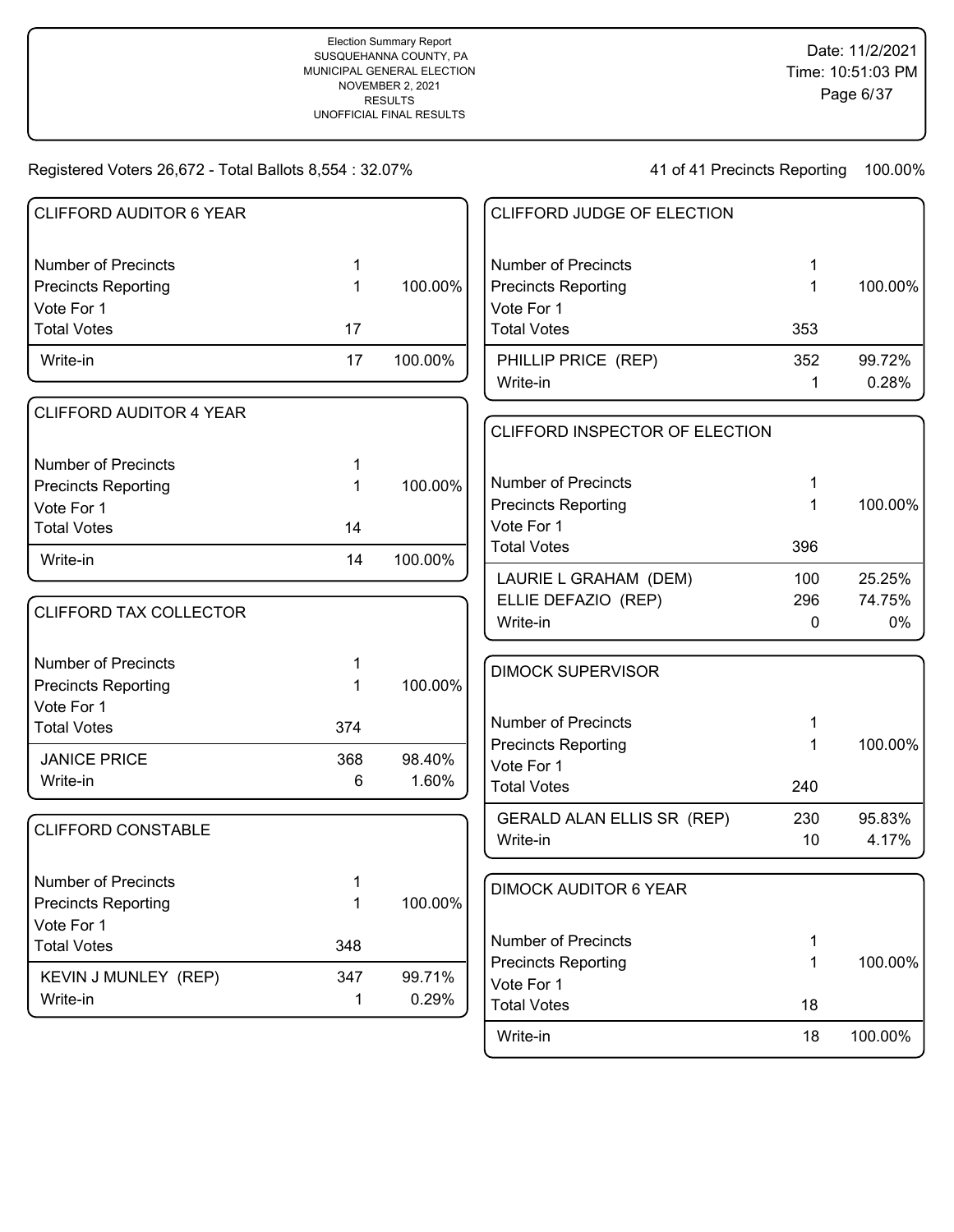| <b>DIMOCK AUDITOR 4 YEAR</b> |                |         | DIMOCK INSPECTOR OF ELECTION              |     |         |
|------------------------------|----------------|---------|-------------------------------------------|-----|---------|
| <b>Number of Precincts</b>   | 1              |         | <b>Number of Precincts</b>                | 1   |         |
| <b>Precincts Reporting</b>   | 1              | 100.00% | <b>Precincts Reporting</b>                | 1   | 100.00% |
| Vote For 1                   |                |         | Vote For 1                                |     |         |
| <b>Total Votes</b>           | 248            |         | <b>Total Votes</b>                        | 265 |         |
| BRANDY M GOLDEN (REP)        | 246            | 99.19%  | THOMAS R CHARLES (DEM)                    | 50  | 18.87%  |
| Write-in                     | $\overline{2}$ | 0.81%   | ANNETTE DEPEW (REP)                       | 215 | 81.13%  |
|                              |                |         | Write-in                                  | 0   | $0\%$   |
| <b>DIMOCK AUDITOR 2 YEAR</b> |                |         |                                           |     |         |
|                              |                |         | <b>FOREST CITY MAYOR</b>                  |     |         |
| <b>Number of Precincts</b>   | 1              |         |                                           |     |         |
| <b>Precincts Reporting</b>   | 1              | 100.00% | <b>Number of Precincts</b>                | 1   |         |
| Vote For 1                   |                |         | <b>Precincts Reporting</b>                | 1   | 100.00% |
| <b>Total Votes</b>           | 27             |         | Vote For 1                                |     |         |
| Write-in                     | 27             | 100.00% | <b>Total Votes</b>                        | 266 |         |
|                              |                |         | <b>CHRISTOPHER GLINTON</b>                | 252 | 94.74%  |
|                              |                |         | Write-in                                  | 14  | 5.26%   |
| <b>DIMOCK TAX COLLECTOR</b>  |                |         |                                           |     |         |
|                              |                |         | FOREST CITY COUNCILMAN                    |     |         |
| <b>Number of Precincts</b>   | 1              |         |                                           |     |         |
| <b>Precincts Reporting</b>   | 1              | 100.00% |                                           |     |         |
| Vote For 1                   |                |         | <b>Number of Precincts</b>                | 1   |         |
| <b>Total Votes</b>           | 258            |         | <b>Precincts Reporting</b><br>Vote For 4  | 1   | 100.00% |
| ESTHER M RAYIAS (REP)        | 257            | 99.61%  | <b>Total Votes</b>                        | 907 |         |
| Write-in                     | 1              | 0.39%   |                                           |     |         |
|                              |                |         | ROBERT LESJACK (DEM)                      | 169 | 18.63%  |
| DIMOCK JUDGE OF ELECTION     |                |         | AMY THERESA BEAN (REP)                    | 206 | 22.71%  |
|                              |                |         | <b>TRACEY LAZIER (REP)</b>                | 191 | 21.06%  |
| <b>Number of Precincts</b>   |                |         | <b>CHRISTOPHER A</b>                      | 195 | 21.50%  |
| <b>Precincts Reporting</b>   | 1<br>1         | 100.00% | DEGONZAGUE (REP)<br>STEPHANIE MARIE SOJKA |     |         |
| Vote For 1                   |                |         | -REISCH (REP)                             | 138 | 15.21%  |
| <b>Total Votes</b>           | 201            |         | Write-in                                  | 8   | 0.88%   |
|                              |                |         |                                           |     |         |
| <b>CHRISTINA M HUNSINGER</b> | 182            | 90.55%  |                                           |     |         |
| (DEM)                        |                | 9.45%   |                                           |     |         |
| Write-in                     | 19             |         |                                           |     |         |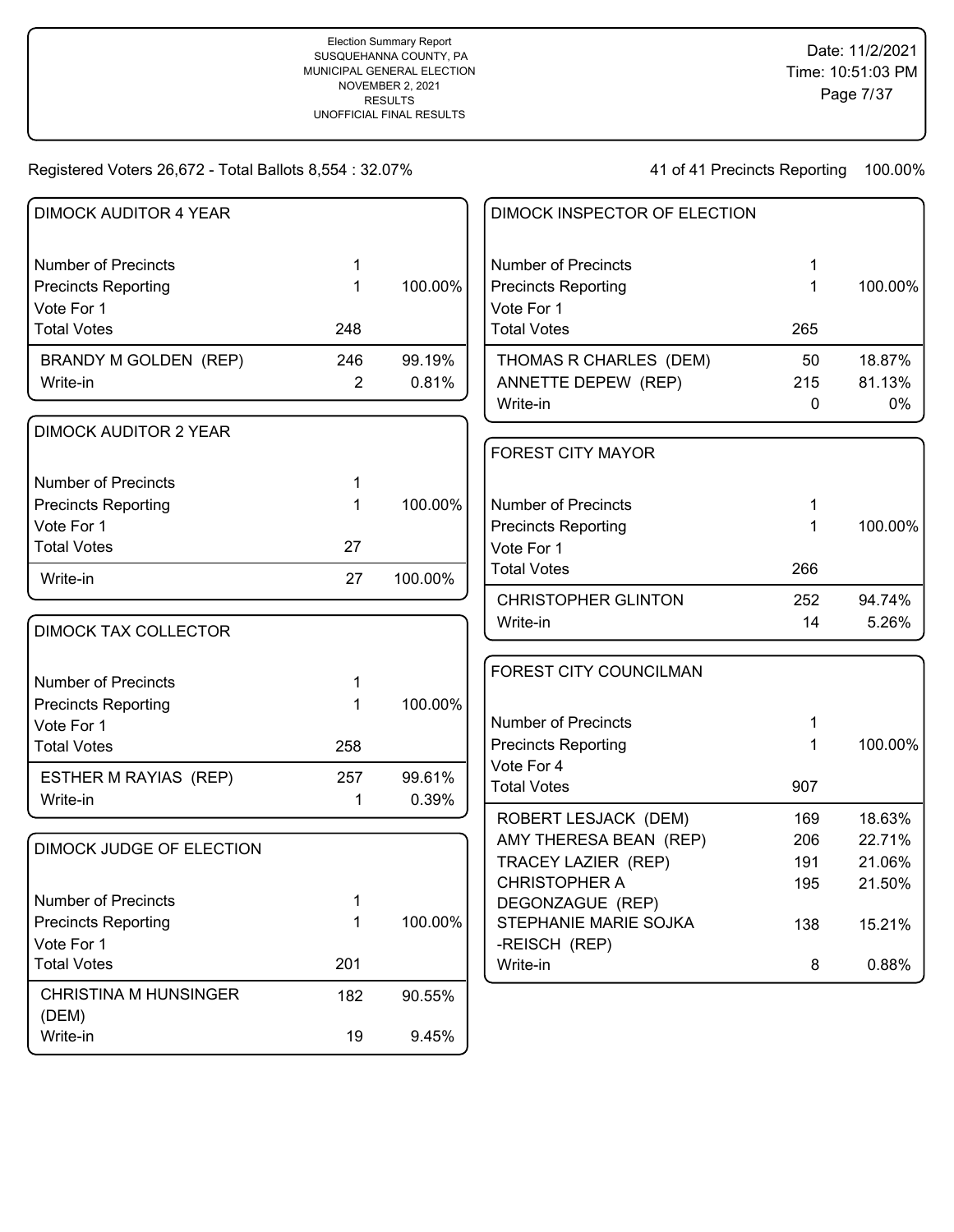| <b>FOREST CITY TAX COLLECTOR</b>  |                |         | <b>FOREST LAKE AUDITOR</b>        |                |         |
|-----------------------------------|----------------|---------|-----------------------------------|----------------|---------|
| <b>Number of Precincts</b>        | 1              |         | <b>Number of Precincts</b>        | 1              |         |
| <b>Precincts Reporting</b>        | 1              | 100.00% | <b>Precincts Reporting</b>        | 1              | 100.00% |
| Vote For 1                        |                |         | Vote For 1                        |                |         |
| <b>Total Votes</b>                | 296            |         | <b>Total Votes</b>                | 250            |         |
| PAMELA GREEN (DEM)                | 182            | 61.49%  | JEANNETTE CASTROGIOVANNI          | 248            | 99.20%  |
| TIM MADDEN (REP)                  | 114            | 38.51%  | (REP)<br>Write-in                 | $\overline{2}$ | 0.80%   |
| Write-in                          | 0              | 0%      |                                   |                |         |
| FOREST CITY JUDGE OF ELECTION     |                |         | FOREST LAKE TAX COLLECTOR         |                |         |
| <b>Number of Precincts</b>        | 1              |         | <b>Number of Precincts</b>        |                |         |
| <b>Precincts Reporting</b>        | $\mathbf 1$    | 100.00% | <b>Precincts Reporting</b>        | 1              | 100.00% |
| Vote For 1                        |                |         | Vote For 1                        |                |         |
| <b>Total Votes</b>                | 238            |         | <b>Total Votes</b>                | 249            |         |
| ROBERTA BARNES (DEM)              | 230            | 96.64%  | <b>BRENDA DEMAREST (REP)</b>      | 244            | 97.99%  |
| Write-in                          | 8              | 3.36%   | Write-in                          | 5              | 2.01%   |
| FOREST CITY INSPECTOR OF ELECTION |                |         | FOREST LAKE CONSTABLE             |                |         |
| <b>Number of Precincts</b>        | 1              |         | <b>Number of Precincts</b>        | 1              |         |
| <b>Precincts Reporting</b>        | 1              | 100.00% | <b>Precincts Reporting</b>        | 1              | 100.00% |
| Vote For 1                        |                |         | Vote For 1                        |                |         |
| <b>Total Votes</b>                | 302            |         | <b>Total Votes</b>                | 18             |         |
| <b>BARBARA MIHELC (DEM)</b>       | 132            | 43.71%  | Write-in                          | 18             | 100.00% |
| <b>CAROLE KAMEEN (REP)</b>        | 169            | 55.96%  |                                   |                |         |
| Write-in                          | 1              | 0.33%   | FOREST LAKE JUDGE OF ELECTION     |                |         |
| FOREST LAKE SUPERVISOR            |                |         | <b>Number of Precincts</b>        | 1              |         |
|                                   |                |         | <b>Precincts Reporting</b>        | 1              | 100.00% |
| <b>Number of Precincts</b>        | 1              |         | Vote For 1                        |                |         |
| <b>Precincts Reporting</b>        | 1              | 100.00% | <b>Total Votes</b>                | 246            |         |
| Vote For 1                        |                |         |                                   | 246            | 100.00% |
| <b>Total Votes</b>                | 251            |         | DAWN C ZALEWSKI (REP)<br>Write-in | 0              | 0%      |
| JOSEPH C SCHNEIDER JR<br>(REP)    | 244            | 97.21%  |                                   |                |         |
| Write-in                          | $\overline{7}$ | 2.79%   |                                   |                |         |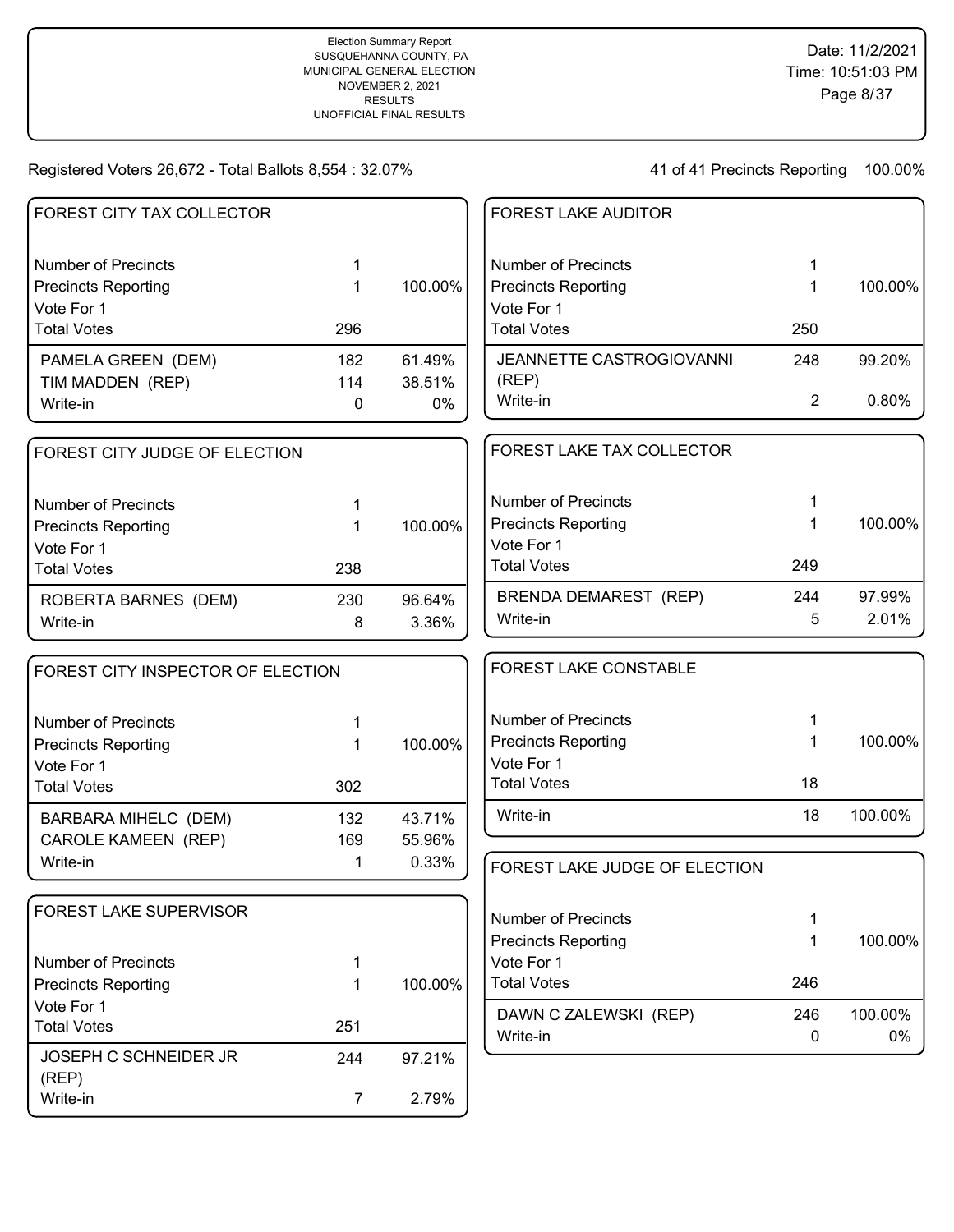| FOREST LAKE INSPECTOR OF ELECTION |     |         | <b>FRANKLIN AUDITOR 2 YEAR</b>     |          |               |
|-----------------------------------|-----|---------|------------------------------------|----------|---------------|
| <b>Number of Precincts</b>        | 1   |         | <b>Number of Precincts</b>         |          |               |
| <b>Precincts Reporting</b>        | 1   | 100.00% | <b>Precincts Reporting</b>         | 1        | 100.00%       |
| Vote For 1                        |     |         | Vote For 1                         |          |               |
| <b>Total Votes</b>                | 16  |         | <b>Total Votes</b>                 | 198      |               |
| Write-in                          | 16  | 100.00% | KIM LOUISE HENRY (REP)<br>Write-in | 198<br>0 | 100.00%<br>0% |
| <b>FRANKLIN SUPERVISOR</b>        |     |         |                                    |          |               |
|                                   |     |         | FRANKLIN TAX COLLECTOR             |          |               |
| <b>Number of Precincts</b>        |     |         |                                    |          |               |
| <b>Precincts Reporting</b>        |     | 100.00% | <b>Number of Precincts</b>         |          |               |
| Vote For 1                        |     |         | <b>Precincts Reporting</b>         |          | 100.00%       |
| <b>Total Votes</b>                | 181 |         | Vote For 1                         |          |               |
| MARK G CREAMER (REP)              | 178 | 98.34%  | <b>Total Votes</b>                 | 194      |               |
| Write-in                          | 3   | 1.66%   | <b>BOBBIE JO KELSEY (REP)</b>      | 194      | 100.00%       |
|                                   |     |         | Write-in                           | 0        | 0%            |
| <b>FRANKLIN AUDITOR 6 YEAR</b>    |     |         |                                    |          |               |
|                                   |     |         | <b>FRANKLIN CONSTABLE</b>          |          |               |
| <b>Number of Precincts</b>        | 1   |         |                                    |          |               |
| <b>Precincts Reporting</b>        |     | 100.00% | <b>Number of Precincts</b>         |          |               |
| Vote For 1                        |     |         | <b>Precincts Reporting</b>         | 1        | 100.00%       |
| <b>Total Votes</b>                | 191 |         | Vote For 1                         |          |               |
| PAULA GRASSI (REP)                | 191 | 100.00% | <b>Total Votes</b>                 | 191      |               |
| Write-in                          | 0   | 0%      | ANGELO GRASSI (REP)                | 190      | 99.48%        |
|                                   |     |         | Write-in                           | 1        | 0.52%         |
| <b>FRANKLIN AUDITOR 4 YEAR</b>    |     |         |                                    |          |               |
|                                   |     |         | FRANKLIN JUDGE OF ELECTION         |          |               |
| Number of Precincts               | 1   |         |                                    |          |               |
| <b>Precincts Reporting</b>        | 1   | 100.00% | <b>Number of Precincts</b>         | 1        |               |
| Vote For 1                        |     |         | <b>Precincts Reporting</b>         | 1        | 100.00%       |
| <b>Total Votes</b>                | 197 |         | Vote For 1                         |          |               |
| OLIVIA ZAWISKI (REP)              | 197 | 100.00% | <b>Total Votes</b>                 | 41       |               |
| Write-in                          | 0   | 0%      | Write-in                           | 41       | 100.00%       |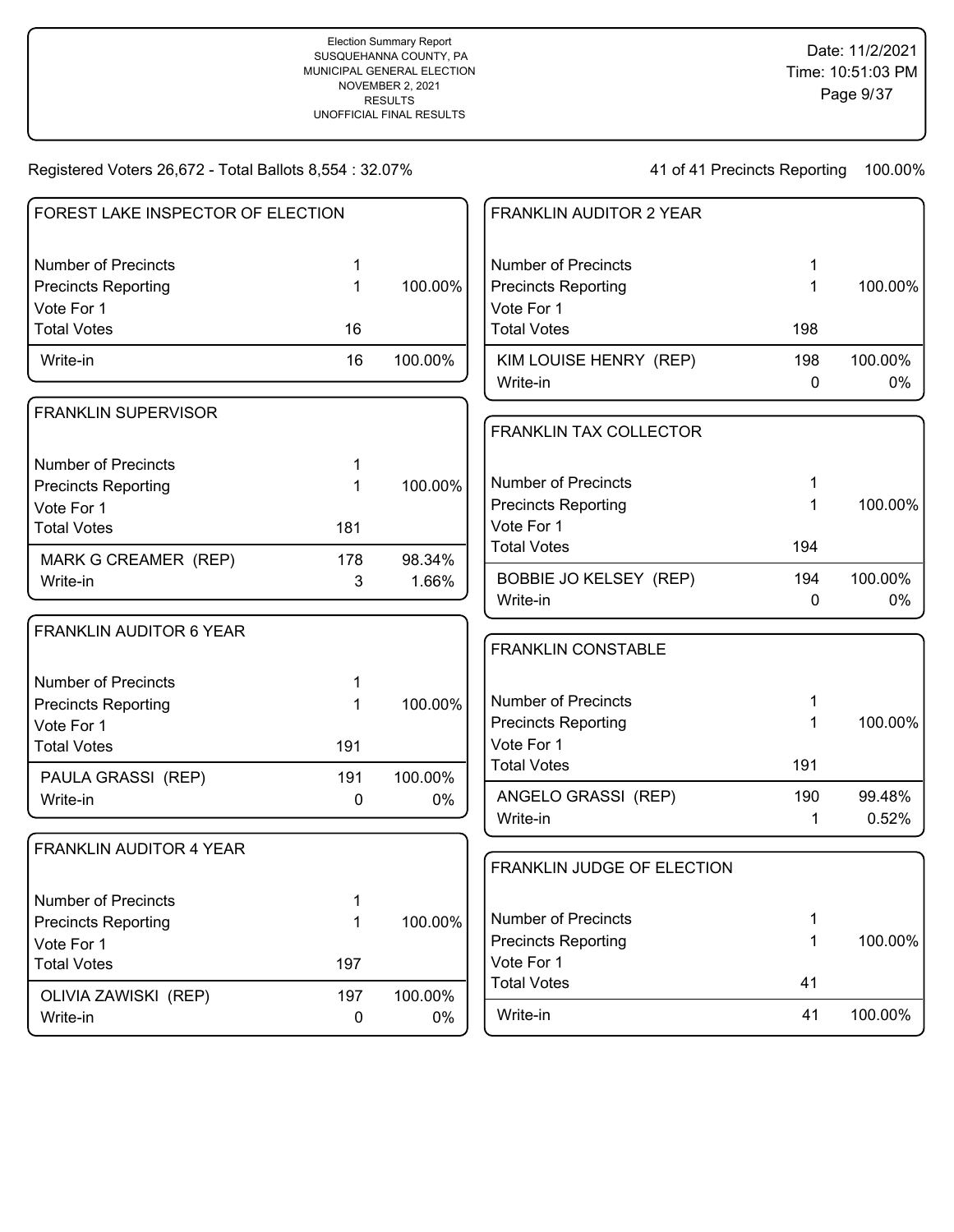100.00%

100.00%

100.00%

100.00%

100.00%

#### Registered Voters 26,672 - Total Ballots 8,554 : 32.07%

41 of 41 Precincts Reporting 100.00%

| FRANKLIN INSPECTOR OF ELECTION           |                |         | FRIENDSVILLE AUDITOR 6 YEAR        |             |         |
|------------------------------------------|----------------|---------|------------------------------------|-------------|---------|
| <b>Number of Precincts</b>               | 1              |         | <b>Number of Precincts</b>         | 1           |         |
| <b>Precincts Reporting</b>               | 1              | 100.00% | <b>Precincts Reporting</b>         | $\mathbf 1$ | 100.00% |
| Vote For 1                               |                |         | Vote For 1                         |             |         |
| <b>Total Votes</b>                       | 214            |         | <b>Total Votes</b>                 | 26          |         |
| DIANE M DOCHERTY (DEM)                   | 59             | 27.57%  | Write-in                           | 26          | 100.00% |
| AMY COY (REP)                            | 153            | 71.50%  |                                    |             |         |
| Write-in                                 | $\overline{2}$ | 0.93%   | FRIENDSVILLE AUDITOR 4 YEAR        |             |         |
| <b>FRIENDSVILLE MAYOR</b>                |                |         |                                    |             |         |
|                                          |                |         | <b>Number of Precincts</b>         | 1           |         |
| <b>Number of Precincts</b>               |                |         | <b>Precincts Reporting</b>         | 1           | 100.00% |
| <b>Precincts Reporting</b>               | 1              | 100.00% | Vote For 1<br><b>Total Votes</b>   | 24          |         |
| Vote For 1                               |                |         |                                    |             |         |
| <b>Total Votes</b>                       | 32             |         | Write-in                           | 24          | 100.00% |
| ELI WIRTH (REP)                          | 30             | 93.75%  | FRIENDSVILLE TAX COLLECTOR         |             |         |
| Write-in                                 | $\overline{2}$ | 6.25%   |                                    |             |         |
| FRIENDSVILLE COUNCILMAN 4 YEAR           |                |         | <b>Number of Precincts</b>         | 1           |         |
|                                          |                |         | <b>Precincts Reporting</b>         | 1           | 100.00% |
|                                          |                |         | Vote For 1                         |             |         |
| <b>Number of Precincts</b>               |                |         | <b>Total Votes</b>                 | 27          |         |
| <b>Precincts Reporting</b><br>Vote For 2 |                | 100.00% | Write-in                           | 27          | 100.00% |
| <b>Total Votes</b>                       | 49             |         |                                    |             |         |
| DARCI WIRTH (REP)                        | 26             | 53.06%  | FRIENDSVILLE JUDGE OF ELECTION     |             |         |
| Write-in                                 | 23             | 46.94%  |                                    |             |         |
|                                          |                |         | <b>Number of Precincts</b>         | 1           |         |
|                                          |                |         | <b>Precincts Reporting</b>         | 1           | 100.00% |
| FRIENDSVILLE COUNCILMAN 2 YEAR           |                |         | Vote For 1                         |             |         |
|                                          |                |         | <b>Total Votes</b>                 | 26          |         |
| <b>Number of Precincts</b>               |                |         |                                    |             |         |
| <b>Precincts Reporting</b>               |                | 100.00% | Write-in                           | 26          | 100.00% |
| Vote For 1                               |                |         |                                    |             |         |
| <b>Total Votes</b>                       | 25             |         | FRIENDSVILLE INSPECTOR OF ELECTION |             |         |
| Write-in                                 | 25             | 100.00% |                                    |             |         |
|                                          |                |         | <b>Number of Precincts</b>         | 1           |         |
|                                          |                |         | <b>Precincts Reporting</b>         | 1           | 100.00% |

Vote For 1

Write-in 24 100.00%

Total Votes 24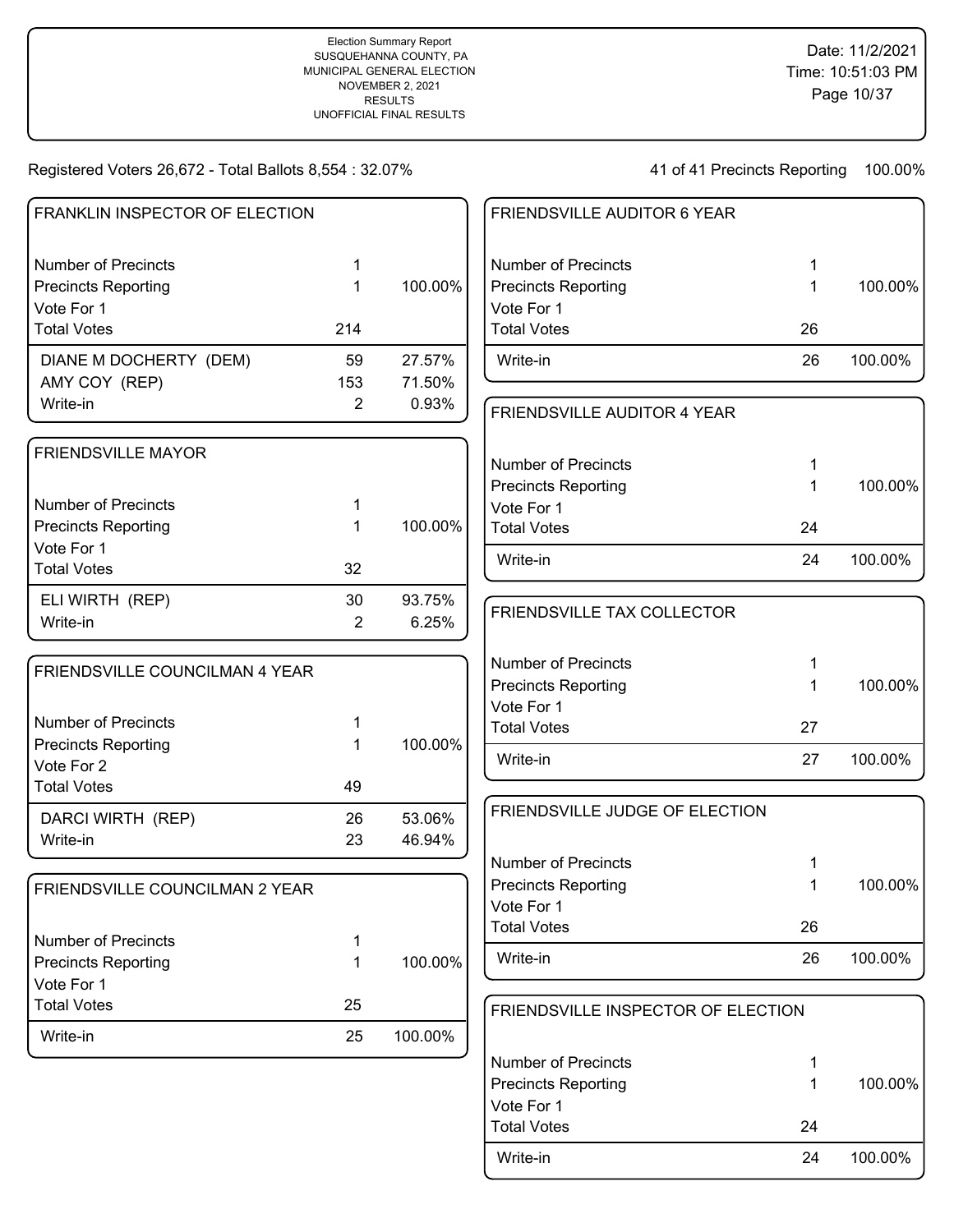| <b>GIBSON SUPERVISOR</b>                                 |                  |         | <b>GIBSON JUDGE OF ELECTION</b>                          |          |                 |
|----------------------------------------------------------|------------------|---------|----------------------------------------------------------|----------|-----------------|
| <b>Number of Precincts</b><br><b>Precincts Reporting</b> | 1<br>1           | 100.00% | <b>Number of Precincts</b><br><b>Precincts Reporting</b> | 1<br>1   | 100.00%         |
| Vote For 1<br><b>Total Votes</b>                         | 214              |         | Vote For 1<br><b>Total Votes</b>                         | 207      |                 |
| ROBERT FINAGAN (REP)                                     | 201              | 93.93%  | BETTY EICHELBERGER (REP)                                 | 201      | 97.10%          |
| Write-in                                                 | 13               | 6.07%   | Write-in                                                 | 6        | 2.90%           |
| <b>GIBSON AUDITOR</b>                                    |                  |         | GIBSON INSPECTOR OF ELECTION                             |          |                 |
| <b>Number of Precincts</b>                               | 1                |         | <b>Number of Precincts</b>                               | 1        |                 |
| <b>Precincts Reporting</b>                               | 1                | 100.00% | <b>Precincts Reporting</b><br>Vote For 1                 | 1        | 100.00%         |
| Vote For 1<br><b>Total Votes</b>                         | 245              |         | <b>Total Votes</b>                                       | 245      |                 |
| <b>CHRISTIAN CHLUDZINSKI</b>                             | 77               | 31.43%  | NANCY LINDSEY (DEM)                                      | 72       | 29.39%          |
| (DEM)<br>JO ANN DIPALMA (REP)                            | 168              | 68.57%  | AILEEN M SHAY (REP)                                      | 173      | 70.61%          |
| Write-in                                                 | 0                | 0%      | Write-in                                                 | 0        | $0\%$           |
|                                                          |                  |         | <b>GREAT BEND BORO MAYOR</b>                             |          |                 |
| <b>GIBSON TAX COLLECTOR</b>                              |                  |         |                                                          |          |                 |
|                                                          |                  |         | <b>Number of Precincts</b>                               |          |                 |
| <b>Number of Precincts</b>                               | 1                | 100.00% | <b>Precincts Reporting</b>                               | 1        | 100.00%         |
| <b>Precincts Reporting</b><br>Vote For 1                 | 1                |         | Vote For 1<br><b>Total Votes</b>                         | 134      |                 |
| <b>Total Votes</b>                                       | 212              |         |                                                          |          |                 |
| JANET WATSON (REP)                                       | 208              | 98.11%  | JAMES RIECKE (REP)<br>Write-in                           | 131<br>3 | 97.76%<br>2.24% |
| Write-in                                                 | 4                | 1.89%   |                                                          |          |                 |
|                                                          |                  |         | GREAT BEND BORO COUNCILMAN                               |          |                 |
| <b>GIBSON CONSTABLE</b>                                  |                  |         |                                                          |          |                 |
|                                                          |                  |         | <b>Number of Precincts</b>                               | 1        |                 |
| <b>Number of Precincts</b><br><b>Precincts Reporting</b> | 1<br>$\mathbf 1$ | 100.00% | <b>Precincts Reporting</b>                               | 1        | 100.00%         |
| Vote For 1                                               |                  |         | Vote For 4<br><b>Total Votes</b>                         | 347      |                 |
| <b>Total Votes</b>                                       | 42               |         | MICHAEL JAMES VANGORDEN                                  | 80       | 23.05%          |
| Write-in                                                 | 42               | 100.00% | (DEM)                                                    |          |                 |
|                                                          |                  |         | MICHAEL J CROOK (DEM)                                    | 72       | 20.75%          |
|                                                          |                  |         | BENJAMIN I FRANKS (DEM)                                  | 81       | 23.34%          |
|                                                          |                  |         | MATTHEW POST (REP)<br>Write-in                           | 109<br>5 | 31.41%<br>1.44% |
|                                                          |                  |         |                                                          |          |                 |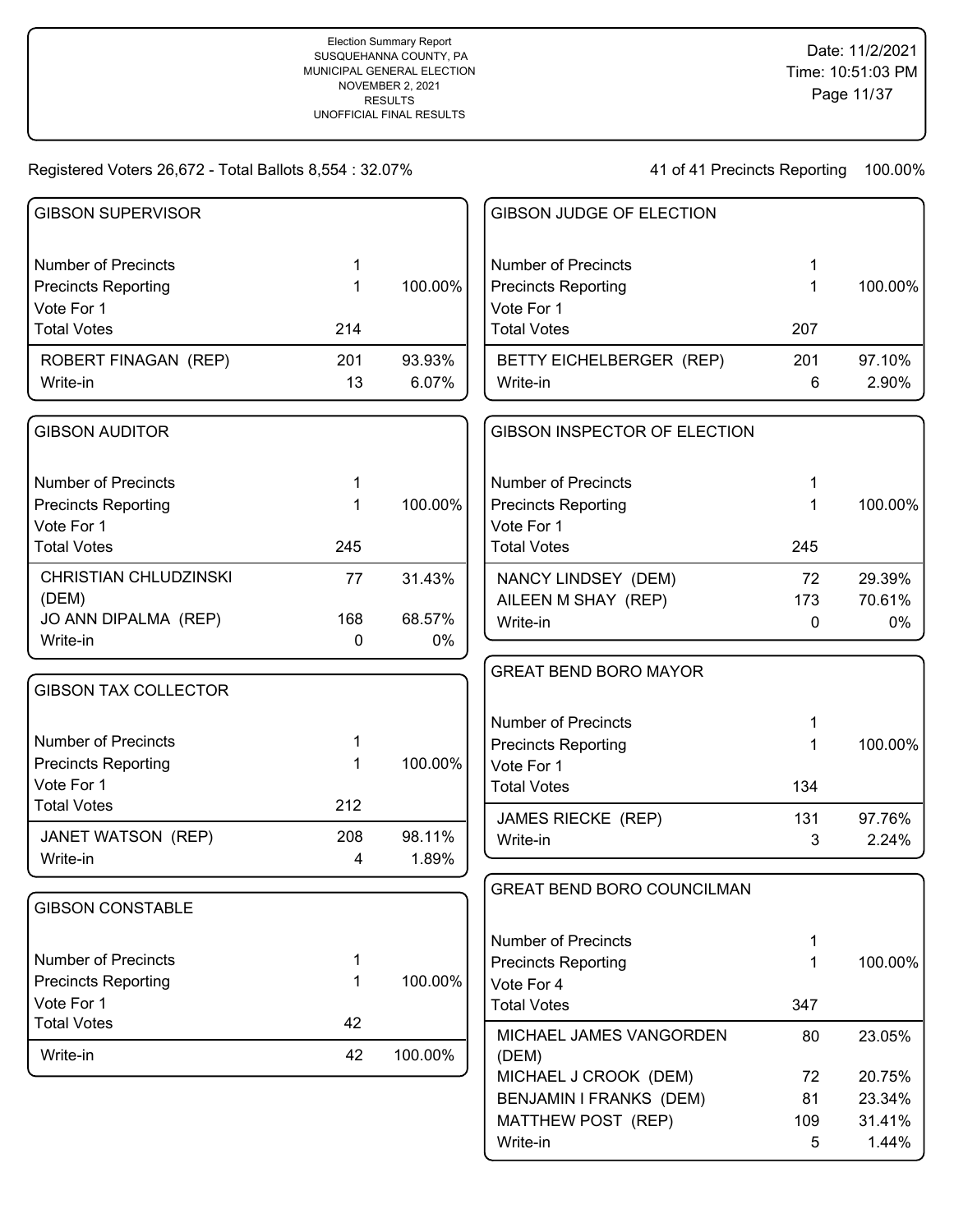| <b>GREAT BEND BORO TAX COLLECTOR</b>     |              |         | <b>GREAT BEND TWP AUDITOR 6 YEAR</b> |              |         |
|------------------------------------------|--------------|---------|--------------------------------------|--------------|---------|
|                                          |              |         |                                      |              |         |
| <b>Number of Precincts</b>               | $\mathbf 1$  |         | <b>Number of Precincts</b>           | 1            |         |
| <b>Precincts Reporting</b>               | $\mathbf{1}$ | 100.00% | <b>Precincts Reporting</b>           | $\mathbf{1}$ | 100.00% |
| Vote For 1                               |              |         | Vote For 1                           |              |         |
| <b>Total Votes</b>                       | 135          |         | <b>Total Votes</b>                   | 13           |         |
| DANIELLE MILLS (REP)                     | 134          | 99.26%  | Write-in                             | 13           | 100.00% |
| Write-in                                 | $\mathbf 1$  | 0.74%   |                                      |              |         |
|                                          |              |         | <b>GREAT BEND TWP AUDITOR 4 YEAR</b> |              |         |
| <b>GREAT BEND BORO JUDGE OF ELECTION</b> |              |         |                                      |              |         |
|                                          |              |         | <b>Number of Precincts</b>           | 1            |         |
| <b>Number of Precincts</b>               | 1            |         | <b>Precincts Reporting</b>           | 1            | 100.00% |
| <b>Precincts Reporting</b>               | 1            | 100.00% | Vote For 1                           |              |         |
| Vote For 1                               |              |         | <b>Total Votes</b>                   | 8            |         |
| <b>Total Votes</b>                       | 3            |         | Write-in                             | 8            | 100.00% |
| Write-in                                 | 3            | 100.00% |                                      |              |         |
|                                          |              |         | <b>GREAT BEND TWP AUDITOR 2 YEAR</b> |              |         |
| GREAT BEND BORO INSPECTOR OF ELECTION    |              |         |                                      |              |         |
|                                          |              |         | <b>Number of Precincts</b>           | 1            |         |
| <b>Number of Precincts</b>               | 1            |         | <b>Precincts Reporting</b>           | 1            | 100.00% |
| <b>Precincts Reporting</b>               | $\mathbf{1}$ | 100.00% | Vote For 1                           |              |         |
| Vote For 1                               |              |         | <b>Total Votes</b>                   | 10           |         |
| <b>Total Votes</b>                       | 3            |         | Write-in                             | 10           | 100.00% |
| Write-in                                 | 3            | 100.00% |                                      |              |         |
|                                          |              |         | <b>GREAT BEND TWP TAX COLLECTOR</b>  |              |         |
| <b>GREAT BEND TWP SUPERVISOR</b>         |              |         |                                      |              |         |
|                                          |              |         | <b>Number of Precincts</b>           | 1            |         |
| <b>Number of Precincts</b>               | 1            |         | <b>Precincts Reporting</b>           | 1            | 100.00% |
| <b>Precincts Reporting</b>               | 1            | 100.00% | Vote For 1                           |              |         |
| Vote For 1                               |              |         | <b>Total Votes</b>                   | 343          |         |
| <b>Total Votes</b>                       | 55           |         |                                      |              |         |
| Write-in                                 | 55           | 100.00% | SHEILA L GUINAN (REP)                | 338          | 98.54%  |
|                                          |              |         | Write-in                             | 5            | 1.46%   |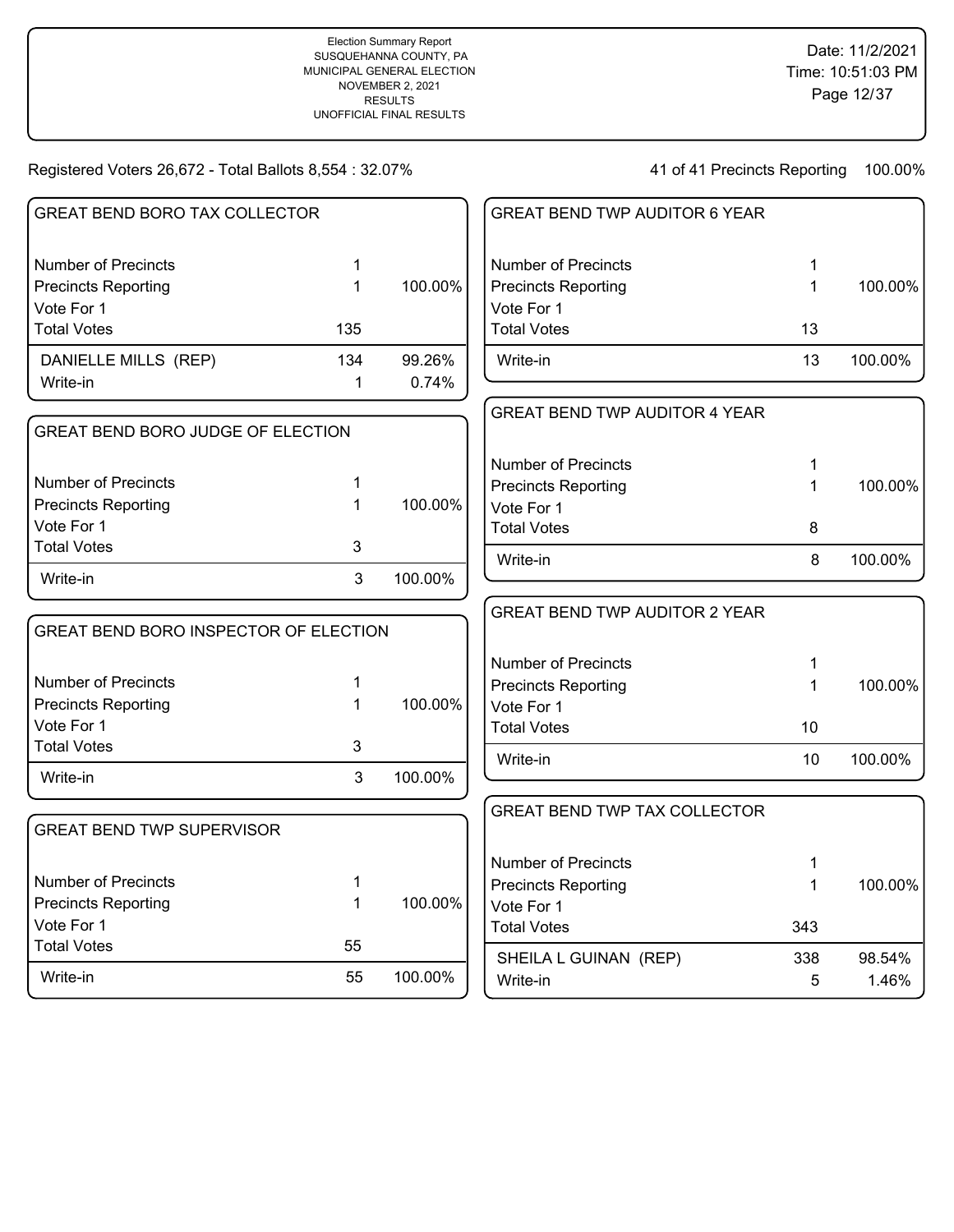| <b>GREAT BEND TWP CONSTABLE</b>         |                |         | HALLSTEAD COUNCILMAN                     |              |         |
|-----------------------------------------|----------------|---------|------------------------------------------|--------------|---------|
| <b>Number of Precincts</b>              | 1              |         | <b>Number of Precincts</b>               | 1            |         |
| <b>Precincts Reporting</b>              | 1              | 100.00% | <b>Precincts Reporting</b>               | 1            | 100.00% |
| Vote For 1                              |                |         | Vote For 4                               |              |         |
| <b>Total Votes</b>                      | 348            |         | <b>Total Votes</b>                       | 198          |         |
| DENNIS L SILVER (REP)                   | 346            | 99.43%  | LAURIE BONNER (DEM)                      | 120          | 60.61%  |
| Write-in                                | $\overline{2}$ | 0.57%   | Write-in                                 | 78           | 39.39%  |
| <b>GREAT BEND TWP JUDGE OF ELECTION</b> |                |         | <b>HALLSTEAD AUDITOR 6 YEAR</b>          |              |         |
|                                         |                |         |                                          |              |         |
| <b>Number of Precincts</b>              | 1              |         | <b>Number of Precincts</b>               | 1            |         |
| <b>Precincts Reporting</b>              | 1              | 100.00% | <b>Precincts Reporting</b>               | 1            | 100.00% |
| Vote For 1                              |                |         | Vote For 1                               |              |         |
| <b>Total Votes</b>                      | 12             |         | <b>Total Votes</b>                       | 14           |         |
| Write-in                                | 12             | 100.00% | Write-in                                 | 14           | 100.00% |
| GREAT BEND TWP INSPECTOR OF ELECTION    |                |         | <b>HALLSTEAD AUDITOR 4 YEAR</b>          |              |         |
| <b>Number of Precincts</b>              | 1              |         | <b>Number of Precincts</b>               | 1            |         |
| <b>Precincts Reporting</b>              | 1              | 100.00% | <b>Precincts Reporting</b>               | 1            | 100.00% |
| Vote For 1                              |                |         | Vote For 1                               |              |         |
| <b>Total Votes</b>                      | 353            |         | <b>Total Votes</b>                       | 9            |         |
| KAREN L SINNETT (REP)                   | 350            | 99.15%  | Write-in                                 | 9            | 100.00% |
| Write-in                                | 3              | 0.85%   |                                          |              |         |
| <b>HALLSTEAD MAYOR</b>                  |                |         | HALLSTEAD AUDITOR 2 YEAR                 |              |         |
|                                         |                |         |                                          |              |         |
| Number of Precincts                     | 1              |         | <b>Number of Precincts</b>               | 1            |         |
| <b>Precincts Reporting</b>              | 1              | 100.00% | <b>Precincts Reporting</b><br>Vote For 1 | $\mathbf{1}$ | 100.00% |
| Vote For 1                              |                |         | <b>Total Votes</b>                       | 9            |         |
| <b>Total Votes</b>                      | 158            |         |                                          |              |         |
| ANGELA ZICK (DEM)                       | 141            | 89.24%  | Write-in                                 | 9            | 100.00% |
| Write-in                                | 17             | 10.76%  |                                          |              |         |
|                                         |                |         |                                          |              |         |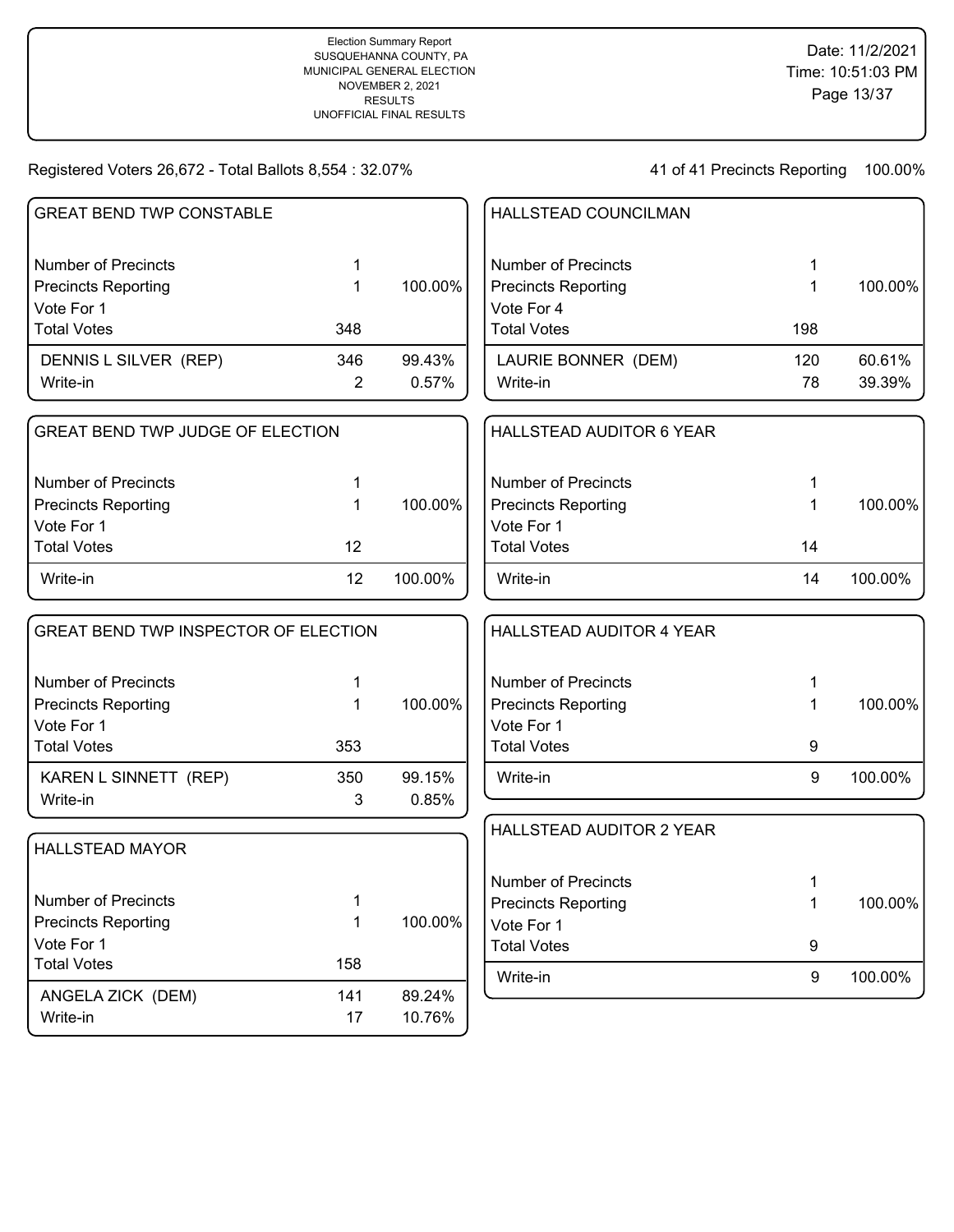| HALLSTEAD TAX COLLECTOR         |                |         | HARFORD SUPERVISOR         |             |         |
|---------------------------------|----------------|---------|----------------------------|-------------|---------|
|                                 |                |         |                            |             |         |
| <b>Number of Precincts</b>      | 1              |         | <b>Number of Precincts</b> | 1           |         |
| <b>Precincts Reporting</b>      | 1              | 100.00% | <b>Precincts Reporting</b> | 1           | 100.00% |
| Vote For 1                      |                |         | Vote For 1                 |             |         |
| <b>Total Votes</b>              | 167            |         | <b>Total Votes</b>         | 102         |         |
| <b>KRISTINE MORRIS (REP)</b>    | 165            | 98.80%  | Write-in                   | 102         | 100.00% |
| Write-in                        | $\overline{2}$ | 1.20%   |                            |             |         |
|                                 |                |         | HARFORD AUDITOR 6 YEAR     |             |         |
| HALLSTEAD CONSTABLE             |                |         |                            |             |         |
|                                 |                |         | <b>Number of Precincts</b> |             |         |
| <b>Number of Precincts</b>      |                |         | <b>Precincts Reporting</b> | 1           | 100.00% |
| <b>Precincts Reporting</b>      | 1              | 100.00% | Vote For 1                 |             |         |
| Vote For 1                      |                |         | <b>Total Votes</b>         | 278         |         |
| <b>Total Votes</b>              | 160            |         | CONNIE BREESE (REP)        | 275         | 98.92%  |
| KEVIN J WALSH (REP)             | 155            | 96.88%  | Write-in                   | 3           | 1.08%   |
| Write-in                        | 5              | 3.12%   |                            |             |         |
|                                 |                |         | HARFORD AUDITOR 4 YEAR     |             |         |
| HALLSTEAD JUDGE OF ELECTION     |                |         |                            |             |         |
|                                 |                |         | <b>Number of Precincts</b> | 1           |         |
| <b>Number of Precincts</b>      | 1              |         | <b>Precincts Reporting</b> | 1           | 100.00% |
| <b>Precincts Reporting</b>      | 1              | 100.00% | Vote For 1                 |             |         |
| Vote For 1                      |                |         | <b>Total Votes</b>         | 288         |         |
| <b>Total Votes</b>              | 20             |         |                            |             |         |
| Write-in                        | 20             | 100.00% | <b>SHARON DECKER</b>       | 287         | 99.65%  |
|                                 |                |         | Write-in                   | 1           | 0.35%   |
| HALLSTEAD INSPECTOR OF ELECTION |                |         | HARFORD TAX COLLECTOR      |             |         |
|                                 |                |         |                            |             |         |
| Number of Precincts             | 1              |         | <b>Number of Precincts</b> | 1           |         |
| <b>Precincts Reporting</b>      | 1              | 100.00% | <b>Precincts Reporting</b> | 1           | 100.00% |
| Vote For 1                      |                |         | Vote For 1                 |             |         |
| <b>Total Votes</b>              | 17             |         | <b>Total Votes</b>         | 291         |         |
| Write-in                        | 17             | 100.00% | <b>JESSICA MILLER</b>      | 290         | 99.66%  |
|                                 |                |         | Write-in                   | $\mathbf 1$ | 0.34%   |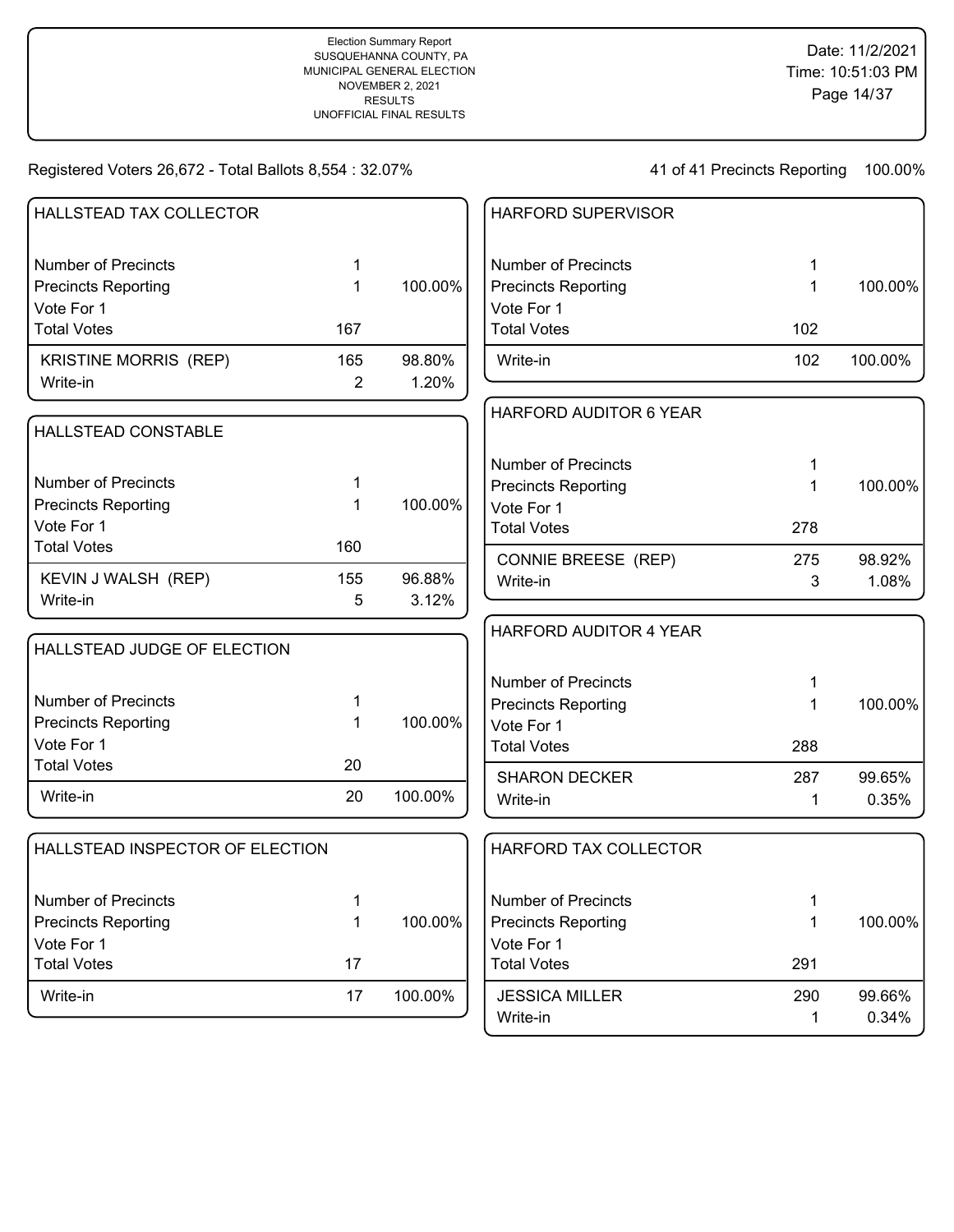| HARFORD JUDGE OF ELECTION     |     |         | <b>HARMONY TAX COLLECTOR</b>  |                |         |
|-------------------------------|-----|---------|-------------------------------|----------------|---------|
| <b>Number of Precincts</b>    | 1   |         | <b>Number of Precincts</b>    | 1              |         |
| <b>Precincts Reporting</b>    | 1   | 100.00% | <b>Precincts Reporting</b>    | 1              | 100.00% |
| Vote For 1                    |     |         | Vote For 1                    |                |         |
| <b>Total Votes</b>            | 289 |         | <b>Total Votes</b>            | 99             |         |
| <b>ROBERT FISHER</b>          | 288 | 99.65%  | <b>GARY KIERNAN (REP)</b>     | 96             | 96.97%  |
| Write-in                      | 1   | 0.35%   | Write-in                      | 3              | 3.03%   |
| HARFORD INSPECTOR OF ELECTION |     |         | <b>HARMONY CONSTABLE</b>      |                |         |
| <b>Number of Precincts</b>    | 1   |         | <b>Number of Precincts</b>    | 1              |         |
| <b>Precincts Reporting</b>    | 1   | 100.00% | <b>Precincts Reporting</b>    | 1              | 100.00% |
| Vote For 1                    |     |         | Vote For 1                    |                |         |
| <b>Total Votes</b>            | 309 |         | <b>Total Votes</b>            | 18             |         |
| ALICE ARCHER (DEM)            | 53  | 17.15%  | Write-in                      | 18             | 100.00% |
| ALVERNA GOW (REP)             | 253 | 81.88%  |                               |                |         |
| Write-in                      | 3   | 0.97%   | HARMONY JUDGE OF ELECTION     |                |         |
| <b>HARMONY SUPERVISOR</b>     |     |         | <b>Number of Precincts</b>    | 1              |         |
|                               |     |         | <b>Precincts Reporting</b>    | 1              | 100.00% |
| <b>Number of Precincts</b>    | 1   |         | Vote For 1                    |                |         |
| <b>Precincts Reporting</b>    | 1   | 100.00% | <b>Total Votes</b>            | 7              |         |
| Vote For 1                    |     |         |                               |                |         |
| <b>Total Votes</b>            | 97  |         | Write-in                      | $\overline{7}$ | 100.00% |
| DARWIN R GREENE (REP)         | 93  | 95.88%  |                               |                |         |
| Write-in                      | 4   | 4.12%   | HARMONY INSPECTOR OF ELECTION |                |         |
| <b>HARMONY AUDITOR</b>        |     |         | <b>Number of Precincts</b>    | 1              |         |
|                               |     |         | <b>Precincts Reporting</b>    | 1              | 100.00% |
|                               |     |         | Vote For 1                    |                |         |
| <b>Number of Precincts</b>    | 1   |         | <b>Total Votes</b>            | 8              |         |
| <b>Precincts Reporting</b>    | 1   | 100.00% | Write-in                      | 8              | 100.00% |
| Vote For 1                    |     |         |                               |                |         |
| <b>Total Votes</b>            | 22  |         |                               |                |         |
| Write-in                      | 22  | 100.00% |                               |                |         |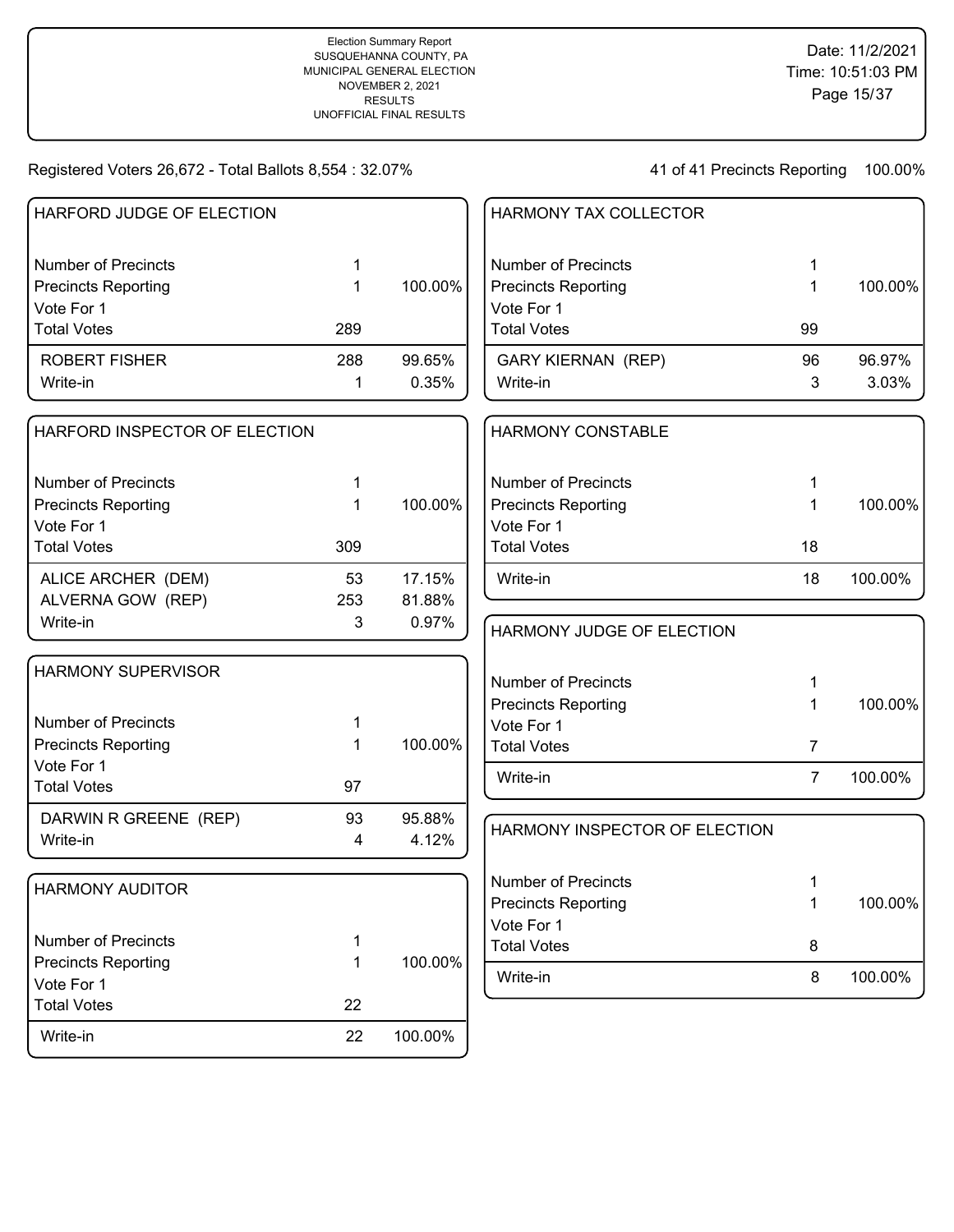| <b>HERRICK SUPERVISOR</b>         |     |         | HERRICK JUDGE OF ELECTION     |     |            |
|-----------------------------------|-----|---------|-------------------------------|-----|------------|
| <b>Number of Precincts</b>        |     |         | <b>Number of Precincts</b>    | 1   |            |
| Precincts Reporting               | 1   | 100.00% | <b>Precincts Reporting</b>    | 1   | 100.00%    |
| Vote For 1                        |     |         | Vote For 1                    |     |            |
| <b>Total Votes</b>                | 33  |         | <b>Total Votes</b>            | 6   |            |
| Write-in                          | 33  | 100.00% | Write-in                      | 6   | 100.00%    |
| <b>HERRICK AUDITOR 6 YEAR</b>     |     |         | HERRICK INSPECTOR OF ELECTION |     |            |
| <b>Number of Precincts</b>        |     |         | <b>Number of Precincts</b>    | 1   |            |
| <b>Precincts Reporting</b>        |     | 100.00% | <b>Precincts Reporting</b>    | 1   | 100.00%    |
| Vote For 1                        |     |         | Vote For 1                    |     |            |
| <b>Total Votes</b>                | 9   |         | <b>Total Votes</b>            | 6   |            |
| Write-in                          | 9   | 100.00% | Write-in                      | 6   | 100.00%    |
| <b>HERRICK AUDITOR 4 YEAR</b>     |     |         | <b>HOP BOTTOM MAYOR</b>       |     |            |
| <b>Number of Precincts</b>        |     |         | <b>Number of Precincts</b>    | 1   |            |
| <b>Precincts Reporting</b>        |     | 100.00% | <b>Precincts Reporting</b>    | 1   | 100.00%    |
| Vote For 1                        |     |         | Vote For 1                    |     |            |
| <b>Total Votes</b>                | 8   |         | <b>Total Votes</b>            | 65  |            |
| Write-in                          | 8   | 100.00% | WILLIAM BLACK (REP)           | 65  | 100.00%    |
|                                   |     |         | Write-in                      | 0   | $0\%$      |
| <b>HERRICK TAX COLLECTOR</b>      |     |         | HOP BOTTOM COUNCILMAN         |     |            |
| <b>Number of Precincts</b>        |     |         |                               |     |            |
| <b>Precincts Reporting</b>        |     | 100.00% | <b>Number of Precincts</b>    | 1   |            |
| Vote For 1                        |     |         | <b>Precincts Reporting</b>    | 1   | $100.00\%$ |
| <b>Total Votes</b>                | 198 |         | Vote For 3                    |     |            |
|                                   | 197 | 99.49%  | <b>Total Votes</b>            | 161 |            |
| JOSEPH SVECZ JR (REP)<br>Write-in | 1   | 0.51%   | STEPHEN G SMITHBAUER<br>(DEM) | 47  | 29.19%     |
|                                   |     |         | JOHN R KOSHINSKI (REP)        | 58  | 36.02%     |
|                                   |     |         | JANICE K WEBSTER (REP)        | 55  | 34.16%     |
|                                   |     |         | Write-in                      | 1   | 0.62%      |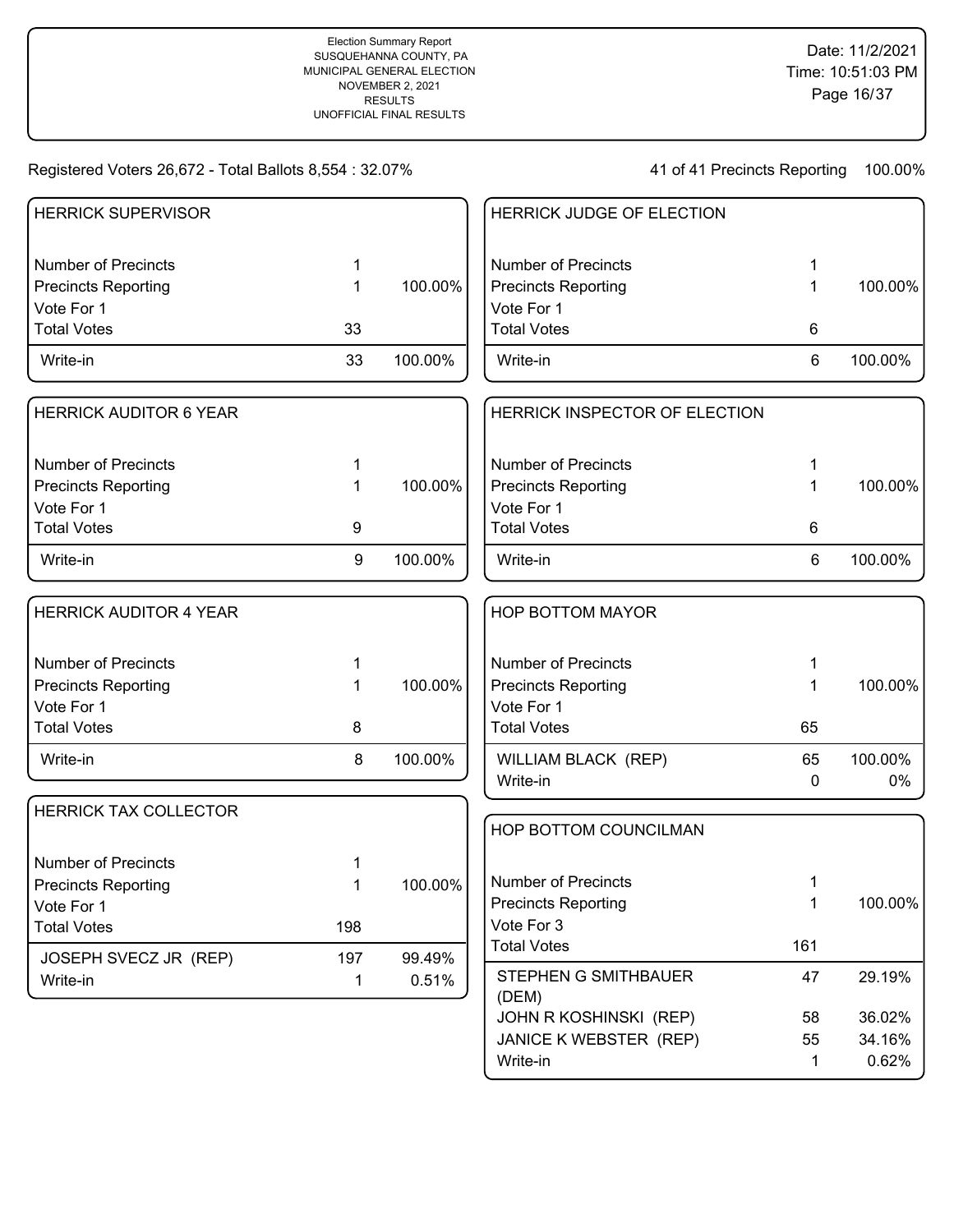41 of 41 Precincts Reporting 100.00%

Write-in 20.56%

| HOP BOTTOM TAX COLLECTOR         |              |         | <b>JACKSON SUPERVISOR</b>        |                |         |
|----------------------------------|--------------|---------|----------------------------------|----------------|---------|
| <b>Number of Precincts</b>       | 1.           |         | <b>Number of Precincts</b>       | 1              |         |
| <b>Precincts Reporting</b>       | 1            | 100.00% | <b>Precincts Reporting</b>       | $\mathbf{1}$   | 100.00% |
| Vote For 1                       |              |         | Vote For 1                       |                |         |
| <b>Total Votes</b>               | 20           |         | <b>Total Votes</b>               | 188            |         |
| Write-in                         | 20           | 100.00% | KEVIN L CONKLIN (REP)            | 184            | 97.87%  |
|                                  |              |         | Write-in                         | 4              | 2.13%   |
| HOP BOTTOM CONSTABLE             |              |         |                                  |                |         |
|                                  |              |         | <b>JACKSON AUDITOR</b>           |                |         |
| <b>Number of Precincts</b>       | 1            |         |                                  |                |         |
| <b>Precincts Reporting</b>       | 1            | 100.00% | <b>Number of Precincts</b>       | 1              |         |
| Vote For 1                       |              |         | <b>Precincts Reporting</b>       | $\mathbf 1$    | 100.00% |
| <b>Total Votes</b>               | 1            |         | Vote For 1                       |                |         |
| Write-in                         | $\mathbf{1}$ | 100.00% | <b>Total Votes</b>               | 14             |         |
|                                  |              |         | Write-in                         | 14             | 100.00% |
| HOP BOTTOM JUDGE OF ELECTION     |              |         |                                  |                |         |
|                                  |              |         | <b>JACKSON TAX COLLECTOR</b>     |                |         |
| <b>Number of Precincts</b>       | 1            |         |                                  |                |         |
| <b>Precincts Reporting</b>       | 1            | 100.00% | <b>Number of Precincts</b>       | 1              |         |
| Vote For 1                       |              |         | <b>Precincts Reporting</b>       | 1              | 100.00% |
| <b>Total Votes</b>               | 23           |         | Vote For 1                       |                |         |
| Write-in                         | 23           | 100.00% | <b>Total Votes</b>               | 190            |         |
|                                  |              |         | SUSAN L PEASE (REP)              | 188            | 98.95%  |
| HOP BOTTOM INSPECTOR OF ELECTION |              |         | Write-in                         | $\overline{2}$ | 1.05%   |
|                                  |              |         |                                  |                |         |
| <b>Number of Precincts</b>       | 1            |         | JACKSON JUDGE OF ELECTION        |                |         |
| <b>Precincts Reporting</b>       | 1            | 100.00% |                                  |                |         |
| Vote For 1                       |              |         | <b>Number of Precincts</b>       | 1              |         |
| <b>Total Votes</b>               | 21           |         | <b>Precincts Reporting</b>       | 1              | 100.00% |
| Write-in                         | 21           | 100.00% | Vote For 1<br><b>Total Votes</b> | 179            |         |
|                                  |              |         |                                  |                |         |
|                                  |              |         | ELIZABETH M CIAVOLA (REP)        | 178            | 99.44%  |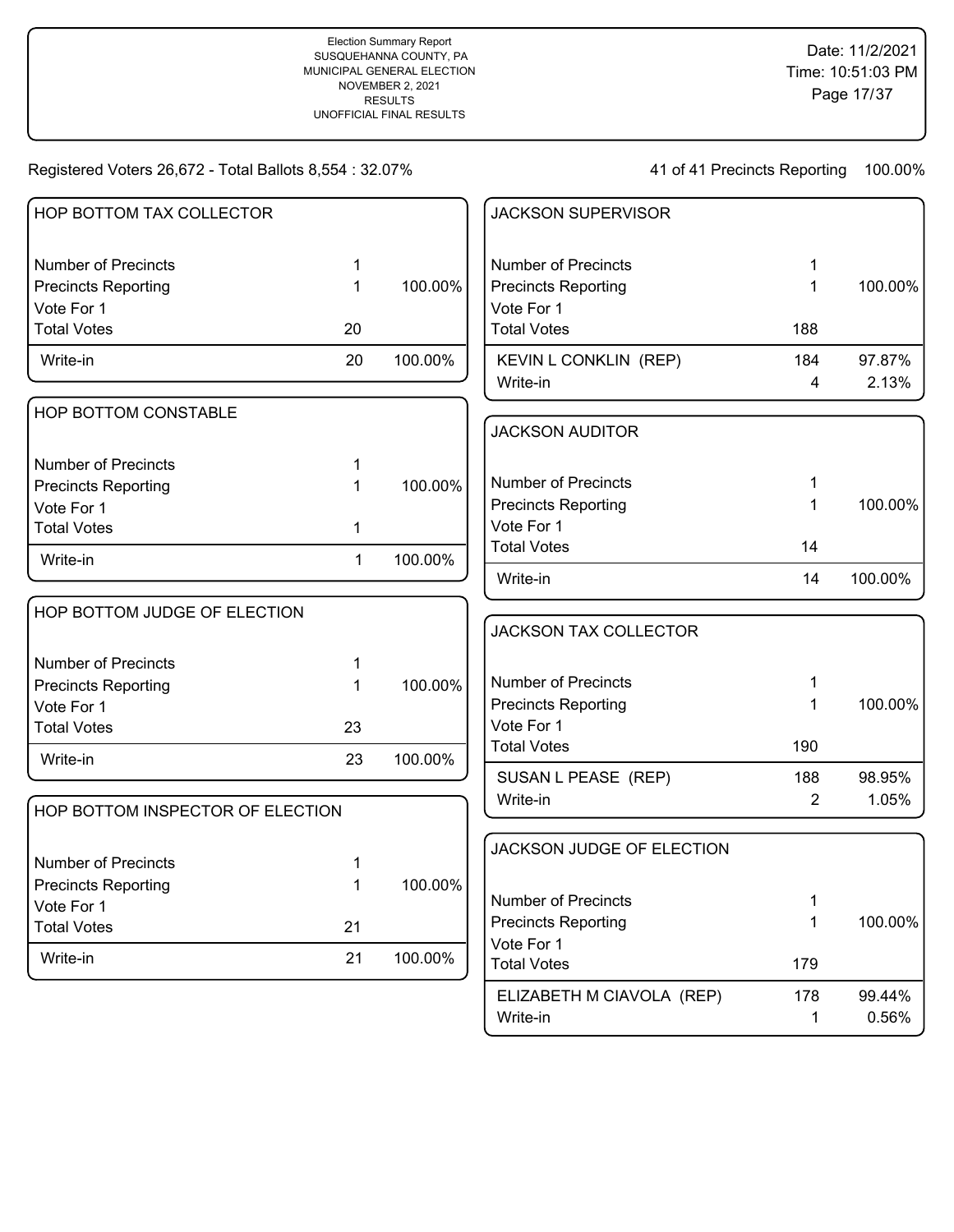| JACKSON INSPECTOR OF ELECTION            |        |         | <b>JESSUP TAX COLLECTOR</b>  |                |         |
|------------------------------------------|--------|---------|------------------------------|----------------|---------|
| <b>Number of Precincts</b>               | 1      |         | <b>Number of Precincts</b>   | 1              |         |
| <b>Precincts Reporting</b>               | 1      | 100.00% | <b>Precincts Reporting</b>   | 1              | 100.00% |
| Vote For 1                               |        |         | Vote For 1                   |                |         |
| <b>Total Votes</b>                       | 185    |         | <b>Total Votes</b>           | 126            |         |
| CAROL CARPENTER (REP)                    | 185    | 100.00% | HUNTER A LEWIS (REP)         | 126            | 100.00% |
| Write-in                                 | 0      | $0\%$   | Write-in                     | 0              | 0%      |
| <b>JESSUP SUPERVISOR</b>                 |        |         | <b>JESSUP CONSTABLE</b>      |                |         |
| <b>Number of Precincts</b>               | 1      |         | <b>Number of Precincts</b>   | 1              |         |
| <b>Precincts Reporting</b>               | 1      | 100.00% | <b>Precincts Reporting</b>   | 1              | 100.00% |
| Vote For 1                               |        |         | Vote For 1                   |                |         |
| <b>Total Votes</b>                       | 116    |         | <b>Total Votes</b>           | 6              |         |
| <b>BRUCE GRIFFIS (REP)</b>               | 104    | 89.66%  | Write-in                     | 6              | 100.00% |
| Write-in                                 | 12     | 10.34%  |                              |                |         |
|                                          |        |         | JESSUP JUDGE OF ELECTION     |                |         |
| <b>JESSUP AUDITOR 6 YEAR</b>             |        |         |                              |                |         |
|                                          |        |         | <b>Number of Precincts</b>   | 1              |         |
| <b>Number of Precincts</b>               | 1      |         | <b>Precincts Reporting</b>   | 1              | 100.00% |
| <b>Precincts Reporting</b>               | 1      | 100.00% | Vote For 1                   |                |         |
| Vote For 1                               |        |         | <b>Total Votes</b>           | $\overline{7}$ |         |
| <b>Total Votes</b>                       | 123    |         | Write-in                     | $\overline{7}$ | 100.00% |
| PAMELA K LEWIS (REP)                     | 123    | 100.00% |                              |                |         |
| Write-in                                 | 0      | $0\%$   | JESSUP INSPECTOR OF ELECTION |                |         |
| <b>JESSUP AUDITOR 2 YEAR</b>             |        |         |                              |                |         |
|                                          |        |         | <b>Number of Precincts</b>   | 1              |         |
| <b>Number of Precincts</b>               |        |         | <b>Precincts Reporting</b>   | 1              | 100.00% |
|                                          | 1<br>1 | 100.00% | Vote For 1                   |                |         |
| <b>Precincts Reporting</b><br>Vote For 1 |        |         | <b>Total Votes</b>           | 6              |         |
| <b>Total Votes</b>                       | 120    |         | Write-in                     | 6              | 100.00% |
| KRISTIN L ROSE (REP)                     | 120    | 100.00% |                              |                |         |
| Write-in                                 | 0      | $0\%$   |                              |                |         |
|                                          |        |         |                              |                |         |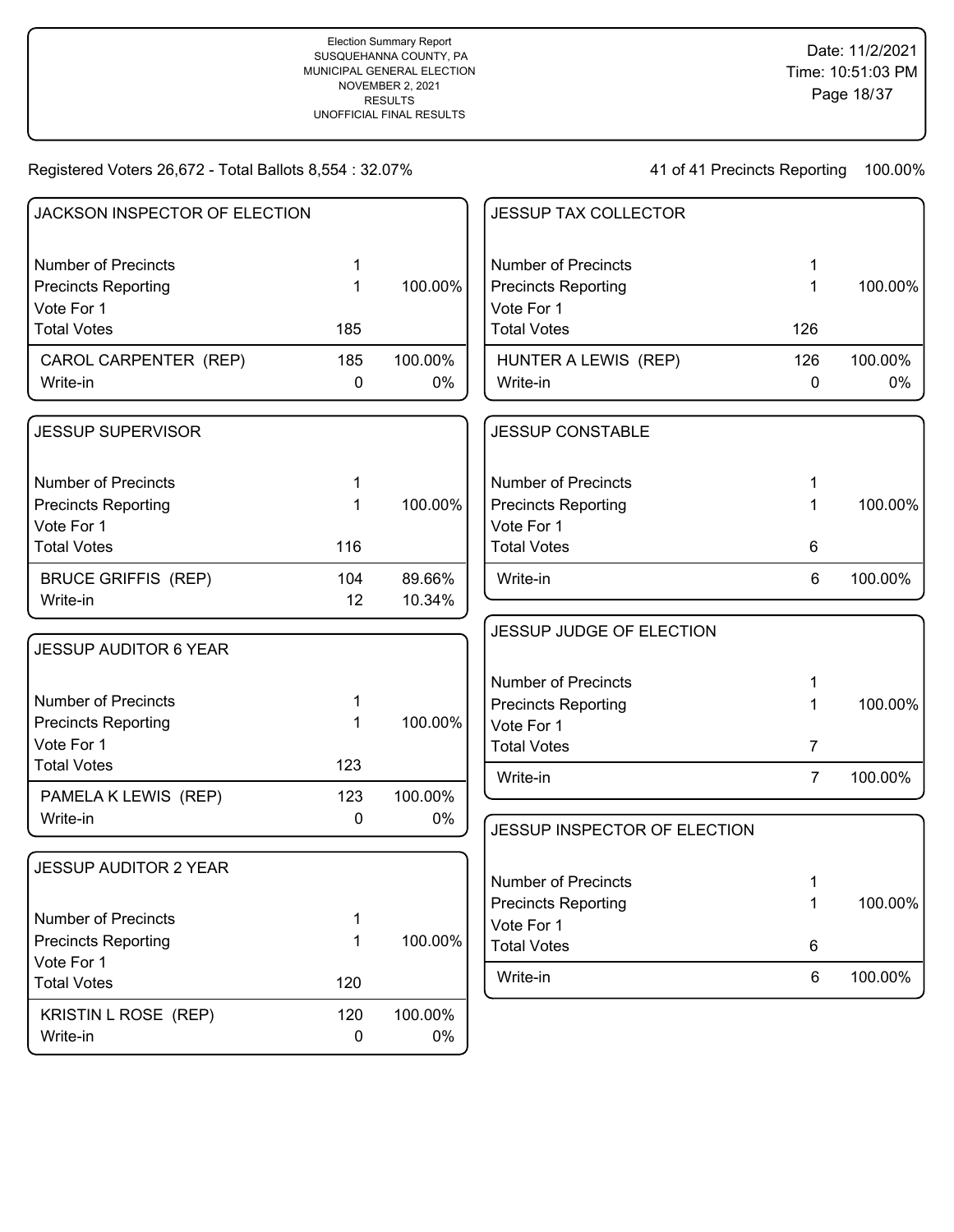| LANESBOROUGH MAYOR           |                |         | LANESBOROUGH JUDGE OF ELECTION     |                |         |
|------------------------------|----------------|---------|------------------------------------|----------------|---------|
| <b>Number of Precincts</b>   | 1              |         | <b>Number of Precincts</b>         | 1              |         |
| <b>Precincts Reporting</b>   | 1              | 100.00% | <b>Precincts Reporting</b>         | 1              | 100.00% |
| Vote For 1                   |                |         | Vote For 1                         |                |         |
| <b>Total Votes</b>           | 70             |         | <b>Total Votes</b>                 | 70             |         |
| CHRISTOPHER J MABY (REP)     | 68             | 97.14%  | LISA BARTON (REP)                  | 69             | 98.57%  |
| Write-in                     | $\overline{2}$ | 2.86%   | Write-in                           | 1              | 1.43%   |
| LANESBOROUGH COUNCILMAN      |                |         | LANESBOROUGH INSPECTOR OF ELECTION |                |         |
| <b>Number of Precincts</b>   | 1              |         | <b>Number of Precincts</b>         | 1              |         |
| <b>Precincts Reporting</b>   | 1              | 100.00% | <b>Precincts Reporting</b>         | 1              | 100.00% |
| Vote For 3                   |                |         | Vote For 1                         |                |         |
| <b>Total Votes</b>           | 138            |         | <b>Total Votes</b>                 | 68             |         |
| MICHAEL SELLITTO (REP)       | 62             | 44.93%  | DONNA M GELATT (REP)               | 66             | 97.06%  |
| DAVID GLIDDEN (REP)          | 65             | 47.10%  | Write-in                           | $\overline{2}$ | 2.94%   |
| Write-in                     | 11             | 7.97%   |                                    |                |         |
|                              |                |         | LATHROP SUPERVISOR 6 YEAR          |                |         |
| LANESBOROUGH TAX COLLECTOR   |                |         |                                    |                |         |
|                              |                |         | <b>Number of Precincts</b>         | 1              |         |
| <b>Number of Precincts</b>   | 1              |         | <b>Precincts Reporting</b>         | 1              | 100.00% |
| <b>Precincts Reporting</b>   | 1              | 100.00% | Vote For 1                         |                |         |
| Vote For 1                   |                |         | <b>Total Votes</b>                 | 159            |         |
| <b>Total Votes</b>           | 72             |         | ELWOOD G PHELPS (DEM)              | 158            | 99.37%  |
| <b>BARBARA EDWARDS (REP)</b> | 71             | 98.61%  | Write-in                           | 1              | 0.63%   |
| Write-in                     | 1              | 1.39%   |                                    |                |         |
|                              |                |         | LATHROP SUPERVISOR 4 YEAR          |                |         |
| LANESBOROUGH CONSTABLE       |                |         |                                    |                |         |
|                              |                |         | <b>Number of Precincts</b>         | 1              |         |
| <b>Number of Precincts</b>   | 1              |         | <b>Precincts Reporting</b>         | 1              | 100.00% |
| <b>Precincts Reporting</b>   | 1              | 100.00% | Vote For 1                         |                |         |
| Vote For 1                   |                |         | <b>Total Votes</b>                 | 154            |         |
| <b>Total Votes</b>           | 65             |         | DONNA BRENNEMAN (REP)              | 153            | 99.35%  |
| EDWARD G ARZOUIAN (REP)      | 63             | 96.92%  | Write-in                           | 1              | 0.65%   |
| Write-in                     | 2              | 3.08%   |                                    |                |         |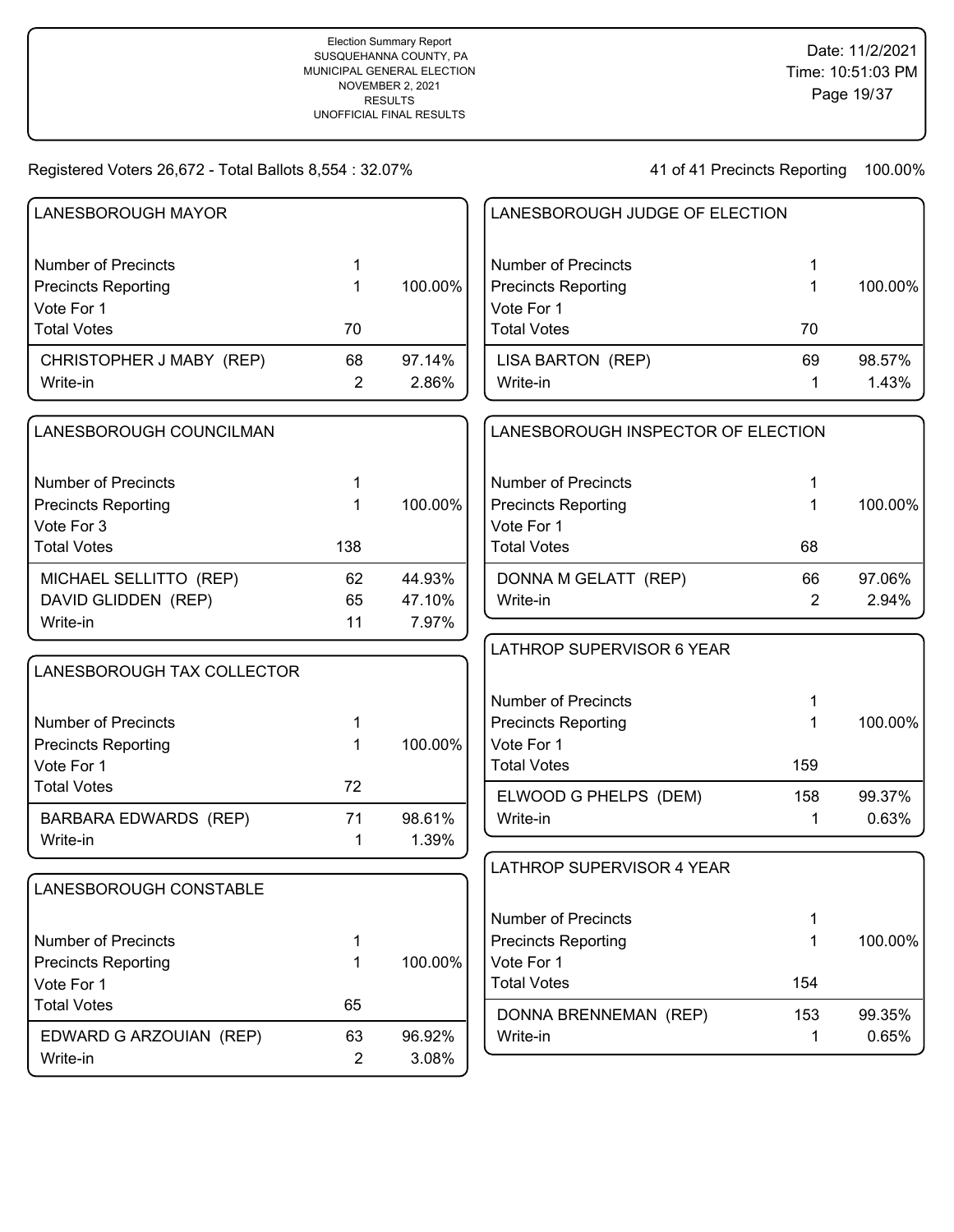| <b>LATHROP AUDITOR</b>           |     |         | LATHROP INSPECTOR OF ELECTION    |     |         |
|----------------------------------|-----|---------|----------------------------------|-----|---------|
| <b>Number of Precincts</b>       | 1   |         | <b>Number of Precincts</b>       | 1   |         |
| <b>Precincts Reporting</b>       | 1   | 100.00% | <b>Precincts Reporting</b>       | 1   | 100.00% |
| Vote For 1<br><b>Total Votes</b> |     |         | Vote For 1<br><b>Total Votes</b> |     |         |
|                                  | 158 |         |                                  | 179 |         |
| ELWOOD WILLIAMS (REP)            | 155 | 98.10%  | MONICA TURNER (DEM)              | 90  | 50.28%  |
| Write-in                         | 3   | 1.90%   | LIANNE GLEMBOSKI (REP)           | 88  | 49.16%  |
|                                  |     |         | Write-in                         | 1   | 0.56%   |
| LATHROP TAX COLLECTOR            |     |         |                                  |     |         |
|                                  |     |         | <b>LENOX SUPERVISOR</b>          |     |         |
| <b>Number of Precincts</b>       | 1   |         |                                  |     |         |
| <b>Precincts Reporting</b>       |     | 100.00% | <b>Number of Precincts</b>       | 1   |         |
| Vote For 1                       |     |         | <b>Precincts Reporting</b>       | 1   | 100.00% |
| <b>Total Votes</b>               | 160 |         | Vote For 1                       |     |         |
| THELMA FAY WILLIAMS (REP)        | 157 | 98.12%  | <b>Total Votes</b>               | 290 |         |
| Write-in                         | 3   | 1.88%   | <b>JAMES TAYLOR (REP)</b>        | 279 | 96.21%  |
|                                  |     |         | Write-in                         | 11  | 3.79%   |
| <b>LATHROP CONSTABLE</b>         |     |         |                                  |     |         |
|                                  |     |         | <b>LENOX AUDITOR 6 YEAR</b>      |     |         |
| <b>Number of Precincts</b>       |     |         |                                  |     |         |
| <b>Precincts Reporting</b>       | 1   | 100.00% | <b>Number of Precincts</b>       | 1   |         |
| Vote For 1                       |     |         | <b>Precincts Reporting</b>       | 1   | 100.00% |
| <b>Total Votes</b>               | 159 |         | Vote For 1                       |     |         |
| JAMES GLEMBOSKI (REP)            | 158 | 99.37%  | <b>Total Votes</b>               | 16  |         |
| Write-in                         | 1   | 0.63%   | Write-in                         | 16  | 100.00% |
| LATHROP JUDGE OF ELECTION        |     |         | <b>LENOX AUDITOR 4 YEAR</b>      |     |         |
|                                  |     |         |                                  |     |         |
| <b>Number of Precincts</b>       | 1   |         | <b>Number of Precincts</b>       | 1   |         |
| <b>Precincts Reporting</b>       | 1   | 100.00% | <b>Precincts Reporting</b>       | 1   | 100.00% |
| Vote For 1<br><b>Total Votes</b> | 156 |         | Vote For 1                       |     |         |
|                                  |     |         | <b>Total Votes</b>               | 23  |         |
| BRENDA WALTER (REP)              | 155 | 99.36%  | Write-in                         | 23  | 100.00% |
| Write-in                         | 1   | 0.64%   |                                  |     |         |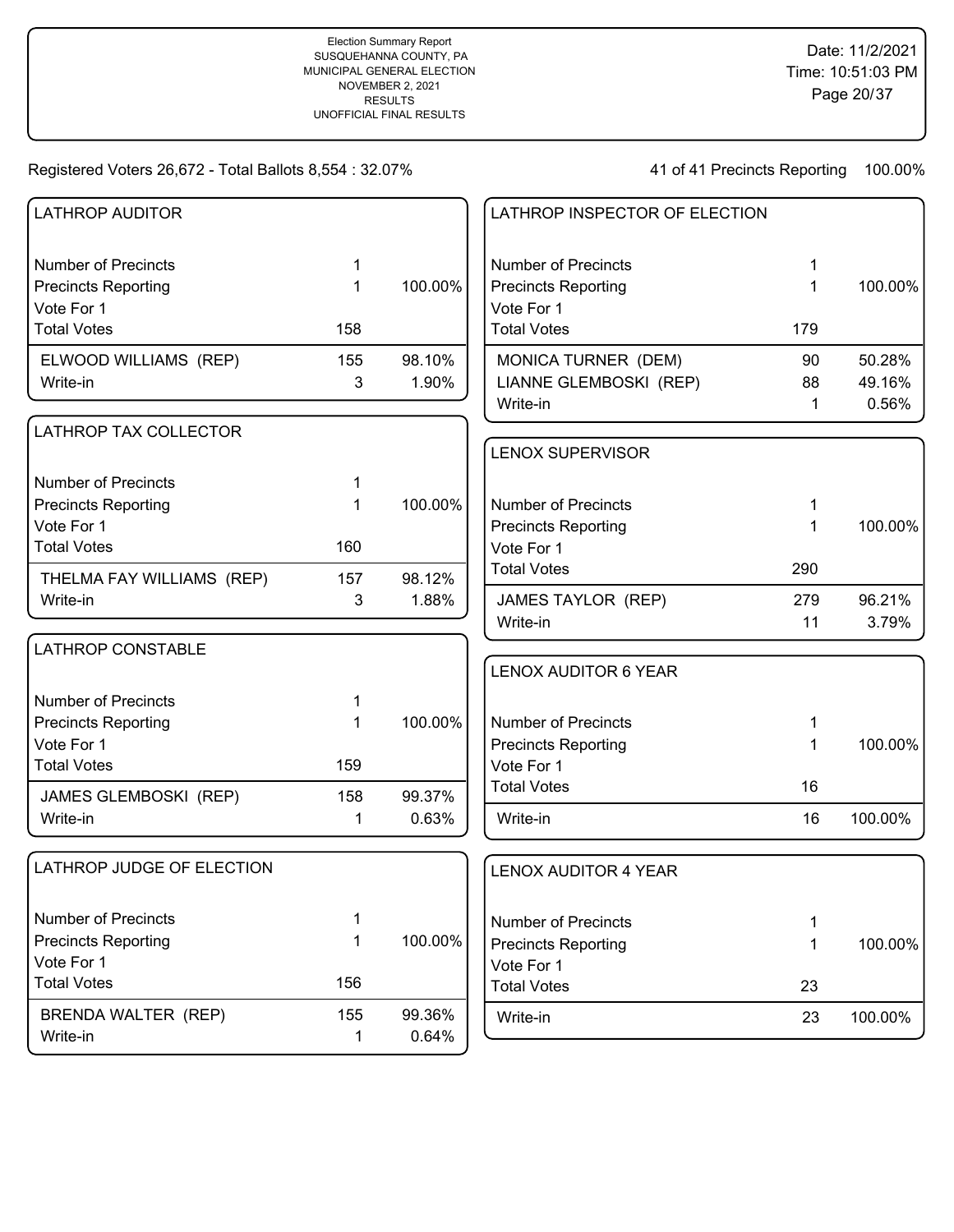| <b>LENOX AUDITOR 2 YEAR</b> |     |         | LENOX INSPECTOR OF ELECTION              |     |         |
|-----------------------------|-----|---------|------------------------------------------|-----|---------|
| <b>Number of Precincts</b>  | 1   |         | <b>Number of Precincts</b>               | 1   |         |
| <b>Precincts Reporting</b>  | 1   | 100.00% | <b>Precincts Reporting</b>               | 1   | 100.00% |
| Vote For 1                  |     |         | Vote For 1                               |     |         |
| <b>Total Votes</b>          | 279 |         | <b>Total Votes</b>                       | 298 |         |
| THERESA ANN PRICE (REP)     | 276 | 98.92%  | ANN ROGERS (REP)                         | 290 | 97.32%  |
| Write-in                    | 3   | 1.08%   | Write-in                                 | 8   | 2.68%   |
| LENOX TAX COLLECTOR         |     |         | <b>LIBERTY SUPERVISOR</b>                |     |         |
| <b>Number of Precincts</b>  | 1   |         | <b>Number of Precincts</b>               | 1   |         |
| <b>Precincts Reporting</b>  | 1   | 100.00% | <b>Precincts Reporting</b>               | 1   | 100.00% |
| Vote For 1                  |     |         | Vote For 1                               |     |         |
| <b>Total Votes</b>          | 324 |         | <b>Total Votes</b>                       | 236 |         |
| <b>CHRISTINE HENKE</b>      | 323 | 99.69%  | DAVID BAILEY (REP)                       | 160 | 67.80%  |
| Write-in                    | 1   | 0.31%   | Write-in                                 | 76  | 32.20%  |
| <b>LENOX CONSTABLE</b>      |     |         | <b>LIBERTY AUDITOR</b>                   |     |         |
| <b>Number of Precincts</b>  | 1   |         | <b>Number of Precincts</b>               | 1   |         |
| <b>Precincts Reporting</b>  | 1   | 100.00% | <b>Precincts Reporting</b>               | 1   | 100.00% |
| Vote For 1                  |     |         | Vote For 1                               |     |         |
| <b>Total Votes</b>          | 295 |         | <b>Total Votes</b>                       | 14  |         |
| LUCAS TAYLOR (REP)          | 291 | 98.64%  | Write-in                                 | 14  | 100.00% |
| Write-in                    | 4   | 1.36%   |                                          |     |         |
| LENOX JUDGE OF ELECTION     |     |         | <b>LIBERTY TAX COLLECTOR</b>             |     |         |
|                             |     |         |                                          |     |         |
| <b>Number of Precincts</b>  | 1   |         | <b>Number of Precincts</b>               | 1   |         |
| <b>Precincts Reporting</b>  | 1   | 100.00% | <b>Precincts Reporting</b><br>Vote For 1 | 1   | 100.00% |
| Vote For 1                  |     |         | <b>Total Votes</b>                       | 244 |         |
| <b>Total Votes</b>          | 290 |         |                                          |     |         |
|                             |     |         | ALICE L ROE (REP)                        | 243 | 99.59%  |
| STELLA JERAULD (REP)        | 289 | 99.66%  | Write-in                                 | 1   | 0.41%   |
| Write-in                    | 1   | 0.34%   |                                          |     |         |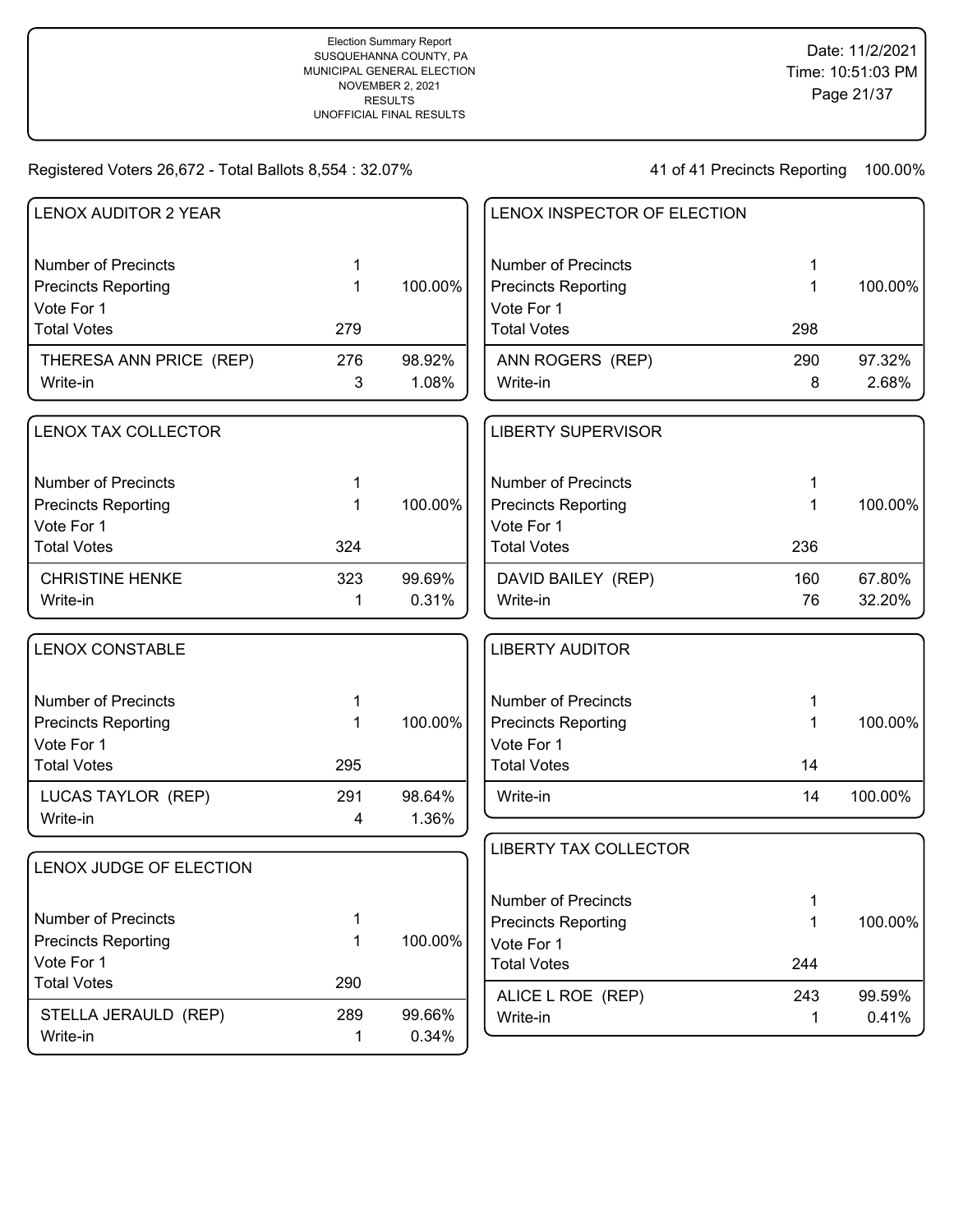| LIBERTY JUDGE OF ELECTION                                                                    |                |                        | <b>LITTLE N</b>                                                   |
|----------------------------------------------------------------------------------------------|----------------|------------------------|-------------------------------------------------------------------|
| <b>Number of Precincts</b><br><b>Precincts Reporting</b>                                     | 1<br>1         | 100.00%                | Number o<br>Precincts                                             |
| Vote For 1<br><b>Total Votes</b>                                                             | 229            |                        | Vote For<br><b>Total Vot</b>                                      |
| STACEY KALECHITZ (REP)<br>Write-in                                                           | 226<br>3       | 98.69%<br>1.31%        | Write-in                                                          |
| LIBERTY INSPECTOR OF ELECTION                                                                |                |                        | <b>LITTLE N</b>                                                   |
| <b>Number of Precincts</b><br><b>Precincts Reporting</b><br>Vote For 1<br><b>Total Votes</b> | 1<br>1<br>253  | 100.00%                | Number o<br>Precincts<br>Vote For<br><b>Total Vot</b><br>Write-in |
| JOHN HOTVEDT (DEM)<br>CYNTHIA OLENIACZ (REP)<br>Write-in                                     | 62<br>191<br>0 | 24.51%<br>75.49%<br>0% | <b>LITTLE N</b>                                                   |
| <b>LITTLE MDWS MAYOR</b>                                                                     |                |                        | Number o<br>Precincts<br>Vote For                                 |
| <b>Number of Precincts</b><br><b>Precincts Reporting</b><br>Vote For 1                       | 1<br>1         | 100.00%                | <b>Total Vot</b><br><b>CINDY I</b>                                |
| <b>Total Votes</b>                                                                           | 63             |                        | Write-in                                                          |
| LISA L LEHR KLEIN (REP)<br>Write-in                                                          | 63<br>0        | 100.00%<br>0%          | <b>LITTLE N</b>                                                   |
| LITTLE MDWS COUNCILMAN                                                                       |                |                        | Number o<br>Precincts<br>Vote For                                 |
| <b>Number of Precincts</b>                                                                   | 1              |                        | <b>Total Vot</b>                                                  |
| <b>Precincts Reporting</b><br>Vote For 3                                                     | 1              | 100.00%                | Write-in                                                          |
| <b>Total Votes</b>                                                                           | 96             |                        |                                                                   |
| MARY ELLEN CARMODY (REP)<br>Write-in                                                         | 54<br>42       | 56.25%<br>43.75%       |                                                                   |

| LITTLE MDWS AUDITOR 6 YEAR |   |         |
|----------------------------|---|---------|
| Number of Precincts        | 1 |         |
| <b>Precincts Reporting</b> | 1 | 100.00% |
| Vote For 1                 |   |         |
| <b>Total Votes</b>         | 7 |         |
| Write-in                   | 7 | 100.00% |
|                            |   |         |
|                            |   |         |
| LITTLE MDWS AUDITOR 2 YEAR |   |         |
|                            |   |         |
| <b>Number of Precincts</b> | 1 |         |
| <b>Precincts Reporting</b> | 1 | 100.00% |
| Vote For 1                 |   |         |
| Total Votes                | 4 |         |

| LITTLE MDWS TAX COLLECTOR        |         |               |
|----------------------------------|---------|---------------|
| Number of Precincts              | 1       |               |
| <b>Precincts Reporting</b>       | 1       | 100.00%       |
| Vote For 1                       |         |               |
| <b>Total Votes</b>               | 69      |               |
| CINDY L FASULO (REP)<br>Write-in | 69<br>0 | 100.00%<br>0% |

| LITTLE MDWS CONSTABLE      |    |         |
|----------------------------|----|---------|
| Number of Precincts        | 1  |         |
| <b>Precincts Reporting</b> | 1  | 100.00% |
| Vote For 1                 |    |         |
| <b>Total Votes</b>         | 22 |         |
| Write-in                   | 22 | 100.00% |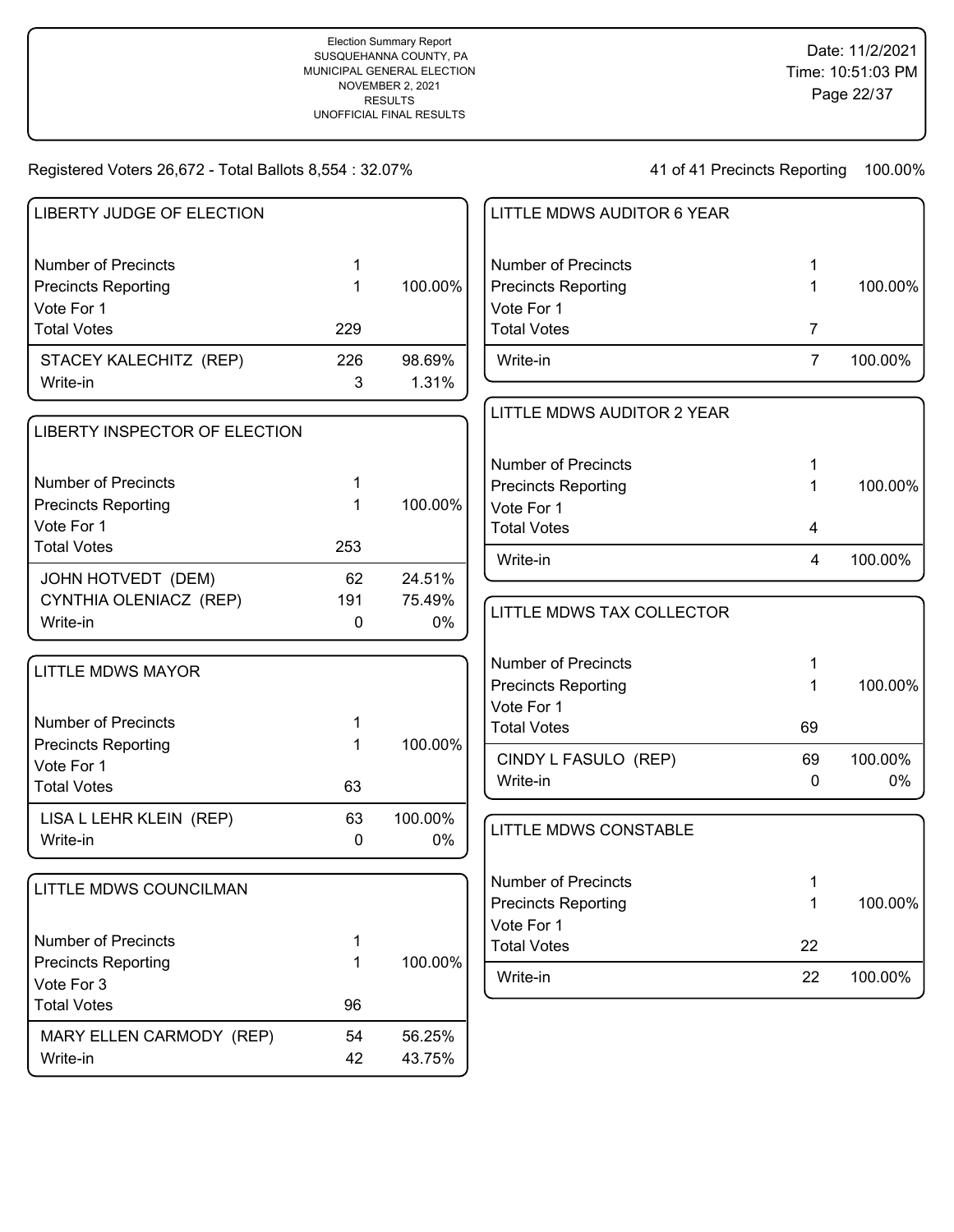| LITTLE MDWS JUDGE OF ELECTION     |                  |         | MIDDLETOWN TAX COLLECTOR                 |                |         |
|-----------------------------------|------------------|---------|------------------------------------------|----------------|---------|
| <b>Number of Precincts</b>        | 1                |         | <b>Number of Precincts</b>               | 1              |         |
| <b>Precincts Reporting</b>        | $\mathbf 1$      | 100.00% | <b>Precincts Reporting</b>               | 1              | 100.00% |
| Vote For 1                        |                  |         | Vote For 1                               |                |         |
| <b>Total Votes</b>                | 17               |         | <b>Total Votes</b>                       | 99             |         |
| Write-in                          | 17               | 100.00% | MARY KATHY LONG (REP)                    | 98             | 98.99%  |
|                                   |                  |         | Write-in                                 | 1              | 1.01%   |
| LITTLE MDWS INSPECTOR OF ELECTION |                  |         |                                          |                |         |
|                                   |                  |         | MIDDLETOWN JUDGE OF ELECTION             |                |         |
| <b>Number of Precincts</b>        | 1                |         |                                          |                |         |
| <b>Precincts Reporting</b>        | 1                | 100.00% | <b>Number of Precincts</b>               |                |         |
| Vote For 1                        |                  |         | <b>Precincts Reporting</b>               |                | 100.00% |
| <b>Total Votes</b>                | 18               |         | Vote For 1                               |                |         |
| Write-in                          | 18               | 100.00% | <b>Total Votes</b>                       | 95             |         |
|                                   |                  |         | CHRIS J SHADDUCK (REP)                   | 94             | 98.95%  |
| MIDDLETOWN SUPERVISOR             |                  |         | Write-in                                 | 1              | 1.05%   |
|                                   |                  |         | MIDDLETOWN INSPECTOR OF ELECTION         |                |         |
| <b>Number of Precincts</b>        | 1                |         |                                          |                |         |
| <b>Precincts Reporting</b>        | 1                | 100.00% |                                          |                |         |
| Vote For 2                        |                  |         | <b>Number of Precincts</b>               | 1              |         |
| <b>Total Votes</b>                | 144              |         | <b>Precincts Reporting</b><br>Vote For 1 | 1              | 100.00% |
| DAVID J DUDOCK (DEM)              | 54               | 37.50%  | <b>Total Votes</b>                       | 94             |         |
| JOSEPH CONBOY (REP)               | 87               | 60.42%  |                                          |                |         |
| Write-in                          | 3                | 2.08%   | PATTI L DUDOCK (REP)                     | 87             | 92.55%  |
|                                   |                  |         | Write-in                                 | 7              | 7.45%   |
| MIDDLETOWN AUDITOR                |                  |         |                                          |                |         |
|                                   |                  |         | <b>MONTROSE MAYOR</b>                    |                |         |
| Number of Precincts               | 1                |         |                                          |                |         |
| <b>Precincts Reporting</b>        | 1                | 100.00% | <b>Number of Precincts</b>               | $\overline{2}$ |         |
| Vote For 1                        |                  |         | <b>Precincts Reporting</b>               | $\overline{2}$ | 100.00% |
| <b>Total Votes</b>                | 95               |         | Vote For 1                               |                |         |
| EILEEN DRAB (REP)                 | 95               | 100.00% | <b>Total Votes</b>                       | 307            |         |
| Write-in                          | $\boldsymbol{0}$ | $0\%$   | THOMAS J LAMONT (REP)                    | 304            | 99.02%  |
|                                   |                  |         | Write-in                                 | 3              | 0.98%   |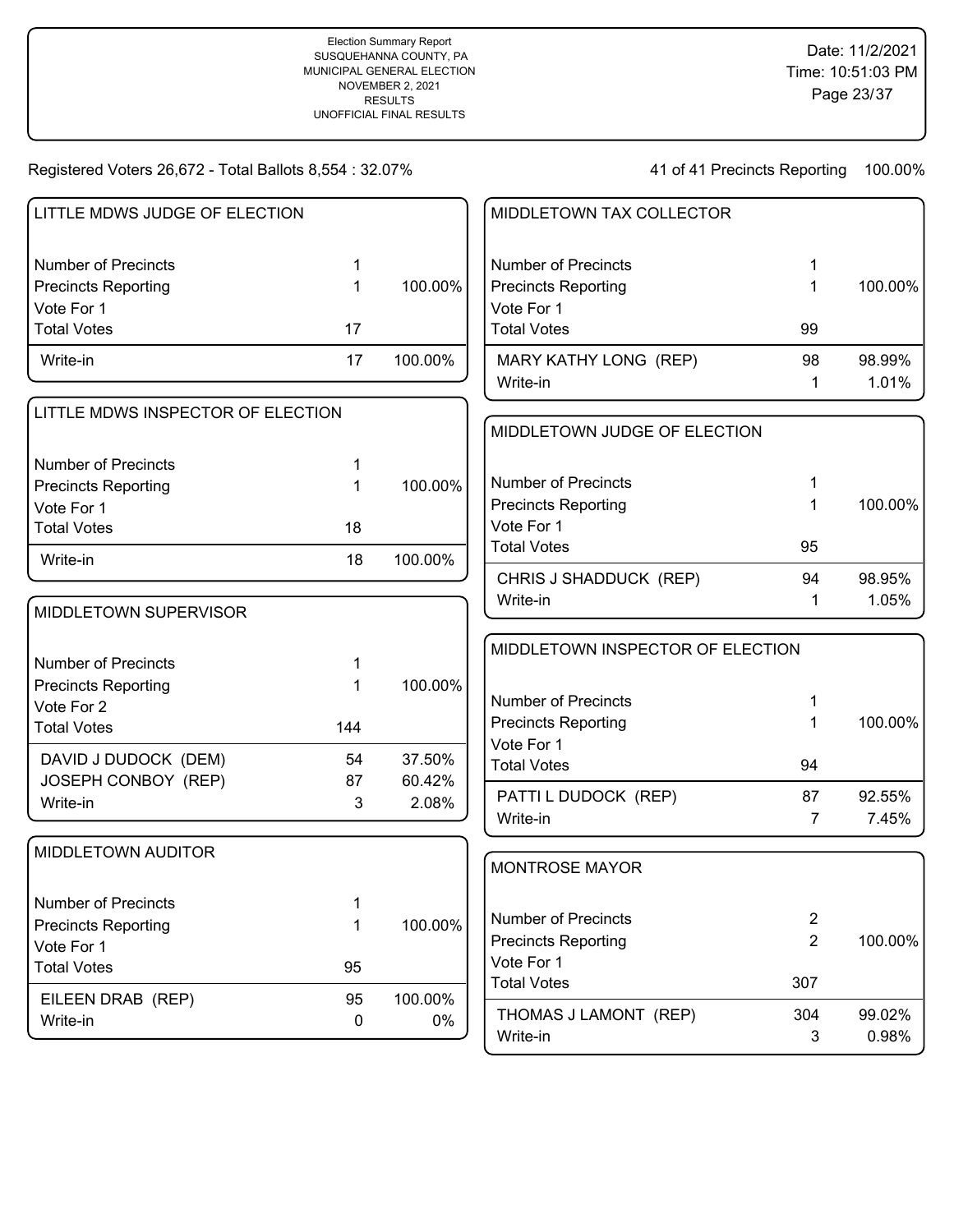| MONTROSE-1W COUNCILMAN        |                |         | MONTROSE-1W JUDGE OF ELECTION     |     |         |
|-------------------------------|----------------|---------|-----------------------------------|-----|---------|
| <b>Number of Precincts</b>    | 1              |         | <b>Number of Precincts</b>        | 1   |         |
| <b>Precincts Reporting</b>    | 1              | 100.00% | <b>Precincts Reporting</b>        | 1   | 100.00% |
| Vote For 3                    |                |         | Vote For 1                        |     |         |
| <b>Total Votes</b>            | 402            |         | <b>Total Votes</b>                | 150 |         |
| SEAN T GRANAHAN (DEM)         | 123            | 30.60%  | MOLLY RIORDAN (DEM)               | 148 | 98.67%  |
| TODD G CHAMBERLAIN (REP)      | 130            | 32.34%  | Write-in                          | 2   | 1.33%   |
| RANDALL SCHUSTER (REP)        | 136            | 33.83%  |                                   |     |         |
| Write-in                      | 13             | 3.23%   | MONTROSE-1W INSPECTOR OF ELECTION |     |         |
| MONTROSE-2W COUNCILMAN 4 YEAR |                |         | <b>Number of Precincts</b>        | 1   |         |
|                               |                |         | <b>Precincts Reporting</b>        | 1   | 100.00% |
| <b>Number of Precincts</b>    | 1              |         | Vote For 1                        |     |         |
| <b>Precincts Reporting</b>    | 1              | 100.00% | <b>Total Votes</b>                | 16  |         |
| Vote For 1                    |                |         |                                   |     |         |
| <b>Total Votes</b>            | 137            |         | Write-in                          | 16  | 100.00% |
| <b>CRAIG REIMEL (REP)</b>     | 129            | 94.16%  | MONTROSE-2W JUDGE OF ELECTION     |     |         |
| Write-in                      | 8              | 5.84%   |                                   |     |         |
| MONTROSE-2W COUNCILMAN 2 YEAR |                |         | <b>Number of Precincts</b>        | 1   |         |
|                               |                |         | <b>Precincts Reporting</b>        | 1   | 100.00% |
|                               |                |         | Vote For 1                        |     |         |
| <b>Number of Precincts</b>    |                |         | <b>Total Votes</b>                | 130 |         |
| <b>Precincts Reporting</b>    | 1              | 100.00% | KAREN R HINDS-STANKIEWICZ         | 130 | 100.00% |
| Vote For 1                    |                |         | (REP)                             |     |         |
| <b>Total Votes</b>            | 23             |         | Write-in                          | 0   | 0%      |
| Write-in                      | 23             | 100.00% |                                   |     |         |
|                               |                |         | MONTROSE-2W INSPECTOR OF ELECTION |     |         |
| MONTROSE TAX COLLECTOR        |                |         |                                   |     |         |
|                               |                |         | <b>Number of Precincts</b>        | 1   |         |
| <b>Number of Precincts</b>    | $\overline{c}$ |         | <b>Precincts Reporting</b>        | 1   | 100.00% |
| <b>Precincts Reporting</b>    | $\overline{2}$ | 100.00% | Vote For 1                        |     |         |
| Vote For 1                    |                |         | <b>Total Votes</b>                | 12  |         |
| <b>Total Votes</b>            | 325            |         | Write-in                          | 12  | 100.00% |
| <b>GEORGE P STARZEC</b>       | 313            | 96.31%  |                                   |     |         |
| Write-in                      | 12             | 3.69%   |                                   |     |         |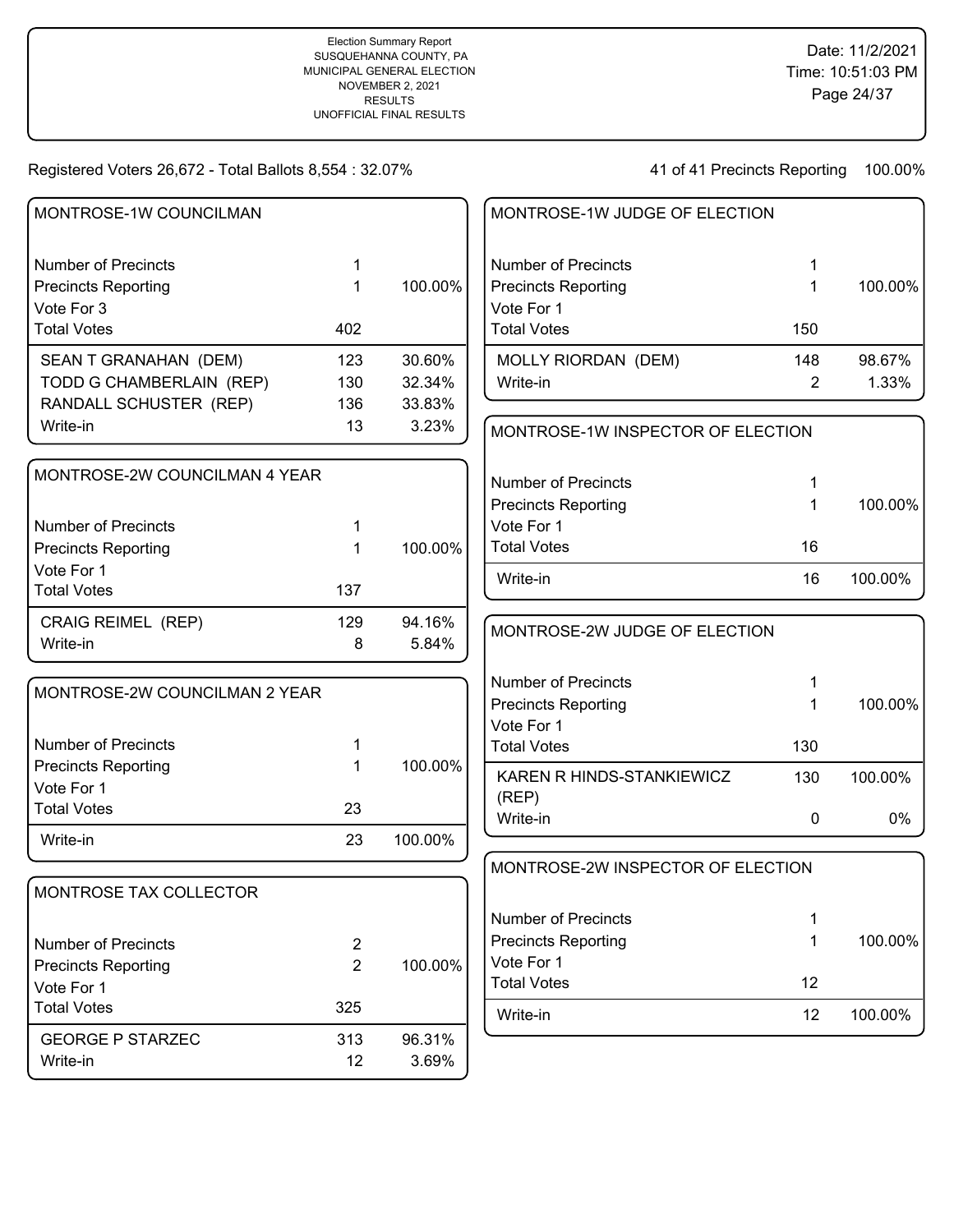41 of 41 Precincts Reporting 100.00%

| <b>NEW MILFORD BORO MAYOR</b>    |     |         | <b>NEW</b>      |
|----------------------------------|-----|---------|-----------------|
| <b>Number of Precincts</b>       | 1   |         | Numb            |
| <b>Precincts Reporting</b>       | 1   | 100.00% | Precir          |
| Vote For 1<br><b>Total Votes</b> | 140 |         | Vote I<br>Total |
|                                  |     |         |                 |
| <b>SCOTT SMITH</b>               | 138 | 98.57%  | Write           |
| Write-in                         | 2   | 1.43%   |                 |
| NEW MILFORD BORO COUNCILMAN      |     |         | <b>NEW</b>      |
|                                  |     |         | Numb            |
| <b>Number of Precincts</b>       | 1   |         | Precir          |
| <b>Precincts Reporting</b>       | 1   | 100.00% | Vote I          |
| Vote For 4<br><b>Total Votes</b> | 476 |         | Total           |
|                                  |     |         | <b>VICK</b>     |
| DONNA M COSMELLO (REP)           | 131 | 27.52%  | Write           |
| LAWRENCE WHITE (REP)             | 121 | 25.42%  |                 |
| ZACHARY K CONRAD (REP)           | 108 | 22.69%  | <b>NEW</b>      |
| KERIN J WELCH (REP)              | 113 | 23.74%  |                 |
| Write-in                         | 3   | 0.63%   | Numb            |
| NEW MILFORD BORO TAX COLLECTOR   |     |         | Precir          |
|                                  |     |         | Vote I          |
| <b>Number of Precincts</b>       | 1   |         | Total           |
| <b>Precincts Reporting</b>       | 1   | 100.00% | <b>DON</b>      |
| Vote For 1                       |     |         | Write           |
| <b>Total Votes</b>               | 137 |         |                 |
| KAREN J GUDYKUNST (REP)          | 137 | 100.00% | <b>NEW</b>      |
| Write-in                         | 0   | 0%      |                 |
|                                  |     |         | Numb<br>Precir  |
| NEW MILFORD BORO CONSTABLE       |     |         | Vote I          |
|                                  |     |         | Total           |
| <b>Number of Precincts</b>       | 1   |         | Write           |
| <b>Precincts Reporting</b>       | 1   | 100.00% |                 |
| Vote For 1                       |     |         |                 |

Write-in 7 100.00%

Total Votes 7

| NEW MILFORD BORO JUDGE OF ELECTION |    |         |
|------------------------------------|----|---------|
| Number of Precincts                | 1  |         |
| <b>Precincts Reporting</b>         | 1  | 100.00% |
| Vote For 1                         |    |         |
| <b>Total Votes</b>                 | 19 |         |
| Write-in                           | 19 | 100.00% |
|                                    |    |         |

| NEW MILFORD BORO INSPECTOR OF ELECTION            |          |                 |
|---------------------------------------------------|----------|-----------------|
| Number of Precincts<br><b>Precincts Reporting</b> | 1<br>1   | 100.00%         |
| Vote For 1<br><b>Total Votes</b>                  | 137      |                 |
| VICKI L DRAKE (REP)<br>Write-in                   | 134<br>3 | 97.81%<br>2.19% |

| NEW MILFORD TWP SUPERVISOR |     |         |
|----------------------------|-----|---------|
| Number of Precincts        | 1   |         |
| <b>Precincts Reporting</b> | 1   | 100.00% |
| Vote For 1                 |     |         |
| <b>Total Votes</b>         | 225 |         |
| DON SHIBLEY (DEM)          | 209 | 92.89%  |
| Write-in                   | 16  | 7.11%   |

| NEW MILFORD TWP AUDITOR 6 YEAR |    |         |
|--------------------------------|----|---------|
| Number of Precincts            |    |         |
| <b>Precincts Reporting</b>     |    | 100.00% |
| Vote For 1                     |    |         |
| <b>Total Votes</b>             | 16 |         |
| Write-in                       | 16 | 100.00% |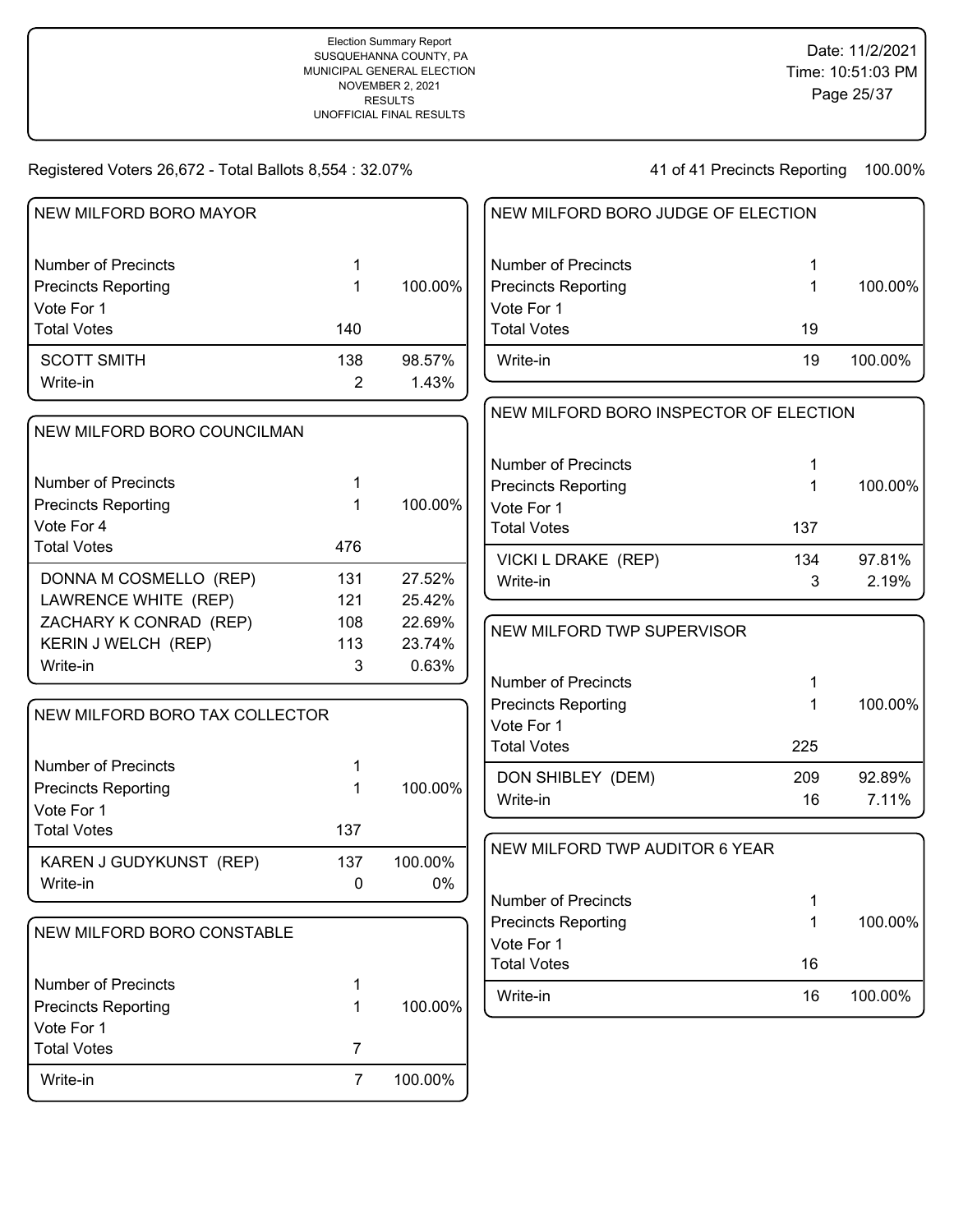100.00%

100.00%

100.00%

Registered Voters 26,672 - Total Ballots 8,554 : 32.07%

CAROL SMITH (DEM) 223 95.71% Write-in 29%

Total Votes 233

Vote For 1

| NEW MILFORD TWP AUDITOR 2 YEAR        |     |         | OAKLAND BORO MAYOR         |     |         |
|---------------------------------------|-----|---------|----------------------------|-----|---------|
| <b>Number of Precincts</b>            | 1   |         | <b>Number of Precincts</b> | 1   |         |
| <b>Precincts Reporting</b>            | 1   | 100.00% | <b>Precincts Reporting</b> | 1   | 100.00% |
| Vote For 1                            |     |         | Vote For 1                 |     |         |
| <b>Total Votes</b>                    | 9   |         | <b>Total Votes</b>         | 49  |         |
| Write-in                              | 9   | 100.00% | Write-in                   | 49  | 100.00% |
| NEW MILFORD TWP TAX COLLECTOR         |     |         | OAKLAND BORO COUNCILMAN    |     |         |
| <b>Number of Precincts</b>            | 1   |         | <b>Number of Precincts</b> | 1   |         |
| <b>Precincts Reporting</b>            | 1   | 100.00% | <b>Precincts Reporting</b> | 1   | 100.00% |
| Vote For 1                            |     |         | Vote For 4                 |     |         |
| <b>Total Votes</b>                    | 341 |         | <b>Total Votes</b>         | 116 |         |
| AMY C HINE (REP)                      | 338 | 99.12%  | ROBERT PAUL MUITER (REP)   | 55  | 47.41%  |
| Write-in                              | 3   | 0.88%   | VALERIE SENESE (REP)       | 51  | 43.97%  |
|                                       |     |         | Write-in                   | 10  | 8.62%   |
| NEW MILFORD TWP JUDGE OF ELECTION     |     |         |                            |     |         |
|                                       |     |         | OAKLAND BORO TAX COLLECTOR |     |         |
| <b>Number of Precincts</b>            | 1   |         |                            |     |         |
| <b>Precincts Reporting</b>            | 1   | 100.00% | <b>Number of Precincts</b> | 1   |         |
| Vote For 1                            |     |         | <b>Precincts Reporting</b> | 1   | 100.00% |
| <b>Total Votes</b>                    | 18  |         | Vote For 1                 |     |         |
| Write-in                              | 18  | 100.00% | <b>Total Votes</b>         | 70  |         |
|                                       |     |         | SUSAN ARTHUR (REP)         | 69  | 98.57%  |
| NEW MILFORD TWP INSPECTOR OF ELECTION |     |         | Write-in                   | 1   | 1.43%   |
| <b>Number of Precincts</b>            |     |         | OAKLAND BORO CONSTABLE     |     |         |
| <b>Precincts Reporting</b>            | 1   | 100.00% |                            |     |         |

| Number of Precincts        |    |         |
|----------------------------|----|---------|
| <b>Precincts Reporting</b> | 1. | 100.00% |
| Vote For 1                 |    |         |
| <b>Total Votes</b>         |    |         |
| Write-in                   | 7  | 100.00% |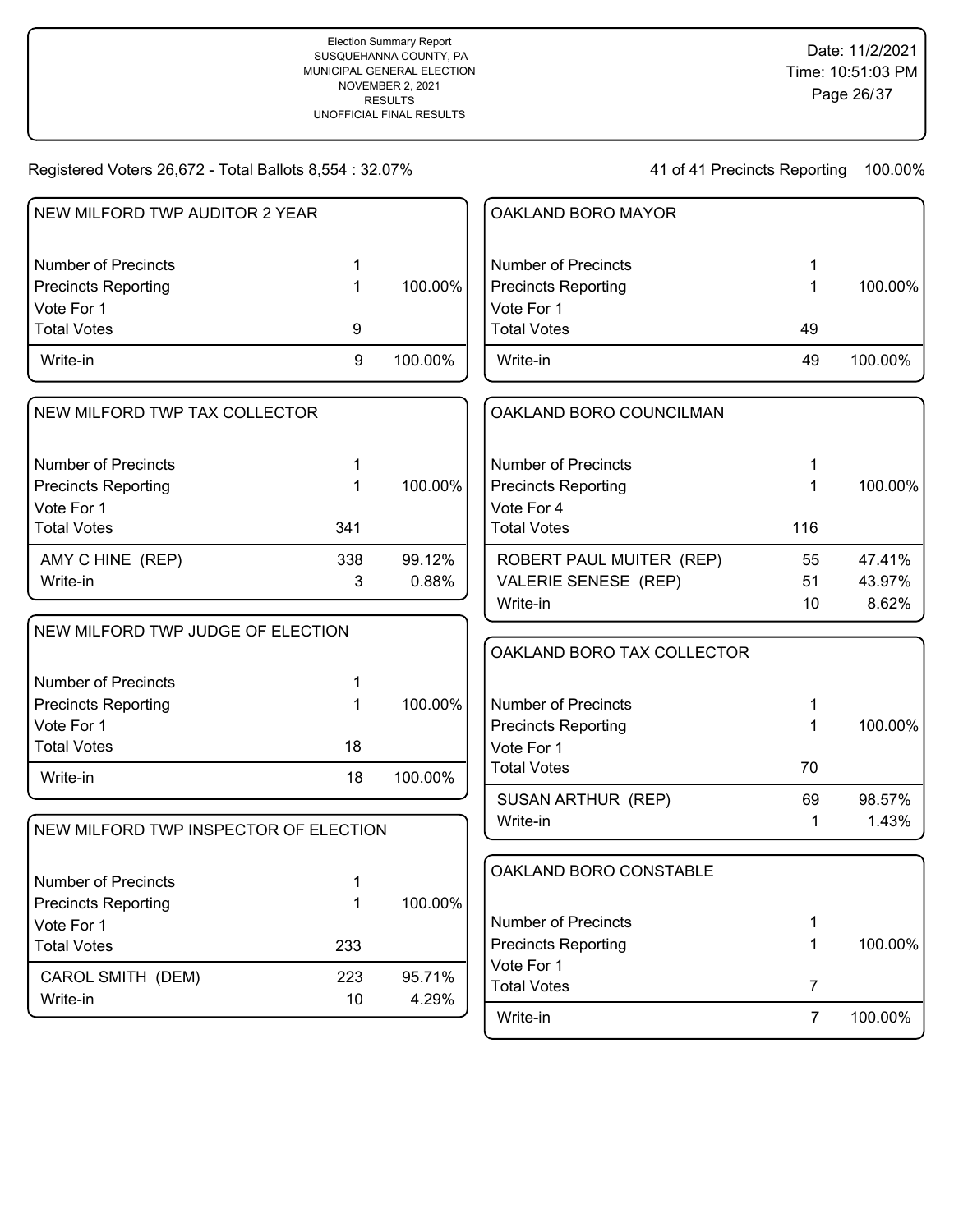Write-in 6 100.00%

Total Votes 6

41 of 41 Precincts Reporting 100.00%

Write-in 9 100.00%

| OAKLAND BORO JUDGE OF ELECTION     |             |         | OAKLAND TWP AUDITOR 2 YEAR    |                |         |
|------------------------------------|-------------|---------|-------------------------------|----------------|---------|
| <b>Number of Precincts</b>         | 1           |         | <b>Number of Precincts</b>    | 1              |         |
| <b>Precincts Reporting</b>         | 1           | 100.00% | <b>Precincts Reporting</b>    | 1              | 100.00% |
| Vote For 1                         |             |         | Vote For 1                    |                |         |
| <b>Total Votes</b>                 | 9           |         | <b>Total Votes</b>            | $\overline{7}$ |         |
| Write-in                           | 9           | 100.00% | Write-in                      | $\overline{7}$ | 100.00% |
| OAKLAND BORO INSPECTOR OF ELECTION |             |         | OAKLAND TWP TAX COLLECTOR     |                |         |
| <b>Number of Precincts</b>         | 1           |         | <b>Number of Precincts</b>    | 1              |         |
| <b>Precincts Reporting</b>         | $\mathbf 1$ | 100.00% | <b>Precincts Reporting</b>    | 1              | 100.00% |
| Vote For 1                         |             |         | Vote For 1                    |                |         |
| <b>Total Votes</b>                 | 67          |         | <b>Total Votes</b>            | 81             |         |
| DOUGLAS ARTHUR (REP)               | 67          | 100.00% | LIANE FABRIZI (REP)           | 78             | 96.30%  |
| Write-in                           | $\mathbf 0$ | $0\%$   | Write-in                      | 3              | 3.70%   |
| OAKLAND TWP SUPERVISOR             |             |         | OAKLAND TWP CONSTABLE         |                |         |
| <b>Number of Precincts</b>         | 1           |         | <b>Number of Precincts</b>    | 1              |         |
| <b>Precincts Reporting</b>         | 1           | 100.00% | <b>Precincts Reporting</b>    | 1              | 100.00% |
| Vote For 1                         |             |         | Vote For 1                    |                |         |
| <b>Total Votes</b>                 | 81          |         | <b>Total Votes</b>            | 32             |         |
| MICHAEL FABRIZI JR (REP)           | 77          | 95.06%  | Write-in                      | 32             | 100.00% |
| Write-in                           | 4           | 4.94%   |                               |                |         |
| OAKLAND TWP AUDITOR 6 YEAR         |             |         | OAKLAND TWP JUDGE OF ELECTION |                |         |
|                                    |             |         | <b>Number of Precincts</b>    |                |         |
| <b>Number of Precincts</b>         | 1           |         | <b>Precincts Reporting</b>    | 1<br>1         | 100.00% |
| <b>Precincts Reporting</b>         | 1           | 100.00% | Vote For 1                    |                |         |
| Vote For 1                         |             |         | <b>Total Votes</b>            | 9              |         |
|                                    |             |         |                               |                |         |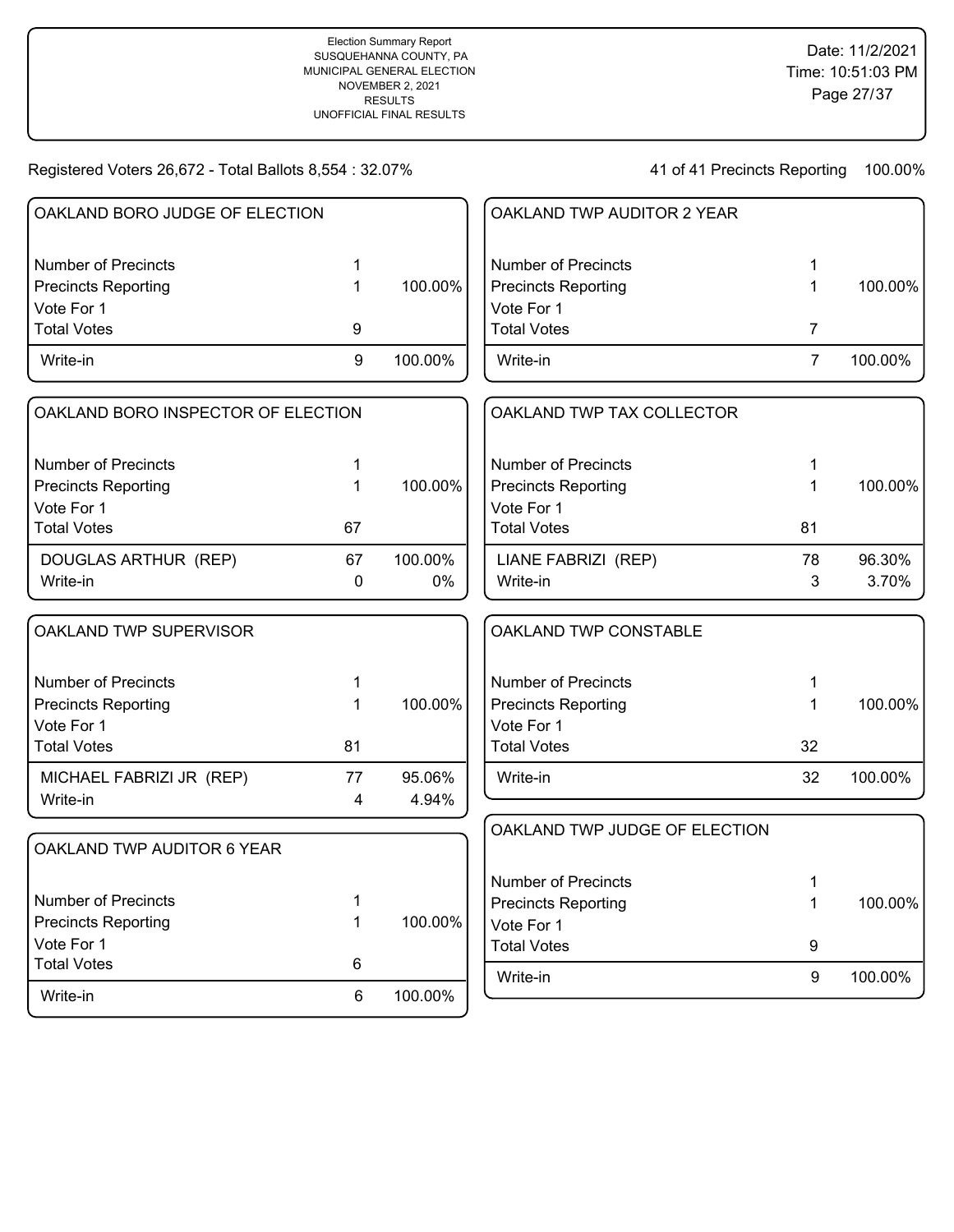41 of 41 Precincts Reporting 100.00%

Write-in 2.48%

| OAKLAND TWP INSPECTOR OF ELECTION |              |         | RUSH TAX COLLECTOR         |              |         |
|-----------------------------------|--------------|---------|----------------------------|--------------|---------|
| <b>Number of Precincts</b>        | 1            |         | <b>Number of Precincts</b> | 1            |         |
| <b>Precincts Reporting</b>        | $\mathbf{1}$ | 100.00% | <b>Precincts Reporting</b> | $\mathbf{1}$ | 100.00% |
| Vote For 1                        |              |         | Vote For 1                 |              |         |
| <b>Total Votes</b>                | 10           |         | <b>Total Votes</b>         | 217          |         |
| Write-in                          | 10           | 100.00% | DENISE E CAMPBELL (REP)    | 216          | 99.54%  |
|                                   |              |         | Write-in                   | $\mathbf{1}$ | 0.46%   |
| <b>RUSH SUPERVISOR</b>            |              |         |                            |              |         |
|                                   |              |         | RUSH JUDGE OF ELECTION     |              |         |
| <b>Number of Precincts</b>        | 1            |         |                            |              |         |
| <b>Precincts Reporting</b>        | 1            | 100.00% | <b>Number of Precincts</b> | 1            |         |
| Vote For 1                        |              |         | <b>Precincts Reporting</b> | 1            | 100.00% |
| <b>Total Votes</b>                | 207          |         | Vote For 1                 |              |         |
| KEVIN STOCKHOLM (REP)             | 198          | 95.65%  | <b>Total Votes</b>         | 209          |         |
| Write-in                          | 9            | 4.35%   | VICKY L ST CLAIR (REP)     | 207          | 99.04%  |
|                                   |              |         | Write-in                   | 2            | 0.96%   |
| <b>RUSH AUDITOR 6 YEAR</b>        |              |         |                            |              |         |
|                                   |              |         | RUSH INSPECTOR OF ELECTION |              |         |
| <b>Number of Precincts</b>        | 1            |         |                            |              |         |
| <b>Precincts Reporting</b>        | $\mathbf 1$  | 100.00% | <b>Number of Precincts</b> | 1            |         |
| Vote For 1                        |              |         | <b>Precincts Reporting</b> | 1            | 100.00% |
| <b>Total Votes</b>                | 34           |         | Vote For 1                 |              |         |
| Write-in                          | 34           | 100.00% | <b>Total Votes</b>         | 44           |         |
|                                   |              |         | Write-in                   | 44           | 100.00% |
| <b>RUSH AUDITOR 4 YEAR</b>        |              |         |                            |              |         |
|                                   |              |         | SILVER LAKE SUPERVISOR     |              |         |
| <b>Number of Precincts</b>        | 1            |         |                            |              |         |
| <b>Precincts Reporting</b>        | $\mathbf 1$  | 100.00% | <b>Number of Precincts</b> | 1            |         |
| Vote For 1                        |              |         | <b>Precincts Reporting</b> | 1            | 100.00% |
| <b>Total Votes</b>                | 31           |         | Vote For 1                 |              |         |
| Write-in                          | 31           | 100.00% | <b>Total Votes</b>         | 402          |         |
|                                   |              |         | FRANCIS W FRUEHAN (REP)    | 388          | 96.52%  |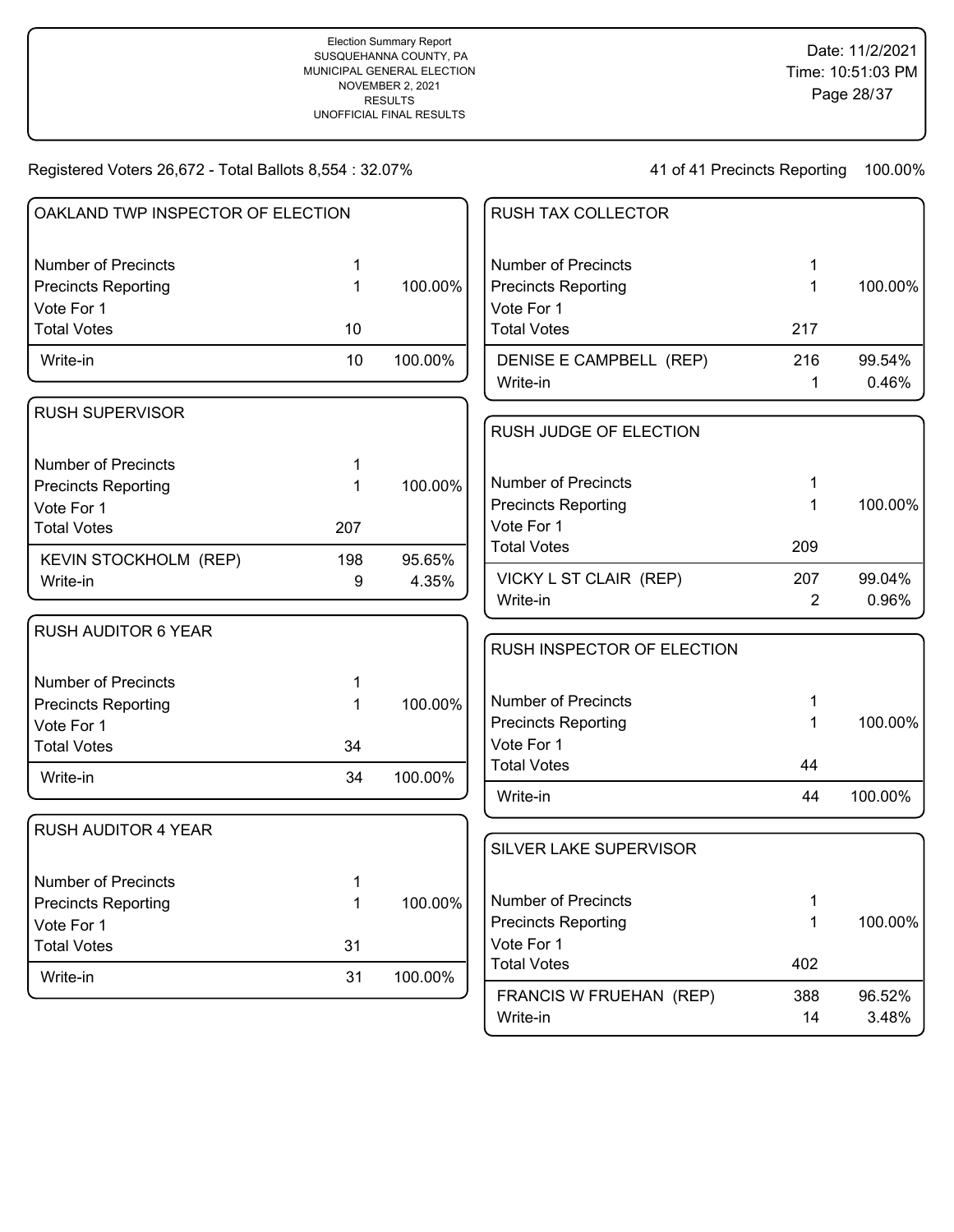| <b>SILVER LAKE AUDITOR</b>        |                |         | SPRINGVILLE SUPERVISOR        |     |         |
|-----------------------------------|----------------|---------|-------------------------------|-----|---------|
| <b>Number of Precincts</b>        | 1              |         | <b>Number of Precincts</b>    |     |         |
| <b>Precincts Reporting</b>        | 1              | 100.00% | <b>Precincts Reporting</b>    | 1   | 100.00% |
| Vote For 1                        |                |         | Vote For 1                    |     |         |
| <b>Total Votes</b>                | 58             |         | <b>Total Votes</b>            | 289 |         |
| Write-in                          | 58             | 100.00% | <b>CHARLES D CLARK</b>        | 286 | 98.96%  |
|                                   |                |         | Write-in                      | 3   | 1.04%   |
| SILVER LAKE TAX COLLECTOR         |                |         |                               |     |         |
|                                   |                |         | <b>SPRINGVILLE AUDITOR</b>    |     |         |
| <b>Number of Precincts</b>        |                |         |                               |     |         |
| <b>Precincts Reporting</b>        | 1              | 100.00% | <b>Number of Precincts</b>    |     |         |
| Vote For 1                        |                |         | <b>Precincts Reporting</b>    |     | 100.00% |
| <b>Total Votes</b>                | 427            |         | Vote For 1                    |     |         |
| JOHN J NAGY (REP)                 | 424            | 99.30%  | <b>Total Votes</b>            | 25  |         |
| Write-in                          | 3              | 0.70%   | Write-in                      | 25  | 100.00% |
|                                   |                |         |                               |     |         |
| SILVER LAKE JUDGE OF ELECTION     |                |         | SPRINGVILLE TAX COLLECTOR     |     |         |
| <b>Number of Precincts</b>        | 1              |         | <b>Number of Precincts</b>    |     |         |
| <b>Precincts Reporting</b>        | 1              | 100.00% | <b>Precincts Reporting</b>    |     | 100.00% |
| Vote For 1                        |                |         | Vote For 1                    |     |         |
| <b>Total Votes</b>                | 289            |         | <b>Total Votes</b>            | 277 |         |
| SUSAN L ENGLISH (DEM)             | 268            | 92.73%  | <b>BARBARA T FUHREY (DEM)</b> | 273 | 98.56%  |
| Write-in                          | 21             | 7.27%   | Write-in                      | 4   | 1.44%   |
| SILVER LAKE INSPECTOR OF ELECTION |                |         | SPRINGVILLE CONSTABLE         |     |         |
|                                   |                |         |                               |     |         |
| <b>Number of Precincts</b>        | 1              |         | <b>Number of Precincts</b>    | 1   |         |
| <b>Precincts Reporting</b>        | 1              | 100.00% | <b>Precincts Reporting</b>    |     | 100.00% |
| Vote For 1                        |                |         | Vote For 1                    |     |         |
| <b>Total Votes</b>                | 444            |         | <b>Total Votes</b>            | 16  |         |
| ROXIE H OBERG (DEM)               | 147            | 33.11%  | Write-in                      | 16  | 100.00% |
| SCOTT HECKMAN (REP)               | 295            | 66.44%  |                               |     |         |
| Write-in                          | $\overline{2}$ | 0.45%   |                               |     |         |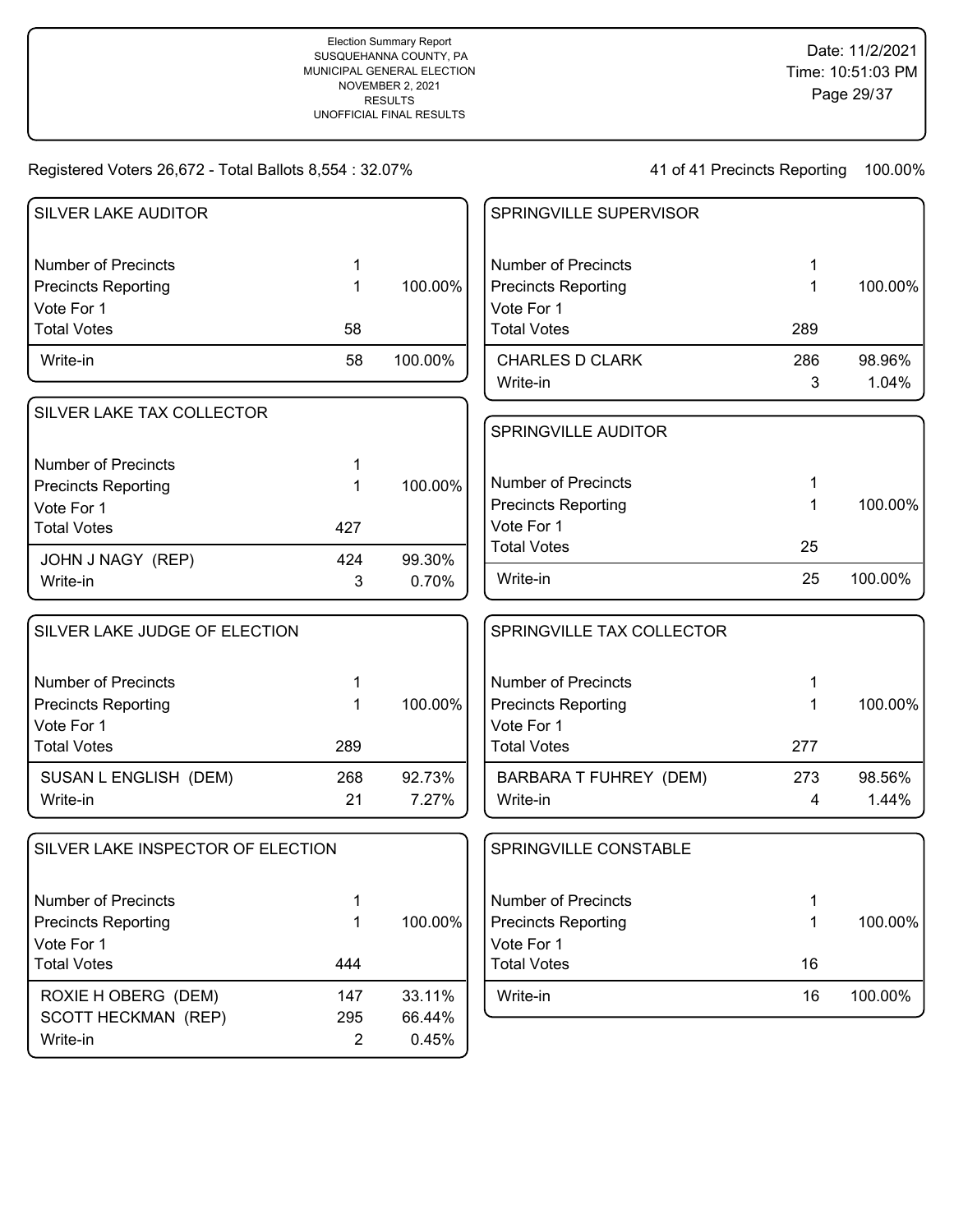| SPRINGVILLE JUDGE OF ELECTION     |     |         | SUSQUEHANNA BORO TAX COLLECTOR         |             |                 |
|-----------------------------------|-----|---------|----------------------------------------|-------------|-----------------|
|                                   |     |         |                                        |             |                 |
| <b>Number of Precincts</b>        | 1   |         | <b>Number of Precincts</b>             | 1           |                 |
| <b>Precincts Reporting</b>        | 1   | 100.00% | <b>Precincts Reporting</b>             | 1           | 100.00%         |
| Vote For 1                        |     |         | Vote For 1                             |             |                 |
| <b>Total Votes</b>                | 260 |         | <b>Total Votes</b>                     | 171         |                 |
| MICHELLE BLAIR BRACE (REP)        | 254 | 97.69%  | LINDA K SCHELL (DEM)                   | 167         | 97.66%          |
| Write-in                          | 6   | 2.31%   | Write-in                               | 4           | 2.34%           |
| SPRINGVILLE INSPECTOR OF ELECTION |     |         | SUSQUEHANNA BORO CONSTABLE             |             |                 |
| <b>Number of Precincts</b>        |     |         | <b>Number of Precincts</b>             |             |                 |
| <b>Precincts Reporting</b>        |     | 100.00% | <b>Precincts Reporting</b>             | 1           | 100.00%         |
| Vote For 1                        |     |         | Vote For 1                             |             |                 |
| <b>Total Votes</b>                | 270 |         | <b>Total Votes</b>                     | 14          |                 |
| MARCIE ANN BLAIR (REP)            | 261 | 96.67%  | Write-in                               | 14          | 100.00%         |
| Write-in                          | 9   | 3.33%   |                                        |             |                 |
|                                   |     |         | SUSQUEHANNA BORO JUDGE OF ELECTION     |             |                 |
| SUSQUEHANNA BORO MAYOR            |     |         |                                        |             |                 |
|                                   |     |         | <b>Number of Precincts</b>             | 1           |                 |
| <b>Number of Precincts</b>        | 1   |         | <b>Precincts Reporting</b>             | 1           | 100.00%         |
| <b>Precincts Reporting</b>        | 1   | 100.00% | Vote For 1                             |             |                 |
| Vote For 1                        |     |         | <b>Total Votes</b>                     | 19          |                 |
| <b>Total Votes</b>                | 162 |         | Write-in                               | 19          | 100.00%         |
| NANCY A HURLEY (DEM)              | 142 | 87.65%  |                                        |             |                 |
| Write-in                          | 20  | 12.35%  | SUSQUEHANNA BORO INSPECTOR OF ELECTION |             |                 |
|                                   |     |         |                                        |             |                 |
| SUSQUEHANNA BORO COUNCILMAN       |     |         | <b>Number of Precincts</b>             | 1           |                 |
|                                   |     |         | <b>Precincts Reporting</b>             | $\mathbf 1$ | 100.00%         |
| <b>Number of Precincts</b>        | 1   |         | Vote For 1                             |             |                 |
| <b>Precincts Reporting</b>        | 1   | 100.00% | <b>Total Votes</b>                     | 155         |                 |
| Vote For 3                        |     |         |                                        |             |                 |
| <b>Total Votes</b>                | 231 |         | MARLA TINKLEPAUGH (REP)<br>Write-in    | 150<br>5    | 96.77%<br>3.23% |
| Write-in                          | 231 | 100.00% |                                        |             |                 |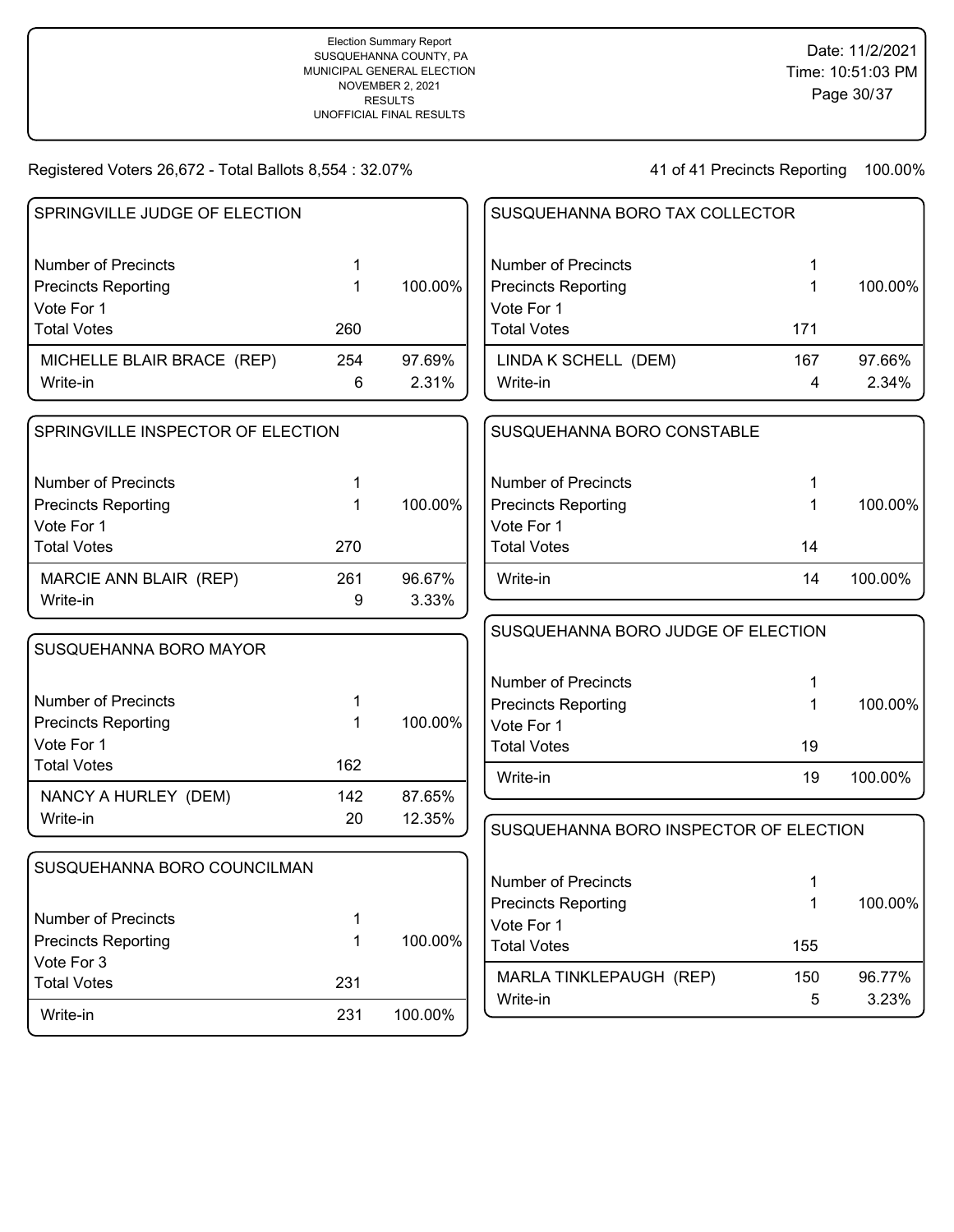| THOMPSON BORO MAYOR             |    |         | THOMPSON BORO TAX COLLECTOR         |              |         |
|---------------------------------|----|---------|-------------------------------------|--------------|---------|
| <b>Number of Precincts</b>      | 1  |         | <b>Number of Precincts</b>          | 1            |         |
| <b>Precincts Reporting</b>      | 1  | 100.00% | <b>Precincts Reporting</b>          | $\mathbf{1}$ | 100.00% |
| Vote For 1                      |    |         | Vote For 1                          |              |         |
| <b>Total Votes</b>              | 46 |         | <b>Total Votes</b>                  | 53           |         |
| Write-in                        | 46 | 100.00% | RHONDRA L BALDWIN (REP)             | 52           | 98.11%  |
|                                 |    |         | Write-in                            | $\mathbf 1$  | 1.89%   |
| THOMPSON BORO COUNCILMAN 4 YEAR |    |         |                                     |              |         |
|                                 |    |         | THOMPSON BORO CONSTABLE             |              |         |
| <b>Number of Precincts</b>      | 1  |         |                                     |              |         |
| <b>Precincts Reporting</b>      | 1  | 100.00% | <b>Number of Precincts</b>          | 1            |         |
| Vote For 3                      |    |         | <b>Precincts Reporting</b>          | 1            | 100.00% |
| <b>Total Votes</b>              | 54 |         | Vote For 1                          |              |         |
| Write-in                        | 54 | 100.00% | <b>Total Votes</b>                  | 6            |         |
|                                 |    |         | Write-in                            | 6            | 100.00% |
| THOMPSON BORO COUNCILMAN 2 YEAR |    |         |                                     |              |         |
|                                 |    |         | THOMPSON BORO JUDGE OF ELECTION     |              |         |
| <b>Number of Precincts</b>      | 1  |         |                                     |              |         |
| <b>Precincts Reporting</b>      | 1  | 100.00% | <b>Number of Precincts</b>          | 1            |         |
| Vote For 1                      |    |         | <b>Precincts Reporting</b>          | $\mathbf{1}$ | 100.00% |
| <b>Total Votes</b>              | 27 |         | Vote For 1                          |              |         |
| Write-in                        | 27 | 100.00% | <b>Total Votes</b>                  | 12           |         |
|                                 |    |         | Write-in                            | 12           | 100.00% |
| THOMPSON BORO AUDITOR           |    |         |                                     |              |         |
|                                 |    |         | THOMPSON BORO INSPECTOR OF ELECTION |              |         |
| <b>Number of Precincts</b>      | 1  |         |                                     |              |         |
| <b>Precincts Reporting</b>      | 1  | 100.00% | <b>Number of Precincts</b>          | 1            |         |
| Vote For 1                      |    |         | <b>Precincts Reporting</b>          | $\mathbf{1}$ | 100.00% |
| <b>Total Votes</b>              | 5  |         | Vote For 1                          |              |         |
| Write-in                        | 5  | 100.00% | <b>Total Votes</b>                  | 12           |         |
|                                 |    |         | Write-in                            | 12           | 100.00% |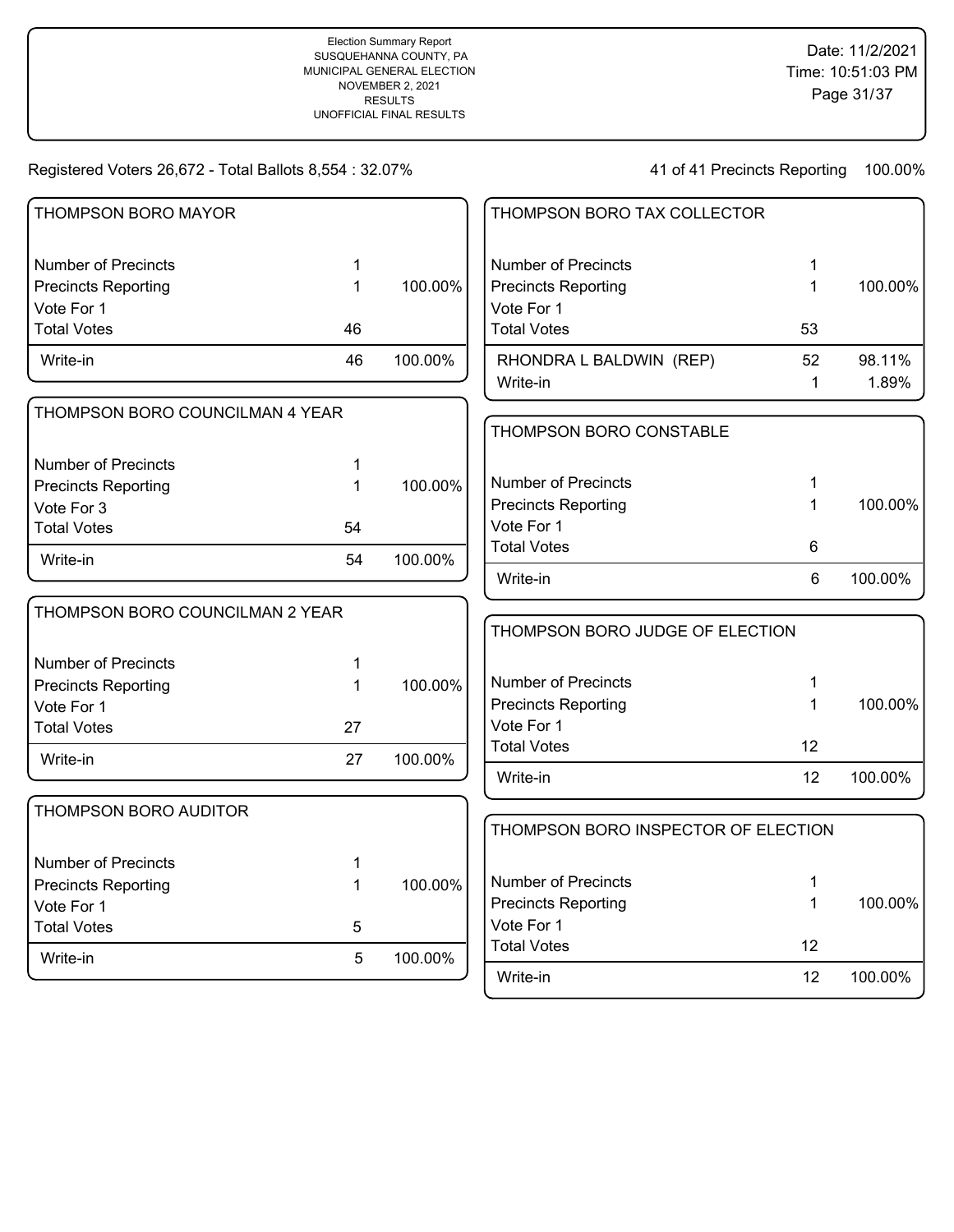| THOMPSON TWP SUPERVISOR 6 YEAR   |             |         | THOMPSON TWP TAX COLLECTOR         |             |         |
|----------------------------------|-------------|---------|------------------------------------|-------------|---------|
| <b>Number of Precincts</b>       | 1           |         | <b>Number of Precincts</b>         | 1           |         |
| <b>Precincts Reporting</b>       | 1           | 100.00% | <b>Precincts Reporting</b>         | 1           | 100.00% |
| Vote For 1                       |             |         | Vote For 1                         |             |         |
| <b>Total Votes</b>               | 89          |         | <b>Total Votes</b>                 | 108         |         |
| RICHARD B WADEMAN (REP)          | 75          | 84.27%  | DOLORES A STONE (REP)              | 108         | 100.00% |
| Write-in                         | 14          | 15.73%  | Write-in                           | 0           | $0\%$   |
| THOMPSON TWP SUPERVISOR 4 YEAR   |             |         | THOMPSON TWP CONSTABLE             |             |         |
| <b>Number of Precincts</b>       | 1           |         | <b>Number of Precincts</b>         |             |         |
| <b>Precincts Reporting</b>       |             | 100.00% | <b>Precincts Reporting</b>         |             | 100.00% |
| Vote For 1                       |             |         | Vote For 1                         |             |         |
| <b>Total Votes</b>               | 95          |         | <b>Total Votes</b>                 | 11          |         |
| RAYMOND FRANCIS LEONARD<br>(REP) | 94          | 98.95%  | Write-in                           | 11          | 100.00% |
| Write-in                         | 1           | 1.05%   | THOMPSON TWP JUDGE OF ELECTION     |             |         |
| THOMPSON TWP AUDITOR 6 YEAR      |             |         |                                    |             |         |
|                                  |             |         | <b>Number of Precincts</b>         |             |         |
| <b>Number of Precincts</b>       | 1           |         | <b>Precincts Reporting</b>         | 1           | 100.00% |
| <b>Precincts Reporting</b>       | 1           | 100.00% | Vote For 1                         |             |         |
| Vote For 1                       |             |         | <b>Total Votes</b>                 | 18          |         |
| <b>Total Votes</b>               | 93          |         | Write-in                           | 18          | 100.00% |
| ROBERT L CONKLIN (REP)           | 67          | 72.04%  |                                    |             |         |
| Write-in                         | 26          | 27.96%  | THOMPSON TWP INSPECTOR OF ELECTION |             |         |
| THOMPSON TWP AUDITOR 4 YEAR      |             |         | <b>Number of Precincts</b>         | 1           |         |
|                                  |             |         | <b>Precincts Reporting</b>         | $\mathbf 1$ | 100.00% |
|                                  |             |         | Vote For 1                         |             |         |
| <b>Number of Precincts</b>       | 1           |         | <b>Total Votes</b>                 | 19          |         |
| <b>Precincts Reporting</b>       | 1           | 100.00% |                                    |             |         |
| Vote For 1                       |             |         | Write-in                           | 19          | 100.00% |
| <b>Total Votes</b>               | 104         |         |                                    |             |         |
| ARDITH CALLENDER (REP)           | 103         | 99.04%  |                                    |             |         |
| Write-in                         | $\mathbf 1$ | 0.96%   |                                    |             |         |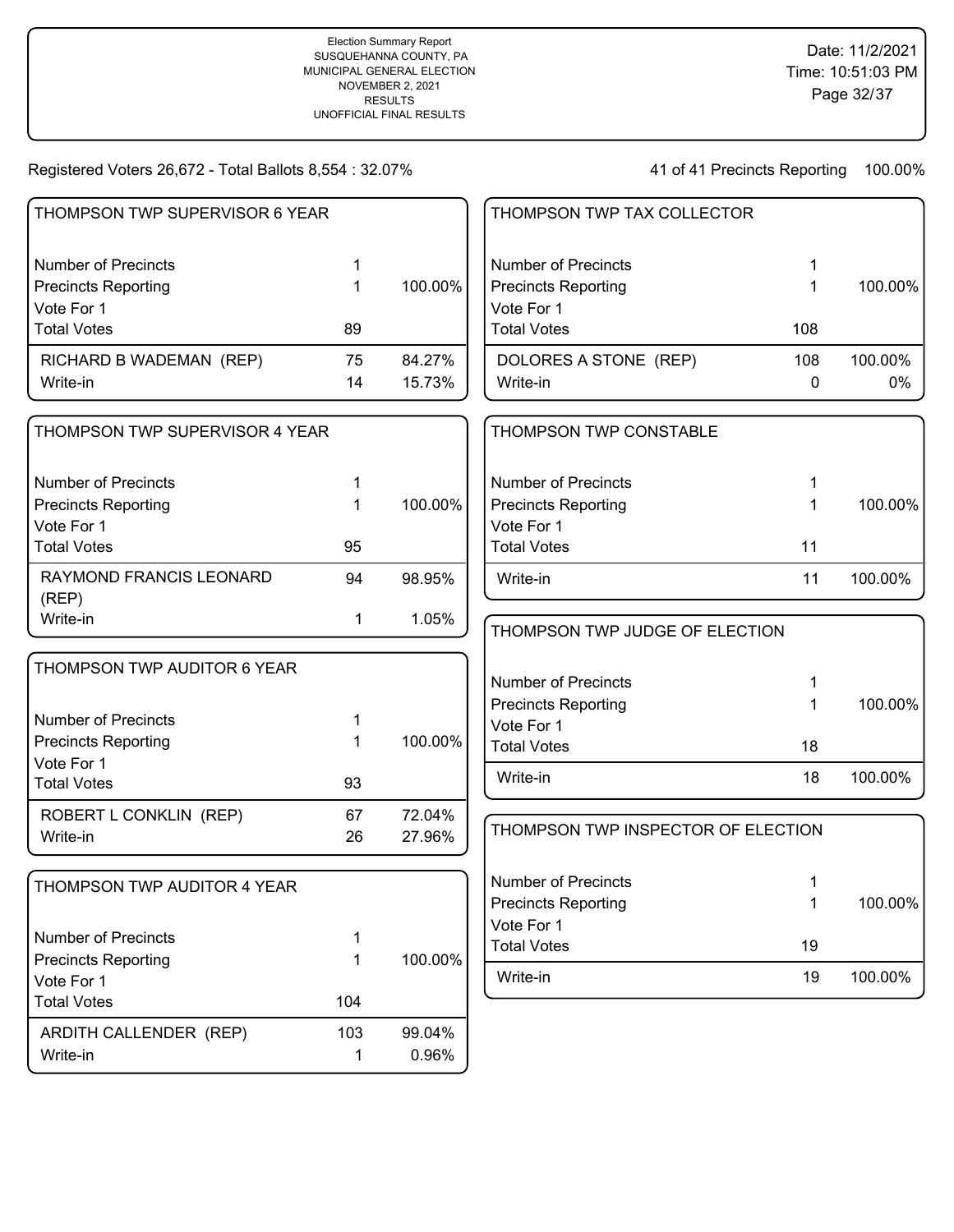41 of 41 Precincts Reporting 100.00%

Write-in 0 0%

| <b>UNION DALE MAYOR</b>    |             |         | UNION DALE TAX COLLECTOR         |                |         |
|----------------------------|-------------|---------|----------------------------------|----------------|---------|
| <b>Number of Precincts</b> | 1           |         | <b>Number of Precincts</b>       | 1              |         |
| <b>Precincts Reporting</b> | 1           | 100.00% | <b>Precincts Reporting</b>       | 1              | 100.00% |
| Vote For 1                 |             |         | Vote For 1                       |                |         |
| <b>Total Votes</b>         | 24          |         | <b>Total Votes</b>               | 19             |         |
| Write-in                   | 24          | 100.00% | Write-in                         | 19             | 100.00% |
| UNION DALE COUNCILMAN      |             |         | UNION DALE CONSTABLE             |                |         |
| <b>Number of Precincts</b> | 1           |         | <b>Number of Precincts</b>       | 1              |         |
| <b>Precincts Reporting</b> | $\mathbf 1$ | 100.00% | <b>Precincts Reporting</b>       | 1              | 100.00% |
| Vote For 2                 |             |         | Vote For 1                       |                |         |
| <b>Total Votes</b>         | 61          |         | <b>Total Votes</b>               | $\overline{2}$ |         |
| DONNA TEDESCO (REP)        | 57          | 93.44%  | Write-in                         | $\overline{2}$ | 100.00% |
| Write-in                   | 4           | 6.56%   |                                  |                |         |
|                            |             |         | UNION DALE JUDGE OF ELECTION     |                |         |
| UNION DALE AUDITOR 6 YEAR  |             |         |                                  |                |         |
|                            |             |         | <b>Number of Precincts</b>       | 1              |         |
| <b>Number of Precincts</b> | 1           |         | <b>Precincts Reporting</b>       | 1              | 100.00% |
| <b>Precincts Reporting</b> | 1           | 100.00% | Vote For 1                       |                |         |
| Vote For 1                 |             |         | <b>Total Votes</b>               | 55             |         |
| <b>Total Votes</b>         | 13          |         | WILLIAM CONRAD (REP)             | 55             | 100.00% |
| Write-in                   | 13          | 100.00% | Write-in                         | $\mathbf 0$    | 0%      |
| UNION DALE AUDITOR 2 YEAR  |             |         | UNION DALE INSPECTOR OF ELECTION |                |         |
| <b>Number of Precincts</b> | 1           |         | <b>Number of Precincts</b>       | 1              |         |
| <b>Precincts Reporting</b> | 1           | 100.00% | <b>Precincts Reporting</b>       | 1              | 100.00% |
| Vote For 1                 |             |         | Vote For 1                       |                |         |
| <b>Total Votes</b>         | 4           |         | <b>Total Votes</b>               | 60             |         |
| Write-in                   | 4           | 100.00% | JEAN MALINOWSKI (DEM)            | 17             | 28.33%  |
|                            |             |         | BARBARA KOZLEVCAR (REP)          | 43             | 71.67%  |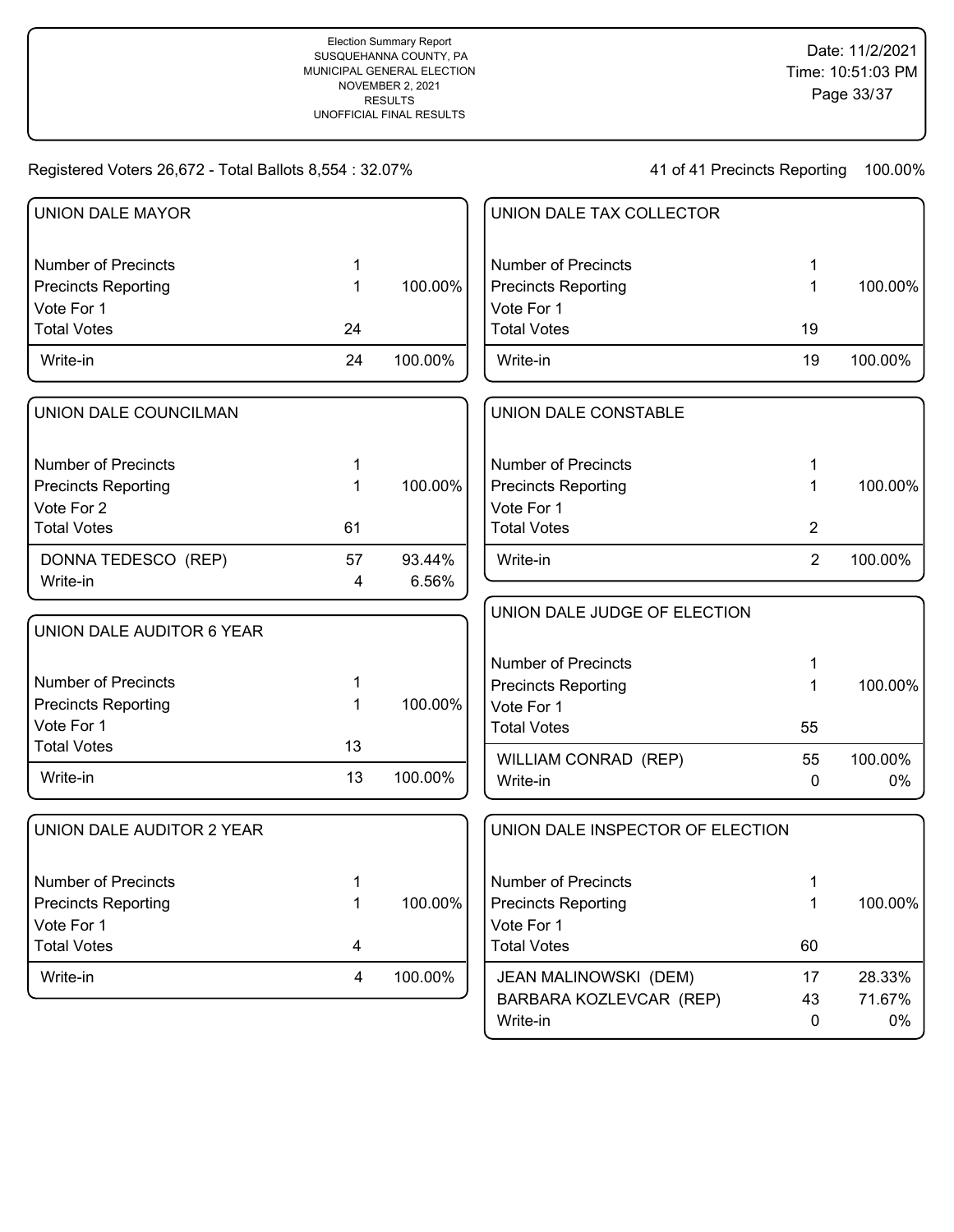| SCHOOL DIRECTOR BLUE RIDGE 1A |                |         | SCHOOL DIRECTOR BLUE RIDGE 3B     |     |         |
|-------------------------------|----------------|---------|-----------------------------------|-----|---------|
| <b>Number of Precincts</b>    | 1              |         | <b>Number of Precincts</b>        | 1   |         |
| <b>Precincts Reporting</b>    | 1              | 100.00% | <b>Precincts Reporting</b>        | 1   | 100.00% |
| Vote For 1                    |                |         | Vote For 1                        |     |         |
| <b>Total Votes</b>            | 135            |         | <b>Total Votes</b>                | 232 |         |
| <b>MINDI L CARR</b>           | 135            | 100.00% | <b>JOSEPH ANDUSKO</b>             | 195 | 84.05%  |
| Write-in                      | 0              | $0\%$   | Write-in                          | 37  | 15.95%  |
| SCHOOL DIRECTOR BLUE RIDGE 2  |                |         | SCHOOL DIRECTOR ELK LAKE 2        |     |         |
| <b>Number of Precincts</b>    | $\overline{2}$ |         | <b>Number of Precincts</b>        | 1   |         |
| <b>Precincts Reporting</b>    | $\overline{2}$ | 100.00% | <b>Precincts Reporting</b>        | 1   | 100.00% |
| Vote For 1                    |                |         | Vote For 1                        |     |         |
| <b>Total Votes</b>            | 297            |         | <b>Total Votes</b>                | 331 |         |
| <b>HEATHER LYNN BARBOUR</b>   | 266            | 89.56%  | <b>JACK H SIBLE</b>               | 308 | 93.05%  |
| Write-in                      | 31             | 10.44%  | Write-in                          | 23  | 6.95%   |
| SCHOOL DIRECTOR BLUE RIDGE 2A |                |         | <b>SCHOOL DIRECTOR ELK LAKE 8</b> |     |         |
| <b>Number of Precincts</b>    | 1              |         | <b>Number of Precincts</b>        | 1   |         |
| <b>Precincts Reporting</b>    | 1              | 100.00% | <b>Precincts Reporting</b>        | 1   | 100.00% |
| Vote For 1                    |                |         | Vote For 1                        |     |         |
| <b>Total Votes</b>            | 144            |         | <b>Total Votes</b>                | 200 |         |
| JESSICA L WRIGHT (DEM)        | 78             | 54.17%  | <b>DONICA R MCGEE</b>             | 196 | 98.00%  |
| CHRISTOPHER LEWIS (REP)       | 65             | 45.14%  | Write-in                          | 4   | 2.00%   |
| Write-in                      | $\mathbf 1$    | 0.69%   |                                   |     |         |
|                               |                |         | SCHOOL DIRECTOR ELK LAKE 9        |     |         |
| SCHOOL DIRECTOR BLUE RIDGE 2B |                |         |                                   |     |         |
|                               |                |         | <b>Number of Precincts</b>        | 1   |         |
| <b>Number of Precincts</b>    | 1              |         | <b>Precincts Reporting</b>        | 1   | 100.00% |
| <b>Precincts Reporting</b>    | 1              | 100.00% | Vote For 1                        |     |         |
| Vote For 1                    |                |         | <b>Total Votes</b>                | 275 |         |
| <b>Total Votes</b>            | 72             |         | <b>TYLER EMMERICH</b>             | 271 | 98.55%  |
| Write-in                      | 72             | 100.00% | Write-in                          | 4   | 1.45%   |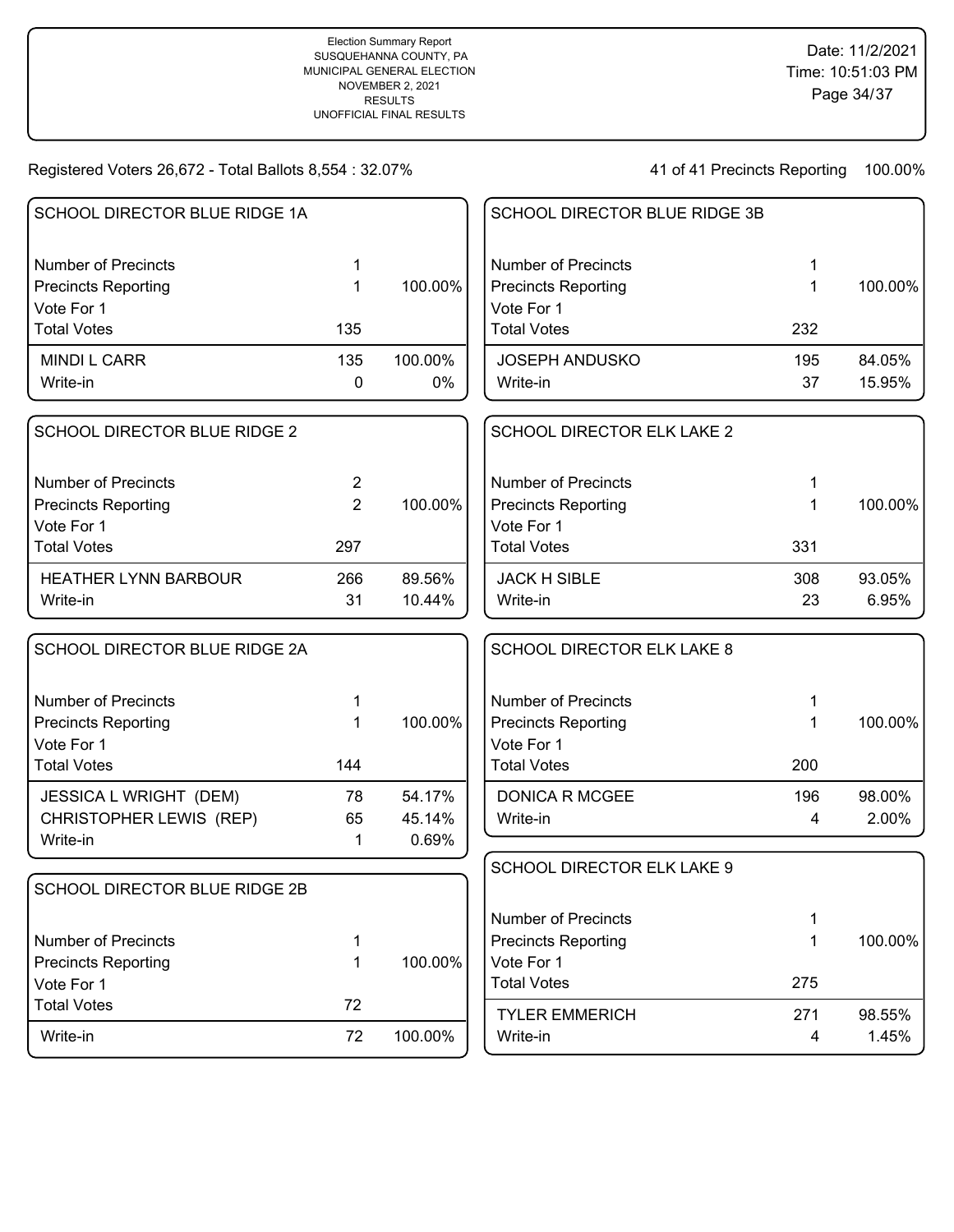| SCHOOL DIRECTOR FOREST CITY 2                       |              |                  | SCHOOL DIRECTOR MONTROSE 1 2 YEAR        |        |         |
|-----------------------------------------------------|--------------|------------------|------------------------------------------|--------|---------|
| <b>Number of Precincts</b>                          | 1            |                  | <b>Number of Precincts</b>               | 3      |         |
| <b>Precincts Reporting</b>                          | 1            | 100.00%          | <b>Precincts Reporting</b>               | 3      | 100.00% |
| Vote For 1                                          |              |                  | Vote For 1                               |        |         |
| <b>Total Votes</b>                                  | 214          |                  | <b>Total Votes</b>                       | 411    |         |
| LEEANNA ZEMBRZYCKI (DEM)                            | 89           | 41.59%           | <b>TAYLOR M WARNER</b>                   | 407    | 99.03%  |
| STEPHEN J URISCH (REP)                              | 124          | 57.94%           | Write-in                                 | 4      | 0.97%   |
| Write-in                                            | 1            | 0.47%            |                                          |        |         |
|                                                     |              |                  | SCHOOL DIRECTOR MONTROSE 2 4 YEAR        |        |         |
| SCHOOL DIRECTOR FOREST CITY 3                       |              |                  |                                          |        |         |
|                                                     |              |                  | <b>Number of Precincts</b>               | 3      |         |
| <b>Number of Precincts</b>                          | 1            |                  | <b>Precincts Reporting</b>               | 3      | 100.00% |
| <b>Precincts Reporting</b>                          |              | 100.00%          | Vote For 1                               |        |         |
| Vote For 1                                          |              |                  | <b>Total Votes</b>                       | 882    |         |
| <b>Total Votes</b>                                  | 56           |                  | RICHARD M JORDAN (REP)                   | 862    | 97.73%  |
| MARISSA MCANDREW (REP)                              | 56           | 100.00%          | Write-in                                 | 20     | 2.27%   |
| Write-in                                            | $\mathbf{0}$ | $0\%$            |                                          |        |         |
|                                                     |              |                  | SCHOOL DIRECTOR MONTROSE 2 2 YEAR        |        |         |
| SCHOOL DIRECTOR FOREST CITY 9                       |              |                  |                                          |        |         |
|                                                     |              |                  | <b>Number of Precincts</b>               | 3      |         |
| <b>Number of Precincts</b>                          | 1            |                  | <b>Precincts Reporting</b>               | 3      | 100.00% |
| <b>Precincts Reporting</b>                          | 1            | 100.00%          | Vote For 1                               |        |         |
| Vote For 1                                          |              |                  | <b>Total Votes</b>                       | 924    |         |
| <b>Total Votes</b>                                  | 78           |                  | <b>DOUG WILCOX</b>                       | 908    | 98.27%  |
| <b>MELISSA R ERDMANN</b>                            | 78           |                  |                                          |        |         |
|                                                     |              | 100.00%          | Write-in                                 | 16     | 1.73%   |
| Write-in                                            | 0            | $0\%$            |                                          |        |         |
|                                                     |              |                  |                                          |        |         |
| SCHOOL DIRECTOR MONTROSE 1 4 YEAR                   |              |                  | <b>SCHOOL DIRECTOR MONTROSE 3</b>        |        |         |
|                                                     |              |                  |                                          |        |         |
| <b>Number of Precincts</b>                          |              |                  | <b>Number of Precincts</b>               | 6<br>6 | 100.00% |
| <b>Precincts Reporting</b>                          | 3<br>3       | 100.00%          | <b>Precincts Reporting</b><br>Vote For 1 |        |         |
| Vote For 2                                          |              |                  | <b>Total Votes</b>                       | 964    |         |
| <b>Total Votes</b>                                  | 721          |                  |                                          |        |         |
|                                                     |              |                  | <b>JOHN FREDERICK WOOD</b>               | 951    | 98.65%  |
| <b>JENNIFER A STRICKLAND</b><br><b>GLORIA SMITH</b> | 388<br>327   | 53.81%<br>45.35% | (REP)<br>Write-in                        | 13     | 1.35%   |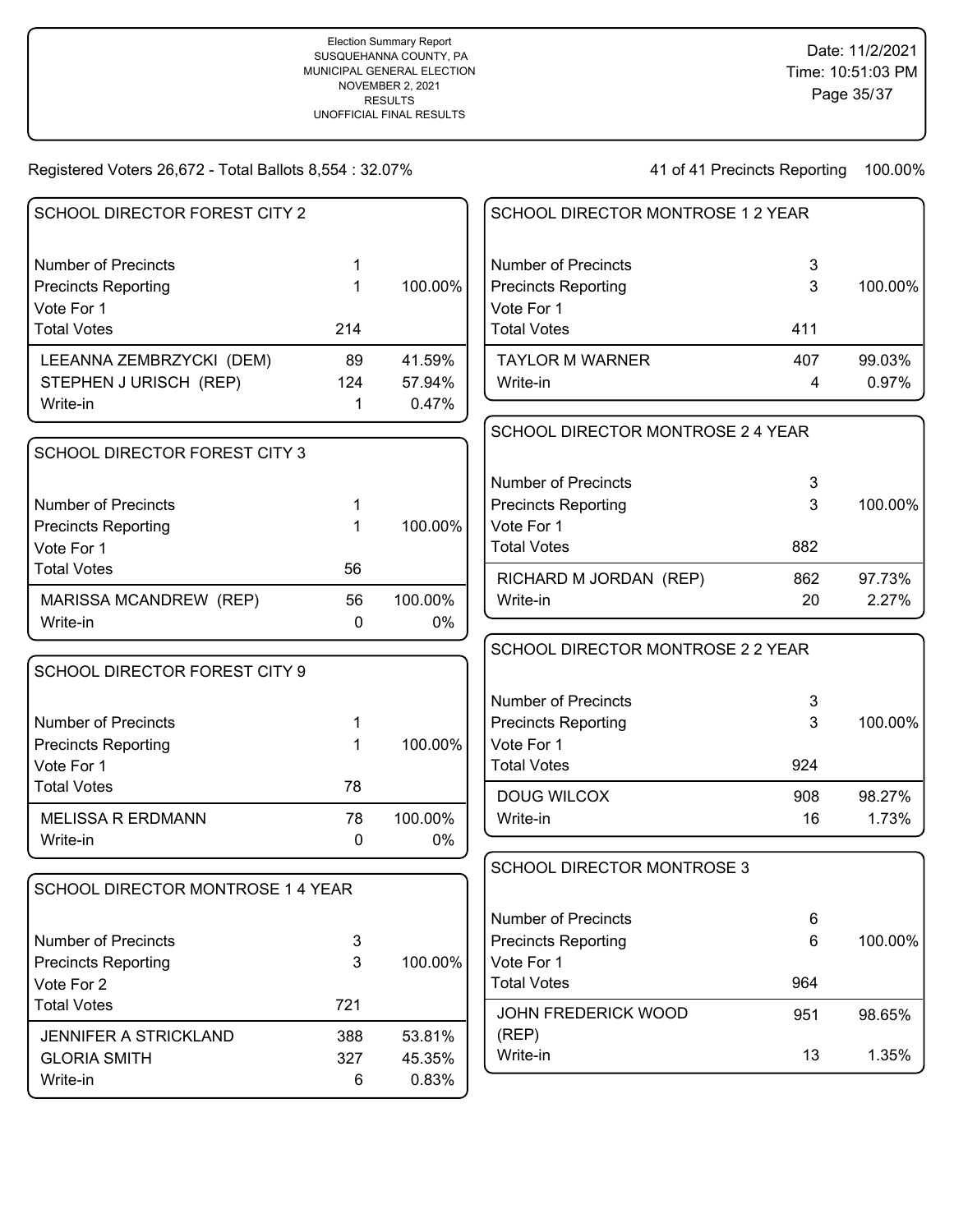| SCHOOL DIRECTOR MOUNTAIN VIEW 1B        |                |         | SCHOOL DIRECTOR SUSQUEHANNA 1 |       |         |
|-----------------------------------------|----------------|---------|-------------------------------|-------|---------|
| <b>Number of Precincts</b>              | 1              |         | <b>Number of Precincts</b>    | 3     |         |
| <b>Precincts Reporting</b>              | 1              | 100.00% | <b>Precincts Reporting</b>    | 3     | 100.00% |
| Vote For 1                              |                |         | Vote For 1                    |       |         |
| <b>Total Votes</b>                      | 349            |         | <b>Total Votes</b>            | 167   |         |
| MICHAEL BARHITE (REP)                   | 345            | 98.85%  | AMANDA COOK (DEM)             | 149   | 89.22%  |
| Write-in                                | 4              | 1.15%   | Write-in                      | 18    | 10.78%  |
| SCHOOL DIRECTOR MOUNTAIN VIEW 2C        |                |         | SCHOOL DIRECTOR SUSQUEHANNA 2 |       |         |
| <b>Number of Precincts</b>              | $\overline{2}$ |         | <b>Number of Precincts</b>    | 1     |         |
| <b>Precincts Reporting</b>              | $\overline{2}$ | 100.00% | <b>Precincts Reporting</b>    | 1     | 100.00% |
| Vote For 1                              |                |         | Vote For 2                    |       |         |
| <b>Total Votes</b>                      | 563            |         | <b>Total Votes</b>            | 180   |         |
| MICHAEL TALABISKA                       | 536            | 95.20%  | <b>KRISTEN ANN LAWRENCE</b>   | 123   | 68.33%  |
| Write-in                                | 27             | 4.80%   | (DEM)                         |       |         |
|                                         |                |         | Write-in                      | 57    | 31.67%  |
| <b>SCHOOL DIRECTOR MOUNTAIN VIEW 3A</b> |                |         | SCHOOL DIRECTOR SUSQUEHANNA 3 |       |         |
| <b>Number of Precincts</b>              | 1              |         |                               |       |         |
| <b>Precincts Reporting</b>              | 1              | 100.00% | <b>Number of Precincts</b>    | 4     |         |
| Vote For 1                              |                |         | <b>Precincts Reporting</b>    | 4     | 100.00% |
| <b>Total Votes</b>                      | 172            |         | Vote For 1                    |       |         |
| <b>JASON RICHMOND</b>                   | 170            | 98.84%  | <b>Total Votes</b>            | 70    |         |
| Write-in                                | $\overline{2}$ | 1.16%   | Write-in                      | 70    | 100.00% |
| <b>SCHOOL DIRECTOR MOUNTAIN VIEW 3B</b> |                |         | SUPERIOR COURT - BENDER       |       |         |
| <b>Number of Precincts</b>              | 1              |         | <b>Number of Precincts</b>    | 41    |         |
| <b>Precincts Reporting</b>              | 1              | 100.00% | <b>Precincts Reporting</b>    | 41    | 100.00% |
| Vote For 1                              |                |         |                               |       |         |
| <b>Total Votes</b>                      | 158            |         | <b>Total Votes</b>            | 7,442 |         |
| DANNY VERY (REP)                        | 152            | 96.20%  | <b>YES</b>                    | 5,040 | 67.72%  |
| Write-in                                | $\,6$          | 3.80%   | <b>NO</b>                     | 2,402 | 32.28%  |